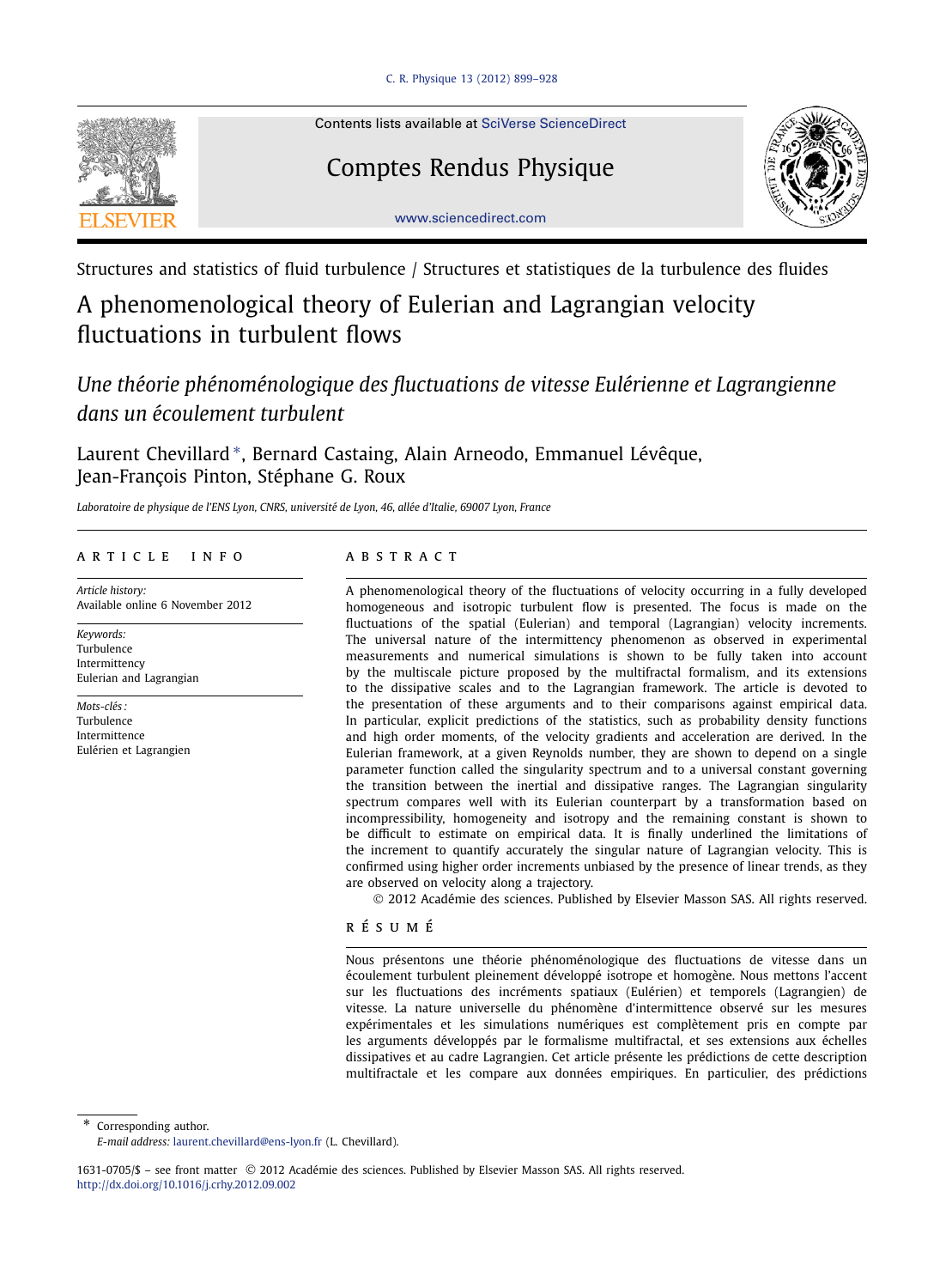<span id="page-1-0"></span>explicites sont obtenues pour des grandeurs statistiques, comme les fonctions de densité de probabilité et les moments d'ordres supérieurs, des gradients de vitesse et de l'accélération. Dans le cadre Eulérien, à un nombre de Reynolds donné, nous montrons que ces prédictions ne dépendent que d'une fonction à paramètres, appelée spectre de singularités, et d'une constante régissant la transition entre les régimes inertiels et dissipatifs. Le spectre des singularités Lagrangien est relié à son homologue Eulérien par une transformation basée sur la nature incompressible, homogène et isotrope de l'écoulement, alors que la constante restante est difficile à estimer à partir des données. Nous montrons finalement que l'incrément est inadapté à quantifier précisément la nature singulière de la vitesse Lagrangienne. Cela est confirmé par l'utilisation d'incréments d'ordres supérieurs non biaisés par la présence de comportements linéaires, comme nous l'observons sur la vitesse le long d'une trajectoire.

© 2012 Académie des sciences. Published by Elsevier Masson SAS. All rights reserved.

# **1. Introduction**

As a long-standing challenge in classical physics [\[1–9\],](#page-27-0) fully developed turbulence is an archetypical non-linear and nonlocal phenomenon. When a flow is stirred at a large-scale *L*, typically the mesh size of a grid in a wind tunnel or the width of the blades in a von Karman washing machine, the input energy cascades towards the small scales without being dissipated according to the classical picture of Richardson and Kolmogorov [\[1,2\].](#page-27-0) One of the most important objectives in turbulence research is to understand the processes that lead to this very peculiar cascading structure of energy. As far as we know, recent theoretical progress made in this long lasting field comes from the systematic analysis and description of empirical (experimental and numerical) velocity data.

The first experimental measurements of turbulent velocity were performed in the Eulerian framework and focused on the longitudinal velocity profile. In this context, the Taylor hypothesis allowed to interpret the time dependence of the measurements obtained in a wind tunnel behind a grid or in an air jet as a spatial dependence [\[7\].](#page-27-0) These experiments gave access to the longitudinal velocity increments, i.e.

$$
\delta_{\ell}u(\mathbf{x}) \equiv \left(\mathbf{u}(\mathbf{x}+\ell) - \mathbf{u}(\mathbf{x})\right) \cdot \frac{\ell}{\ell} \tag{1}
$$

where **u** is the velocity vector and  $\ell$  a vector of norm  $\ell$ , and the respective structure functions are given by

$$
M_n(\ell) = \left\langle \left| \delta_\ell u \right|^n \right\rangle \tag{2}
$$

For such flows, the Reynolds number defined as

$$
\mathcal{R}_e = \frac{\sigma L}{\nu} \tag{3}
$$

where  $\sigma = \sqrt{\langle(\delta_L u)^2\rangle}$  is a characteristic velocity at the so-called integral length scale *L* and *v* the kinematic viscosity, can be considered as very large compared to unity. At these high Reynolds numbers, Kolmogorov showed, in a first seminal article [\[2\]](#page-27-0) using a dimensional analysis, that the second order structure function  $M_2(\ell)$  behaves as a power law, i.e.

$$
M_2(\ell) = \left\langle (\delta_\ell u)^2 \right\rangle = \sigma^2 \left(\frac{\ell}{L}\right)^{2/3} = c_K \langle \epsilon \rangle^{2/3} \ell^{2/3}
$$
\n(4)

where  $c_K$  is the Kolmogorov constant of order unity [\[10,11\]](#page-27-0) and  $\langle \epsilon \rangle$  the averaged dissipation that will be properly defined latterly. Equivalently, the power spectrum, i.e. the Fourier transform of the velocity autocorrelation function, follows the celebrated Kolmogorov law,

$$
E(k) \propto c_K \langle \epsilon \rangle^{2/3} k^{-5/3} \tag{5}
$$

where the proportionality constant can be calculated [\[10,11\].](#page-27-0) As stated by Kolmogorov himself [\[2\],](#page-27-0) the laws predicted (Eqs. (4) and (5)) are only valid in a range of scales, called the inertial range  $\eta_K \ll \ell \ll L$  (or equivalently  $L^{-1} \ll k \ll \eta_K^{-1}$ ) delimited by the Kolmogorov length scale  $\eta_K \sim L \mathcal{R}_e^{-3/4}$  under which dissipative effects dominate the physics. These laws have been successfully compared to empirical data [\[7\].](#page-27-0) If velocity fluctuations were Gaussian, these predictions could be easily generalized to higher order structure functions. As observed experimentally, the probability density functions (PDFs) of velocity increments undergo a continuous shape deformation, starting from the integral length scale *L* at which statistics can be considered as Gaussian, down to the dissipative scales where the PDF is highly non-Gaussian [\[12–14\].](#page-27-0) This phenomenon is a manifestation of the intermittent nature of turbulence, as first underlined by Kolmogorov and Oboukhov [\[15,16\].](#page-27-0) We show in Fig. [1\(](#page-2-0)a) the estimation of the PDFs of longitudinal velocity increments obtained in the giant wind tunnel of Modane [\[17\]](#page-27-0) at a high Taylor-based Reynolds number R*<sup>λ</sup>* = 2500 (Eq. [\(26\)](#page-7-0) provides a link between the large-scale Reynolds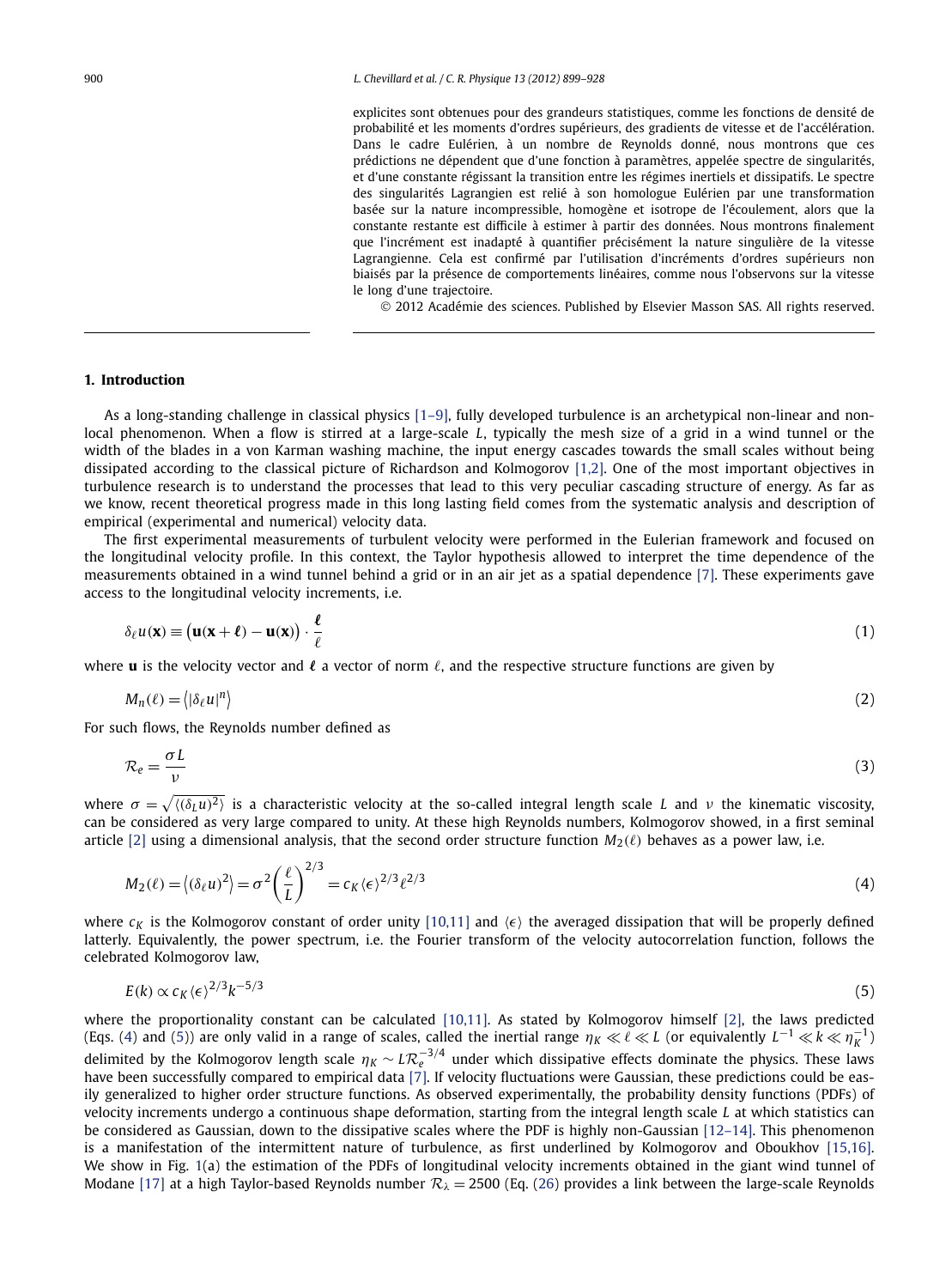<span id="page-2-0"></span>

**Fig. 1.** (a) PDFs of signed longitudinal velocity increments in Modane data [\[17\].](#page-27-0) Represented scales (from top to bottom): ln*(/L)* = −6*.*4137,  $-5.6028$ ,  $-4.6645$ ,  $-3.6411$ ,  $-2.7501$ ,  $-1.8598$ ,  $-0.8685$ , 0.1226. All curves are arbitrarily vertically shifted for the sake of clarity and their variance is set to unity. The solid curves correspond to our theoretical predictions (see text in Section [2.2.2](#page-11-0) and Ref. [\[18\]\)](#page-27-0). (b) PDFs of Lagrangian temporal increments from the ENS-Lyon experiment, for time lags (from bottom to top, symbols •) *τ /T* = 0*.*07*,* 0*.*16*,* 0*.*35*,* 1 and from Cornell acceleration data (symbols ◦, from Ref. [\[19\]\)](#page-27-0). Also, the curves are displayed with an arbitrary vertical shift for clarity, the variance is set to unity at any scales, and the original axis for the acceleration PDF (◦) has been shrunk by a factor 4. Solid lines correspond to theoretical predictions (see Section [3.1.3](#page-15-0) and Ref. [\[20\]\)](#page-27-0).

number  $\mathcal{R}_e$  and  $\mathcal{R}_\lambda$ ). The curves are arbitrarily shifted vertically for the sake of clarity. This continuous shape deformation of these PDFs motivated Castaing et al. to build a statistical description of these longitudinal velocity fluctuations [\[12\].](#page-27-0) Moreover, by a simple visual inspection, we can remark that the PDFs are not symmetric. This is related to the Skewness phenomenon associated with the mean energy transfer of energy towards the small scales that takes place in the inertial range. We will come back to this point latterly.

The first part of this article is devoted to review the predictions that can be made using both the so-called multifractal formalism [\[7\]](#page-27-0) and the propagator approach [\[12\].](#page-27-0) This description, that will be shown to depend only on a parameter function  $\mathcal{D}(h)$  and a universal constant  $\mathcal{R}^*$  (independent on the flow geometry and the Reynolds number), accurately reproduces the non-Gaussian features formerly presented.

More recently, experimental [\[19–28\]](#page-27-0) and numerical [\[20,24,25,29–31\]](#page-27-0) data have revealed a similar phenomenon in the Lagrangian framework (see recent review articles [\[32–34\]\)](#page-28-0). Lagrangian velocity is defined as the Eulerian velocity of a fluid particle at the position  $\mathbf{X}(t)$ , initially at the position  $\mathbf{X}(t_0)$  via the following identity

$$
\mathbf{v}(\mathbf{X}(t_0),t) = \mathbf{u}(\mathbf{X}(t),t) \tag{6}
$$

In this framework, the study of the Lagrangian velocity fluctuations focuses on the Lagrangian time increment defined as

$$
\delta_{\tau} v(t) = v(t + \tau) - v(t) \tag{7}
$$

with *v* a component of the Lagrangian velocity vector **v** (Eq. (6)). A similar dimensional analysis *à la* Kolmogorov would give a linear dependence of the second order structure function

$$
M_2(\tau) = \langle (\delta_\tau v)^2 \rangle = \sigma^2 \left( \frac{\tau}{T} \right) = c_K^L \langle \epsilon \rangle \tau
$$
\n(8)

where  $T = L/\sigma$  is the integral time scale and  $c_K^L$  the respective Lagrangian Kolmogorov constant [\[35,36\].](#page-28-0) This corresponds to a Lagrangian power spectrum of the form

$$
E(\omega) \propto c_K^L \langle \epsilon \rangle \omega^{-2} \tag{9}
$$

Once again, these laws are valid only in the respective inertial range  $\tau_{\eta_K} \ll \tau \ll T$  (or  $T^{-1} \ll \omega \ll \tau_{\eta_K}^{-1}$ ). Unfortunately, these laws cannot be easily generalized to higher order structure functions because of the fundamental non-Gaussian nature of the velocity fluctuations. We show in Fig. 1(b) the estimation of the experimental velocity increments PDFs at various scales obtained at ENS Lyon [\[24\]](#page-28-0) and the acceleration PDF obtained at the university of Cornell [\[19\].](#page-27-0) Let us first remark that the acceleration can be seen as a Lagrangian velocity increment at a scale *τ* much smaller than the Kolmogorov dissipative time scale. Again we observe a continuous shape deformation from Gaussian statistics at large scale, to long-tail acceleration statistics at vanishing scale. This is again a manifestation of the intermittency phenomenon.

We will show in this article that a similar statistical description can be developed in a Lagrangian context. The free parameters are again the corresponding singularity spectrum and a constant, as in the Eulerian framework. The Lagrangian singularity spectrum will be shown consistent with the prediction derived from its Eulerian counterpart using a transformation, presented latterly.

This article is devoted to the presentation of a phenomenological theory of the statistics of the Eulerian and Lagrangian velocity increments, from the integral length scale *L* (or from the integral time scale  $T = L/\sigma$ ), down to the far dissipative scales based on the so-called multifractal formalism [\[7\].](#page-27-0) In this approach, statistical properties in the inertial range are assumed and compared to empirical data. This includes the classical K41 predictions "*k*−5*/*3" (Eq. [\(5\)](#page-1-0)) and "*ω*<sup>−</sup>2" (Eq. (9)),

$$
f_{\rm{max}}
$$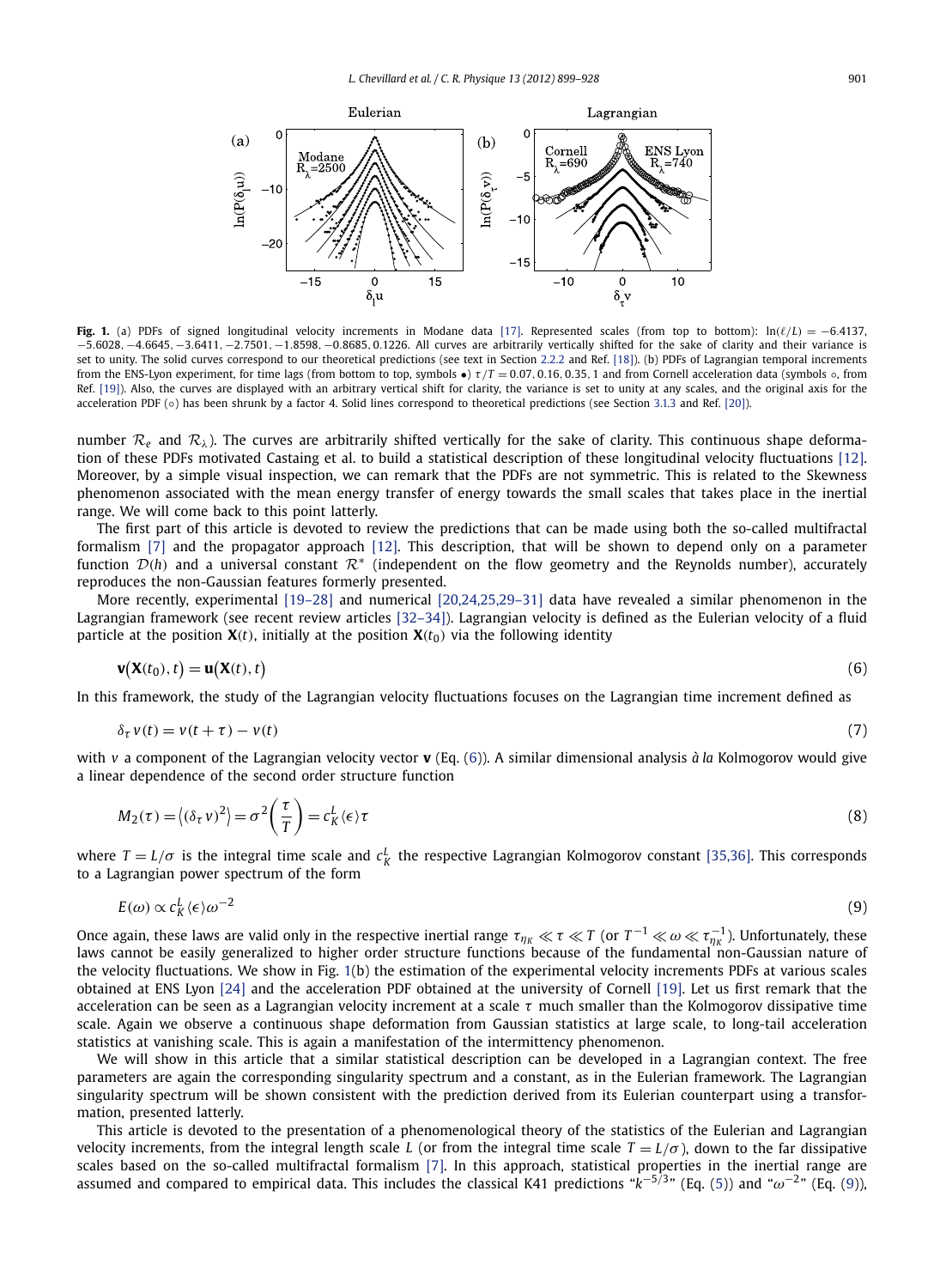<span id="page-3-0"></span>

**Fig. 2.** Behavior of the velocity increment flatness as a function of the scales in a normalized logarithmic representation. The universal constant entering in the normalization is set to  $\mathcal{R}^*$  = 52. Different symbols represent different Reynolds numbers:  $\mathcal{R}_\lambda$  = 140 (DNS by E. Lévêque [\[44\]\)](#page-28-0),  $\mathcal{R}_\lambda$  = 208*,* 463*, 703, 929* (experimental helium jet [\[45\]\)](#page-28-0),  $\mathcal{R}_{\lambda}$  = 380 (air jet measurements by C. Baudet and A. Naert),  $\mathcal{R}_{\lambda}$  = 2500 (Modane's wind tunnel [\[17\]\)](#page-27-0). A straight line of slope −0*.*1 is superimposed on the data in the inertial range.

but also the intermittent (or multifractal) corrections. From this descriptive analysis, we predict the statistical properties of the (Eulerian) velocity gradients and (Lagrangian) acceleration as functions of the Reynolds number and of the corresponding singularity spectra. In this sense, we can consider the multifractal formalism, properly generalized to the dissipative range, as a *phenomenological theory*, i.e. statistical properties are *assumed* in the inertial range (given some free parameters fully encoded in the so-called singularity spectrum), and are *predicted* in the dissipative range. This was already recognized in Ref. [\[37\].](#page-28-0) To this regard, multifractal formalism can be viewed as a *standard model* of turbulence, and, as far as we know, it is the only formalism able to reproduce accurately higher order statistics of velocity increments. The most important perspective would be to establish a link between this formalism (in particular the existence of a singularity spectrum) and the equations of motion (i.e. the Navier–Stokes equations). This is out of the scope of the present article. Let us also mention some alternative statistical formalisms that are able to reproduce the non-Gaussian nature of the underlying statistics, such as, among others, "superstatistics" [\[38\],](#page-28-0) continuous-time random walk models [\[39\],](#page-28-0) vortex filament calculations [\[40\]](#page-28-0) and kinetic equations approach [\[41\].](#page-28-0) As an interesting application of this multifractal formalism, we reinterpret former measurements by the group of Tabeling [\[42,43\],](#page-28-0) concerning the velocity gradients flatness as a function of the Reynolds number. We end with a general discussion of the skewness phenomenon and of its implications on the modeling of velocity increments in the inertial range. In the Lagrangian framework, we introduce higher order velocity increments designed to quantify accurately the singular nature of velocity and justify their use.

### **2. The Eulerian longitudinal velocity fluctuations**

# *2.1. Behavior of the flatness of velocity increments from experimental investigation*

We show in Fig. 2 the estimation of the flatness  $F = \frac{(\delta_\ell u)^4}{(\delta_\ell u)^2}$  of the longitudinal velocity increments in various flow configurations and various Reynolds numbers. The first set of data has been obtained in a helium jet  $[45]$  at four different Reynolds numbers:  $\mathcal{R}_{\lambda} = 208, 463, 703, 929$ , where the Taylor-based Reynolds number  $\mathcal{R}_{\lambda}$  is proportional to the square-root of the large-scale Reynolds number R*<sup>e</sup>* (see Eq. [\(26\)](#page-7-0)). Also are displayed the results in an air jet experiment at the ENS Lyon at R*<sup>λ</sup>* = 380 of C. Baudet and A. Naert. The higher Reynolds number (R*<sup>λ</sup>* = 2500) comes from the wind tunnel experiment in Modane [\[17\].](#page-27-0) For comparisons are also reported the results coming from a classical direct numerical simulation (DNS) of E. Lévêque [\[44\]](#page-28-0) at a moderate Reynolds number  $\mathcal{R}_{\lambda} = 140$  based on 256<sup>3</sup> grid points in a periodic domain.

The flatness *F* as a function of the scale  $\ell$  is represented in a logarithmic representation. Flatness is divided by 3, i.e. by the value of the flatness of a Gaussian random variable. The scales are renormalized by the length scale *L* estimated such that the power-laws that are observed in the inertial range are indistinguishable. Then,  $\ln(\ell/L)$  is itself normalized by the Reynolds number, i.e. ln( $\mathcal{R}_e/\mathcal{R}^*$ ), where  $\mathcal{R}^*=52$  is a universal constant, that will be shown to be linked to the Kolmogorov constant (Section [2.1.2\)](#page-5-0). A similar procedure is applied to ln*(F /*3*)*.

In this representation, the Kolmogorov length scale can be seen directly as  $\ln(\eta_K/L)/\ln(\mathcal{R}_e/\mathcal{R}^*) = -3/4$ . It delimits the inertial range, i.e.  $\ln(\ell/L)/\ln(\mathcal{R}_e/\mathcal{R}^*) \in [-3/4, 0]$ , and the dissipative range, i.e.  $\ln(\ell/L)/\ln(\mathcal{R}_e/\mathcal{R}^*) \leq -3/4$ .

#### *2.1.1. The inertial range*

Let us first focus on the inertial range. Over this range, we observe a universal (i.e. independent on both the Reynolds number and the flow geometry) power law  $(\ell/L)^{-0.1}$  of exponent 0.1. In the same range, the second order structure function behaves as a power law, i.e.  $\langle (\delta_\ell u)^2 \rangle \sim (\ell/L)^{2/3}$  (data not shown). Furthermore, we can see that the statistics at scales  $\ell$ larger than the integral length scale *L* are consistent with a Gaussian process since the Flatness is very close to 3. Indeed the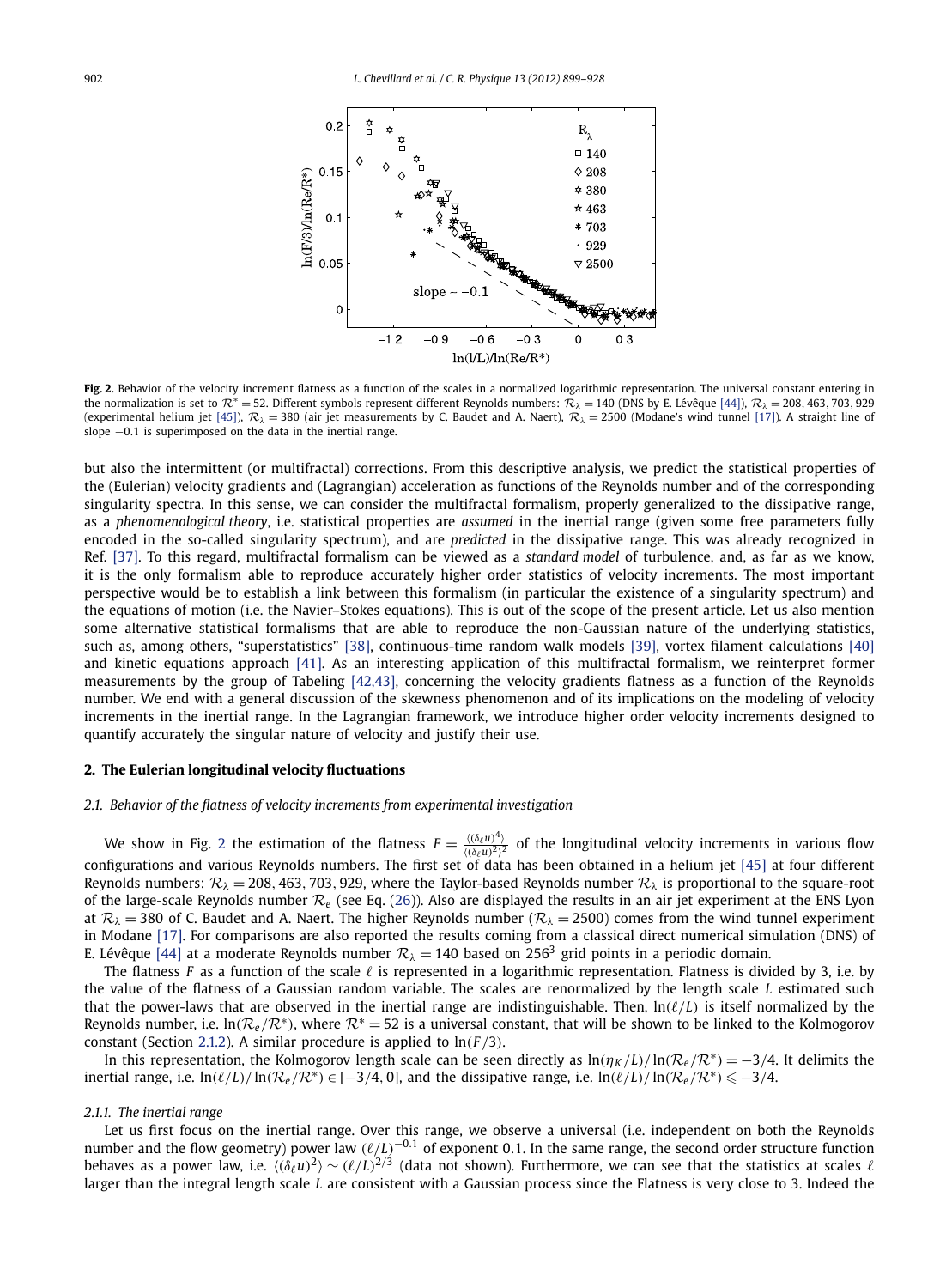<span id="page-4-0"></span>flatness is slightly smaller than 3. This can be justified theoretically from PDF closures [\[46,47\].](#page-28-0) We will neglect this effect in the sequel. At this stage, for  $\ell\geqslant L$ , a probabilistic description of the velocity increments is straightforward, i.e.  $\delta_\ell u\stackrel{\rm law}{=}$ *σδ*, where *δ* is a zero average unit variance Gaussian noise and  $\sigma^2 = \langle (\delta_I u)^2 \rangle$ , independent on the scale  $\ell$ . Henceforth, the symbol  $\frac{\text{law}}{=}$  stands for an equality in law, i.e. in probability. It means the PDF and all the moments of the random variables on the two sides of the equality are equal.

In the inertial range, we need a probabilistic formulation of this power law behavior. This is clear at this stage that a simple Gaussian modeling is not enough since it would predict a scale-independent flatness of constant value 3. Furthermore, the parameters that we will use must be universal since the observed power-law is universal. The main idea to build up a probabilistic description is to mix Gaussian variables and, for example, to use a Gaussian random variable with a fluctuating variance. This was proposed in the so-called propagator approach [\[12\].](#page-27-0) The form of the fluctuations of this stochastic variance will be given by the standard arguments of the multifractal formalism [\[7\].](#page-27-0) The corresponding non-Gaussian modeling consists in writing:

$$
\delta_{\ell} u \stackrel{\text{law}}{=} \sigma \left(\frac{\ell}{L}\right)^h \delta \tag{10}
$$

with *h* a fluctuating variable, independent on the unit-variance zero-average Gaussian noise *δ*, and characterized by its distribution function

$$
\mathcal{P}_h^{(\ell)}(h) = \frac{(\frac{\ell}{L})^{1 - \mathcal{D}^E(h)}}{\int_{h_{\min}}^{h_{\max}} (\frac{\ell}{L})^{1 - \mathcal{D}^E(h)} dh}
$$
(11)

In the limit of vanishing values of  $\ell$ , *h* and  $\mathcal{D}^E(h)$  gain the mathematical status of the Hölder exponent and the singularity spectrum respectively. Let us stress that the *h*-distribution  $\mathcal{P}_h^{(\ell)}(h)$  (Eq. (11)) is indeed normalized, and the range of integration [*h*min;*h*max] depends on the precise shape of the singularity spectrum. One of the main hypothesis of the multifractal formalism is to assume that  $\mathcal{D}^E(h)$  is independent on the scale  $\ell$  [\[7\].](#page-27-0) In this case, assuming min<sub>h</sub>[1 –  $\mathcal{D}^E(h)$ ] = 0, a steepest-descent calculation (see [Appendix A\)](#page-26-0) shows that (recall that *h* and *δ* are assumed independent)

$$
\langle |\delta_{\ell} u|^p \rangle = \sigma^p \langle |\delta|^p \rangle \int_{h_{\min}}^{h_{\max}} \left(\frac{\ell}{L}\right)^{ph} \mathcal{P}_h^{(\ell)}(h) dh \underset{\ell \to 0}{\approx} \sigma^p \langle |\delta|^p \rangle \left(\frac{\ell}{L}\right)^{\min_h [ph+1-\mathcal{D}^E(h)]}
$$
(12)

where  $\langle |\delta|^p \rangle = \Gamma(\frac{p+1}{2})/\sqrt{2^p\pi}$  and  $\Gamma$  is the Gamma function. Hence, the form of the density  $\mathcal{P}_h^{(\ell)}(h)$  (Eq. (11)) implies that the structure functions behave as power-laws, with a set of exponents  $\langle |\delta_\ell u|^p \rangle \sim \ell^{\zeta_p}$  linked to  $\mathcal{D}^E(h)$  via a Legendre transform [\[7\]](#page-27-0)

$$
\zeta_p = \min_h \left[ ph + 1 - \mathcal{D}^E(h) \right] \tag{13}
$$

It gives in a straightforward manner the behavior of the flatness in the inertial range, i.e.  $F = 3(\ell/L)^{\zeta_4-2\zeta_2}$ . Let us first mention that in a K41 framework, without any intermittency corrections, the singularity spectrum is equal to  $\mathcal{D}^{K41}(1/3) = 1$ and  $\mathcal{D}^{K41}(h) = -\infty$  for  $h \neq 1/3$ . In this case, using Eq. (13), we can easily show that  $\zeta_p^{K41} = p/3$ , and because of the linearity of the  $\zeta_p$  function, the flatness is independent on the scale  $\ell$ . Clearly, the universal power-law behavior of the flatness in the inertial range as shown in Fig. [2,](#page-3-0) is the signature of the presence of intermittency in turbulence.

In the literature, several models for  $\mathcal{D}^E(h)$  have been proposed. One of the most widely used is the log-normal approximation, giving the simplest quadratic form of the  $\mathcal{D}^E(h)$  spectrum including intermittency corrections, as proposed by Kolmogorov and Oboukhov [\[15,16\]:](#page-27-0)

$$
\mathcal{D}^{E}(h) = 1 - \frac{(h - c_1)^2}{2c_2} \tag{14}
$$

In this case, the proposed stochastic modeling of the velocity increments (Eq. (10)) has a simple probabilistic interpretation: with  $h_{\text{min}} = -\infty$  and  $h_{\text{max}} = +\infty$ , the velocity increments are modeled as a Gaussian noise  $\delta$  multiplied by a log-normal multiplicator  $\sigma(\ell/L)^h$ . This was the proposition made in the propagator approach [\[12\].](#page-27-0) It is easily seen that  $\zeta_p=c_1p-c_2\frac{p^2}{2}$ , leading to  $F = 3(\ell/L)^{-4c_2}$ . In the sequel, we will choose  $h_{\min} = 0$  and  $h_{\max} = 1$  because (i) a numerical integration of Eq. (12) shows no difference with the indefinite case, (ii) as we will see, the extension to the dissipative range implies  $h_{\text{min}} > -1$ (see Section [2.1.2\)](#page-5-0) and (iii) rigorously, only Hölder exponents greater than 0 and smaller than 1 are accessible when using increments. Experimental and numerical data as displayed in Fig. [2](#page-3-0) show that the flatness behaves as a universal powerlaw of exponent −0*.*10 ± 0*.*01. This corresponds to *c*<sup>2</sup> = 0*.*025, and *c*<sup>2</sup> is called the intermittency coefficient. Also seen on empirical data (data not shown),  $\zeta_3 \approx 1$  [\[48\].](#page-28-0) Thus, in the sequel, we will take  $c_1 = 1/3 + 3c_2/2 \approx 0.37$ , very close to its K41 prediction 1*/*3. This defines completely the quadratic singularity spectrum (Eq. (14)).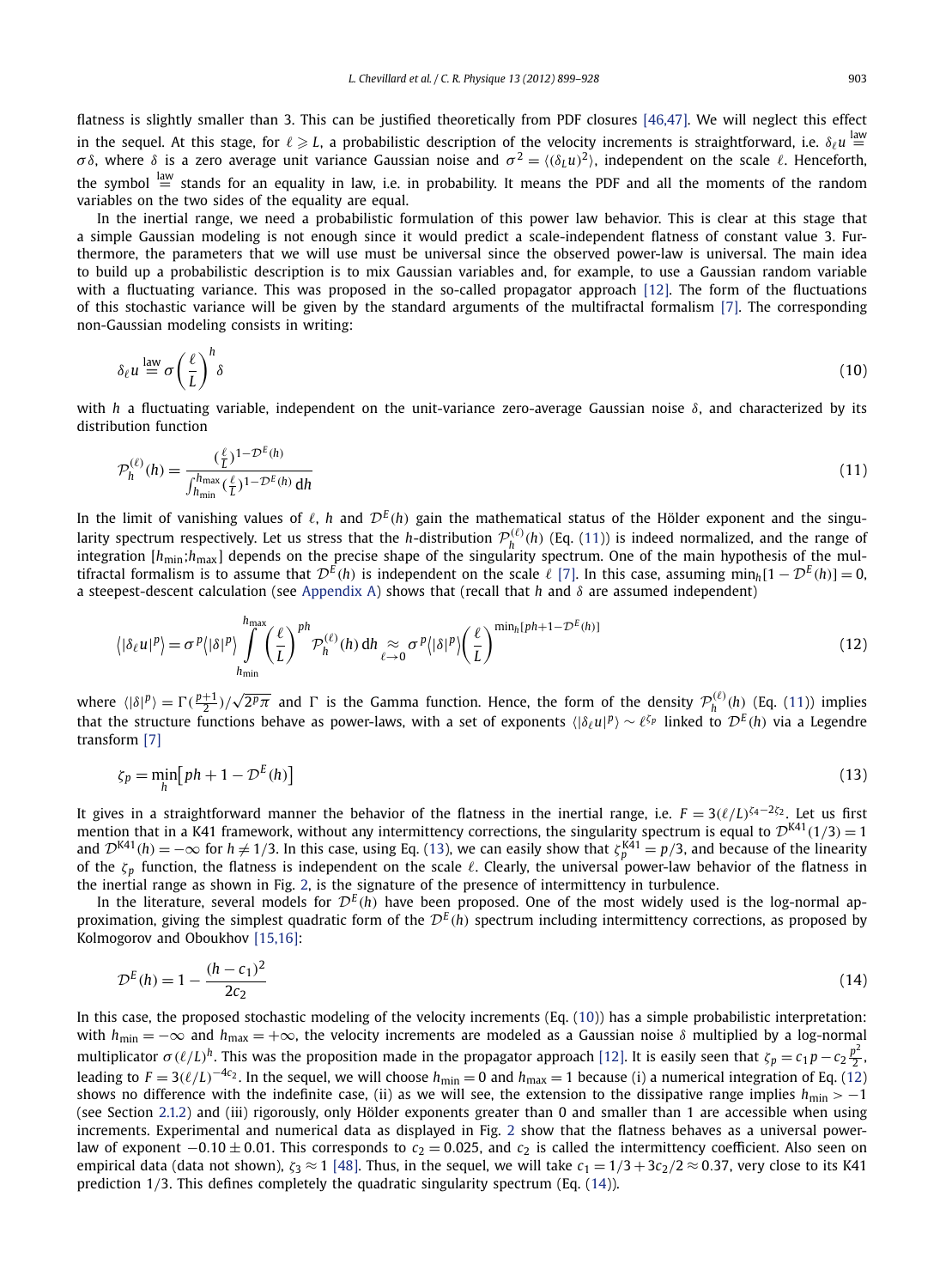<span id="page-5-0"></span>Another widely used singularity spectrum is the She–Lévêque spectrum [\[49\],](#page-28-0)

$$
\mathcal{D}^{E}(h) = -1 + 3 \left[ \frac{1 + \ln(\ln(3/2))}{\ln(3/2)} - 1 \right] (h - 1/9) - \frac{3}{\ln(3/2)} (h - 1/9) \ln(h - 1/9)
$$
\n(15)

This spectrum is based on log-Poisson statistics [\[50\]](#page-28-0) and yields  $\zeta_p^{\rm SL}=p/9+2[1-(2/3)^{p/3}]$ . This implies that  $F\approx 3(\ell/L)^{-0.11}$ , a power-law behavior in good agreement with the empirical data shown in Fig. [2.](#page-3-0) More sophisticated methods based on wavelets [\[51,52\]](#page-28-0) agree on the difficulty to discriminate between log-normal and log-Poisson statistics, and none of these approximations, for the moment, have been derived rigorously from first principles (i.e. the Navier–Stokes equations). For these reasons, we will use, in the sequel, the simplest log-normal approximation (Eq. [\(14\)](#page-4-0)) that compares well with empirical data, at least for low order moments *ζ<sup>p</sup>* with *p* - 6 and that gives a Gaussian distribution for the *h*-exponent, that is easy to manipulate (see in particular in the stochastic modeling proposed in Section [2.2.3\)](#page-12-0).

Finally, the proposed stochastic modeling (Eqs. [\(10\)](#page-4-0) and [\(11\)](#page-4-0)) includes a functional form for the probability density functions of the velocity increments. A formal derivation of these PDFs, starting from the product of two independent random variables is reported in [Appendix B.](#page-27-0) In simple words, we can see that the random variable *δu* (Eq. [\(10\)](#page-4-0)) is fully defined when is given the law of *h* (Eq. [\(11\)](#page-4-0)) and  $\delta$  (let us say  $P_\delta$ ), that we assume, at this stage, independent. To simplify the derivation of the PDF  $\mathcal{P}_{\delta_\ell u}(\delta_\ell u)$  of  $\delta_\ell u$  (see [Appendix B](#page-27-0) for a more rigorous derivation), let us consider only the absolute value of the velocity increment. We get

$$
\ln|\delta_{\ell} u| = \ln \sigma + h \ln \frac{\ell}{L} + \ln|\delta|
$$

Given that the random variables *h* and ln | $\delta$ | are independent, the PDF of ln | $\delta_\ell u$ | is the convolution product of the PDFs of  $h \ln \frac{\ell}{L}$  and  $\ln |\delta|$ , as it was noticed in Ref. [\[12\],](#page-27-0) namely

$$
\mathcal{P}_{\ln \frac{|\delta_{\ell} u|}{\sigma}} \left( \ln \frac{|\delta_{\ell} u|}{\sigma} \right) = \int \mathcal{P}_{\ln |\delta|} \left( \ln \frac{|\delta_{\ell} u|}{\sigma} - h \ln \frac{\ell}{L} \right) \mathcal{P}_{h \ln \frac{\ell}{L}} \left( h \ln \frac{\ell}{L} \right) d \left( h \ln \frac{\ell}{L} \right)
$$

$$
= \int \mathcal{P}_{\ln |\delta|} \left( \ln \frac{|\delta_{\ell} u|}{\sigma} - h \ln \frac{\ell}{L} \right) \mathcal{P}_{h}(h) dh
$$

Noticing that  $\mathcal{P}_{\ln|\delta|}(\ln|\delta|) = |\delta|\mathcal{P}_{|\delta|}(|\delta|)$  and  $\mathcal{P}_{\ln\frac{|\delta_\ell u|}{\sigma}}(\ln\frac{|\delta_\ell u|}{\sigma}) = |\delta_\ell u|\mathcal{P}_{|\delta_\ell u|}(|\delta_\ell u|)$ , we finally get

$$
\mathcal{P}_{|\delta_{\ell}u|}(|\delta_{\ell}u|) = \int_{h_{\min}}^{h_{\max}} \frac{1}{\sigma} \left(\frac{\ell}{L}\right)^{-h} \mathcal{P}_{|\delta|} \left[\frac{|\delta_{\ell}u|}{\sigma} \left(\frac{\ell}{L}\right)^{-h}\right] \mathcal{P}_h^{(\ell)}(h) dh \tag{16}
$$

which shows the expression of the PDF of the absolute value of the velocity increment. Without further assumptions, this derivation cannot be generalized to derive the PDF of the signed velocity increment, since we are taking at one point a logarithm, but it clarifies the fact that defining in probability a random variable (such as in Eq. [\(10\)](#page-4-0)) allows to derive the associated PDF.

Actually, Eq. (16) is also true for the signed velocity increment, as shown in [Appendix B,](#page-27-0) and we get for the velocity increment PDF  $\mathcal{P}_{\delta \rho u}(\delta_{\ell} u)$  at the scale  $\ell$  the following form:

$$
\mathcal{P}_{\delta_{\ell}u}(\delta_{\ell}u) = \int_{h_{\min}}^{h_{\max}} \frac{1}{\sigma} \left(\frac{\ell}{L}\right)^{-h} \mathcal{P}_{\delta} \left[\frac{\delta_{\ell}u}{\sigma}\left(\frac{\ell}{L}\right)^{-h}\right] \mathcal{P}_{h}^{(\ell)}(h) dh \tag{17}
$$

where  $P_\delta(x) = \exp(-x^2/2)/\sqrt{2\pi}$  is the PDF of a unit-variance zero-mean Gaussian variable. A numerical investigation (data not shown) of the PDF (Eq. (17)) shows the characteristic continuous shape deformation associated to the intermittency phenomenon, in a similar way than observed in Fig. [1\(](#page-2-0)a). Once again, this PDF is symmetric, i.e.  $P_{\delta_\ell u}(\delta_\ell u) = P_{\delta_\ell u}(-\delta_\ell u)$ and thus fails to describe the skewness phenomenon. We invite the reader to have a look at the Sections [2.2.1](#page-10-0) and [2.2.3](#page-12-0) that provide a formalism able to reproduce the asymmetry of the PDFs, as observed in empirical data. We will see in the following section how to introduce the dissipative effects in order to obtain predictions on the statistics of the velocity gradients.

# *2.1.2. The dissipative range*

The flatness of velocity increments, shown in Fig. [2,](#page-3-0) behaves in a very different way in the dissipative range, i.e. for scales  $\ln(\ell/L)/\ln(\mathcal{R}_e/\mathcal{R}^*) \le -3/4$ . First of all, no power-law is observed. Then, we can see a strong Reynolds-number dependence. This is very different from the behavior observed in the inertial range. In the limit of vanishing scales, the velocity increments can be Taylor expanded and we obtain  $\delta_\ell u(x) = \ell \partial_x u(x)$ , i.e. a linear behavior as a function of the scale. This implies that the flatness tends to a Reynolds-number dependent function, independent on the scale  $\ell$ , i.e.  $F(\ell) \to_{\ell \to 0} \frac{\langle (\partial_x u)^4 \rangle}{\langle (\partial_x u)^2 \rangle^2}$ .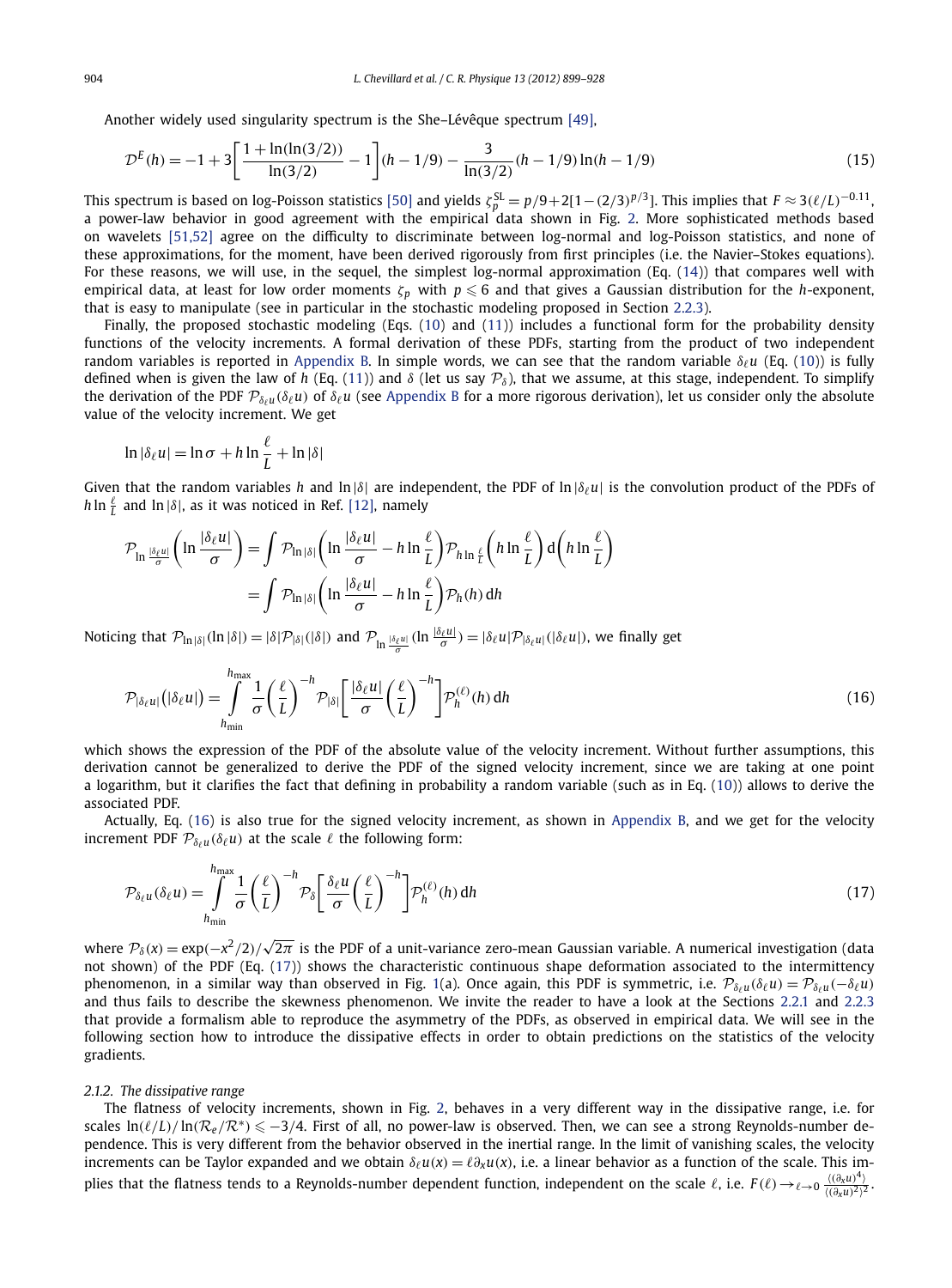<span id="page-6-0"></span>The aim of this section is to understand and model the transition from the observed power-law behavior of the flatness in the inertial range, to this scale-independent behavior in the dissipative range. But first of all, let us have a look at the empirical data.

In Fig. [2,](#page-3-0) we see that not all of the measurements exhibit at very small scales a scale-independent flatness. Only the DNS ( $\mathcal{R}_{\lambda}$  = 140), the air-jet ( $\mathcal{R}_{\lambda}$  = 380) and the helium jet ( $\mathcal{R}_{\lambda}$  = 208) have succeeded in resolving scales smaller than the Kolmogorov length scale. Indeed, the measurements are difficult because the Hot-wire size is usually of the order of the Kolmogorov length scale. If the Reynolds number is too high, dissipative scales are too small to be resolved (as for  $\mathcal{R}_{\lambda}$  = 463, 703 and 929). In the Modane's wind tunnel, the integral length scale is very large, and despite the large Reynolds number ( $\mathcal{R}_{\lambda}$  = 2500),  $\eta_K$  should have been accessible (which is of the order of the millimeter). Unfortunately, the noisy local environment of the giant wind tunnel and the high temperatures reached (∼ 60◦ Celsius) implied by the strong level of turbulence, prevented electronics from working properly at high frequency.

Given the experimental limitations, we see that the flatness underlies a rapid increase. This was the subject of Ref. [\[44\].](#page-28-0) The main underlying idea is the differential action of the viscosity. The multiplicator *σ(/L) <sup>h</sup>* fluctuates in the inertial range. In the dissipative range, up to a (random) coefficient, the multiplicator becomes linear with respect to the scale in order to be consistent with the Taylor's expansion. The viscosity will regularize this inertial-range singular behavior at a scale that depends on the strength *h* of the singularity: the bigger is the multiplicator, corresponding to smaller *h*-exponents, the smaller is the scale of regularization. Purely kinematic arguments, proposed in Ref. [\[44\],](#page-28-0) show that the width of the socalled intermediate dissipative range  $[\eta^-, \eta^+]$  [\[37\],](#page-28-0) where  $\eta^-$  and  $\eta^+$  are respectively the smallest and biggest dissipative scales, indeed depends weakly on the Reynolds number

$$
\ln\left(\frac{\eta^+}{\eta^-}\right) \sim \sqrt{\ln \mathcal{R}_e} \tag{18}
$$

the Kolmogorov length scale *η<sup>K</sup>* lying in between. In the representation chosen in Fig. [2,](#page-3-0) this prediction (Eq. (18)) implies that the observed rapid increase occurring in the intermediate dissipative range should be steeper and steeper as the Reynolds number increases. This is what is qualitatively observed as long as experimental technics were able to reach these very small scales.

This can be fully modeled in the context of the multifractal formalism. To do so, one has to come up with a dissipative scale that depends explicitly on the strength of the multiplicator, or in a more straightforward manner, on the exponent *h*. Paladin and Vulpiani [\[53\]](#page-28-0) first proposed such a *h*-dependent cut-off. Their reasoning was based on the local Reynolds number. For a scale lying in the inertial range, a fluctuating Reynolds number can be defined using a fluctuating characteristic *velocity*  $v_\ell = \sigma(\ell/L)^h$ , leading to the local Reynolds number  $\mathcal{R}_\ell = v_\ell \ell/v$ . We can see that at the integral length scale, the associated Reynolds number  $\mathcal{R}_L$  is unique, does not fluctuate, and is given by  $\mathcal{R}_L = \mathcal{R}_e = \sigma L/\nu$ . This allows to define unambiguously a dissipative length scale: a scale *η* at which the local Reynolds number is of order unity  $\mathcal{R}_n = \mathcal{R}^* = O(1)$ . The order one constant  $\mathcal{R}^*$ , is a free parameter of the formalism, a priori universal. It has been introduced phenomenologi-cally in Refs. [\[45,54,55\].](#page-28-0) We will take it to be  $\mathcal{R}^* = 52$  and we will show that it is related to the Kolmogorov constant  $c_K$ . From there, one obtains directly the main result of Ref. [\[53\],](#page-28-0) namely

$$
\eta(h) = L \left(\frac{\mathcal{R}_e}{\mathcal{R}^*}\right)^{-\frac{1}{h+1}} \tag{19}
$$

Based on this result, Nelkin [\[56\]](#page-28-0) showed the implication of a fluctuating dissipative scale (Eq. (19)) on the modeling of the velocity increments for scales lying in the dissipative range. Within our approach summarized by Eq. [\(10\)](#page-4-0), the velocity increment at a scale smaller than the dissipative scale  $\eta(h)$  will be modeled in the following way:

$$
\delta_{\ell} u \underset{\ell \leq \eta(h)}{\stackrel{\text{law}}{=} \sigma} \frac{\ell}{L} \left( \frac{\eta(h)}{L} \right)^{h-1} \delta \tag{20}
$$

where *δ*, as in Eq. [\(10\)](#page-4-0), is a zero-mean unit variance Gaussian random variable,  $σ<sup>2</sup> = \langle (δ<sub>L</sub>u)<sup>2</sup> \rangle$ , independent of the random exponent *h*. This probabilistic modeling (Eq. (20)) is consistent with the Taylor expansion of the velocity increment. It implies a model for the velocity gradient [\[56\],](#page-28-0) namely:

$$
\partial_{\mathbf{x}} u \stackrel{\text{law}}{=} \frac{\sigma}{L} \left( \frac{\eta(h)}{L} \right)^{h-1} \delta \tag{21}
$$

Also we see that the proposed modeling for  $\ell \geqslant \eta(h)$  (Eq. [\(10\)](#page-4-0)) and for  $\ell \leqslant \eta(h)$  (Eq. (20)) is continuous at the dissipative length scale  $\ell = \eta(h)$ .

As in Eqs. [\(10\)](#page-4-0) and [\(11\)](#page-4-0), to fully characterize in a probabilistic manner the random variable *δu* (Eq. (20)), we need to define the distribution of the exponent *h*. The proposition of Ref. [\[56\]](#page-28-0) is to take for the distribution of *h* at the dissipative scales  $\ell \leq \eta(h)$  a scale-independent distribution (up to a normalizing function  $\mathcal{Z}(\ell)$ ) that also has to be continuous at the transition  $\ell = \eta(h)$ , namely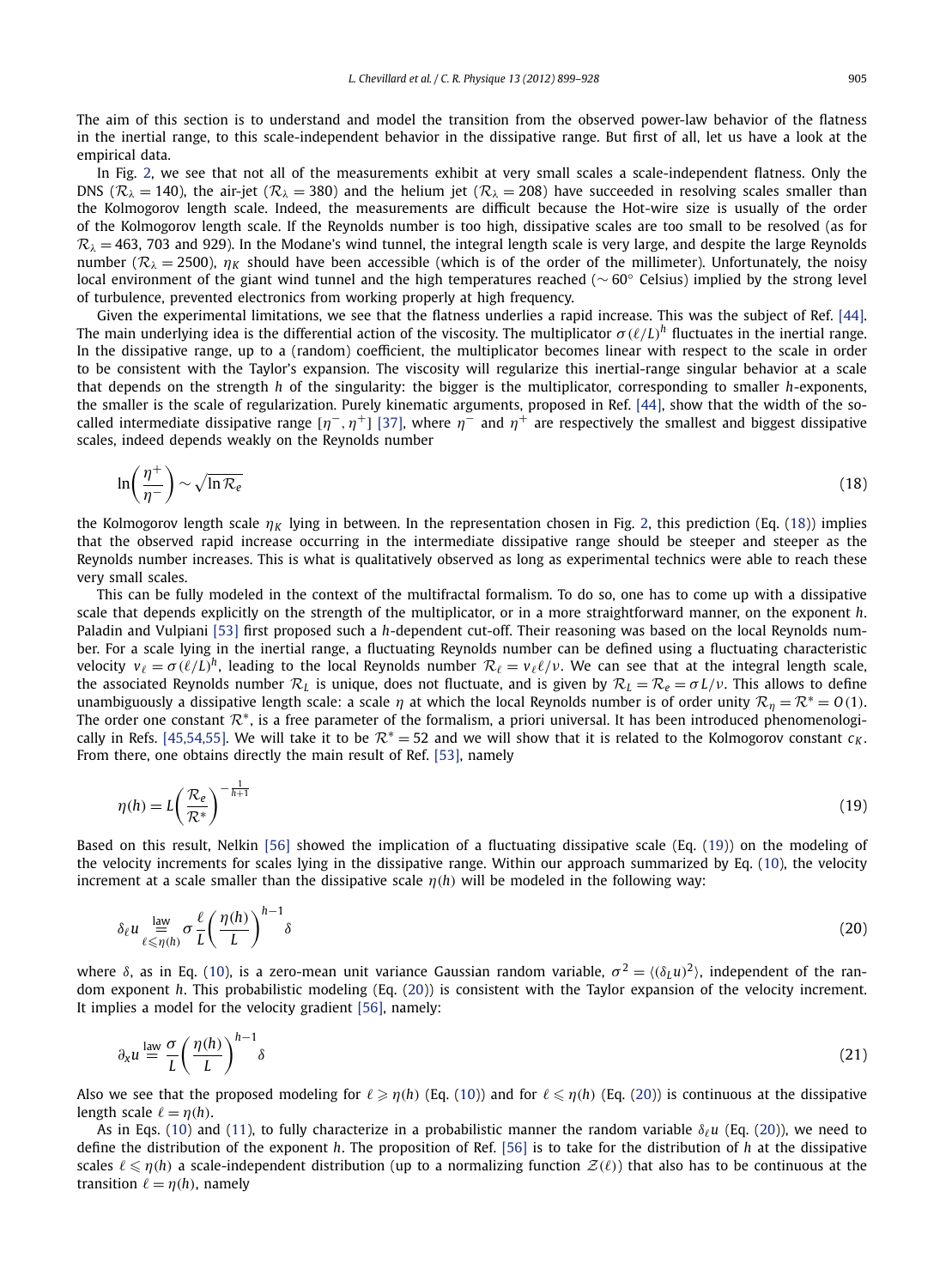<span id="page-7-0"></span>
$$
\mathcal{P}_h^{(\ell)}(h) \underset{\ell \le \eta(h)}{=} \frac{1}{\mathcal{Z}(\ell)} \left(\frac{\eta(h)}{L}\right)^{1-\mathcal{D}^E(h)}\tag{22}
$$

where  $\mathcal{D}^E(h)$  is the same universal function entering in the *h*-distribution of the inertial range (Eq. [\(11\)](#page-4-0)), that we will approximate to be quadratic  $(Eq. (14))$  $(Eq. (14))$  $(Eq. (14))$ .

As a general remark, as previously underlined in Ref. [\[37\],](#page-28-0) the multifractal formalism becomes predictive. Indeed, given the description of the inertial range (Eqs. [\(10\)](#page-4-0) and [\(11\)](#page-4-0)), and in particular given the singularity spectrum  $\mathcal{D}^{E}(h)$ , we can predict the behavior of the velocity increments in the dissipative range (Eqs. [\(20\)](#page-6-0) and (22)) by a simple continuity argument. As a consequence, using Eqs. [\(19\)](#page-6-0), [\(21\)](#page-6-0), and (22), the 2*p*th order moment of the velocity gradients is given by following function of the Reynolds number:

$$
\left\langle (\partial_x u)^{2p} \right\rangle = \left\langle \delta^{2p} \right\rangle \left( \frac{\sigma}{L} \right)^{2p} \frac{1}{\mathcal{Z}(0)} \int_{h_{\text{min}}}^{h_{\text{max}}} \left( \frac{\mathcal{R}_e}{\mathcal{R}^*} \right)^{-\frac{2p(h-1)+1-\mathcal{D}^E(h)}{h+1}} dh
$$
\n(23)

where  $\langle \delta^{2p} \rangle = \frac{(2p)!}{p!2^p}$ , and  $\mathcal{Z}(0) = \int_{h_{\min}}^{h_{\max}} \frac{(\mathcal{R}_e)}{h_{\min}} e^{-\frac{1 - \mathcal{D}(h)}{h}} dh$ . The distribution of a Gaussian variable  $\delta$  is even, so all the odd moments of both velocity increments (Eqs. [\(10\)](#page-4-0), [\(20\)](#page-6-0)) and gradients (Eq. [\(21\)](#page-6-0)) are vanishing at this stage. To include the skewness phenomenon, that requires further probabilistic modeling, we invite the reader to take a look at Section [2.2.1.](#page-10-0)

The explicit form of even order moments of velocity gradients (Eq. (23)) allows us to derive two important predictions: the computation of the average dissipation and the dependence on the Reynolds number of the flatness of the velocity derivatives. The dissipation  $\epsilon$  is a key quantity in turbulence theory [\[7\].](#page-27-0) In an isotropic and homogeneous flow, the average dissipation is related to the second order moment of the velocity gradients as  $\langle \epsilon \rangle = 15\nu \langle (\partial_x u)^2 \rangle$ . Using Eq. (23), one obtains

$$
\langle \epsilon \rangle = 15 \nu \sigma^2 \frac{1}{L^2 \mathcal{Z}(0)} \int_{h_{\text{min}}}^{h_{\text{max}}} \left( \frac{\mathcal{R}_e}{\mathcal{R}^*} \right)^{-\frac{2(h-1)+1-\mathcal{D}^E(h)}{h+1}} dh \tag{24}
$$

In the limit of large Reynolds number, a steepest-descent calculation (see [Appendix A\)](#page-26-0) shows that, up to an order one multiplicative constant, the former integral, is dominated by the term  $(\mathcal{R}_e/\mathcal{R}^*)^{\chi_2}$ , where  $\chi_2=-\min_h(\frac{2(h-1)+1-\mathcal{D}^E(h)}{h+1})$ .<br>Because by construction, and for a wide class of singularity spectrum such that (vi  $\zeta_3 = 1$ , which is the case with the quadratic approximation (Eq. [\(14\)](#page-4-0)) with  $c_1 = 1/3 + 3c_2/2$ , we can show [\[7\]](#page-27-0) that  $\chi_2 = 1$ . This implies that  $\langle \epsilon \rangle$  is independent on the Reynolds number. This verifies a basic hypothesis of Kolmogorov, namely the finiteness of  $\langle \epsilon \rangle$  at infinite Reynolds number. A precise estimation of the integrals entering in Eq. (24) (see [Appendix A\)](#page-26-0) shows that

$$
\langle \epsilon \rangle_{\mathcal{R}_e \to +\infty} \frac{15 \sigma^3}{\mathcal{R}^* L} \tag{25}
$$

As shown in Refs. [\[18,44\],](#page-27-0) Eq. (25) gives a prediction of the Kolmogorov constant  $c_K$ . Indeed, in the inertial range, neglecting intermittent corrections, the structure function is given by  $\langle (\delta_\ell u)^2 \rangle = \sigma^2 (\ell/L)^{2/3} = c_K (\langle \epsilon \rangle \ell)^{2/3}$ . Using Eq. (25), it gives  $c_K = (\frac{R^*}{15})^{2/3}$ , showing indeed that this constant  $\mathcal{R}^*$  is related to the Kolmogorov constant  $c_K$ . Using  $\mathcal{R}^* = 52$ , one finds  $c_K = 2.33$ , which is slightly bigger than what has be measured on empirical data  $c_K \approx 2$  [\[10,11\].](#page-27-0) One of the reasons of this apparent discrepancy is related to the fact that the constant  $\mathcal{R}^*$  is clearly linked to the presence of intermittency and the implied extension of the intermediate dissipative range, whereas the definition of the  $c_K$  assumes the absence of intermittency corrections. The prediction of the second order moment of the gradients allows also to link precisely the (large-scale) Reynolds number  $\mathcal{R}_e$  to the Taylor based Reynolds number  $\mathcal{R}_\lambda$  in the following way:

$$
\mathcal{R}_e = \frac{4}{\mathcal{R}^*} \mathcal{R}_\lambda^2 \tag{26}
$$

Another important prediction is the dependence of the flatness of derivatives on the Reynolds number [\[56\].](#page-28-0) From Eq. (23), using a steepest-descent argument, we can show that, up to multiplicative constants of order unity (given in [Ap](#page-26-0)[pendix A\)](#page-26-0):

$$
\frac{\langle (\partial_x u)^4 \rangle}{\langle (\partial_x u)^2 \rangle^2} \underset{\mathcal{R}_e \to +\infty}{\approx} 3 \left( \frac{\mathcal{R}_e}{\mathcal{R}^*} \right)^{\chi_4 - 2\chi_2} \quad \text{with } \chi_p = \min_h \left[ -\frac{p(h-1) + 1 - \mathcal{D}^E(h)}{h+1} \right] \tag{27}
$$

Using the quadratic spectrum (Eq. [\(14\)](#page-4-0)),  $\mathcal{R}^*$  = 52, and Eq. (26) for the Taylor-based Reynolds number dependence, we obtain:

$$
\frac{\langle (\partial_x u)^4 \rangle}{\langle (\partial_x u)^2 \rangle^2} \underset{\mathcal{R}_e \to +\infty}{\approx} 3 \left( \frac{\mathcal{R}_e}{\mathcal{R}^*} \right)^{0.18} = 1.47 \mathcal{R}_e^{0.18} = 0.93 \mathcal{R}_\lambda^{0.36}
$$
\n(28)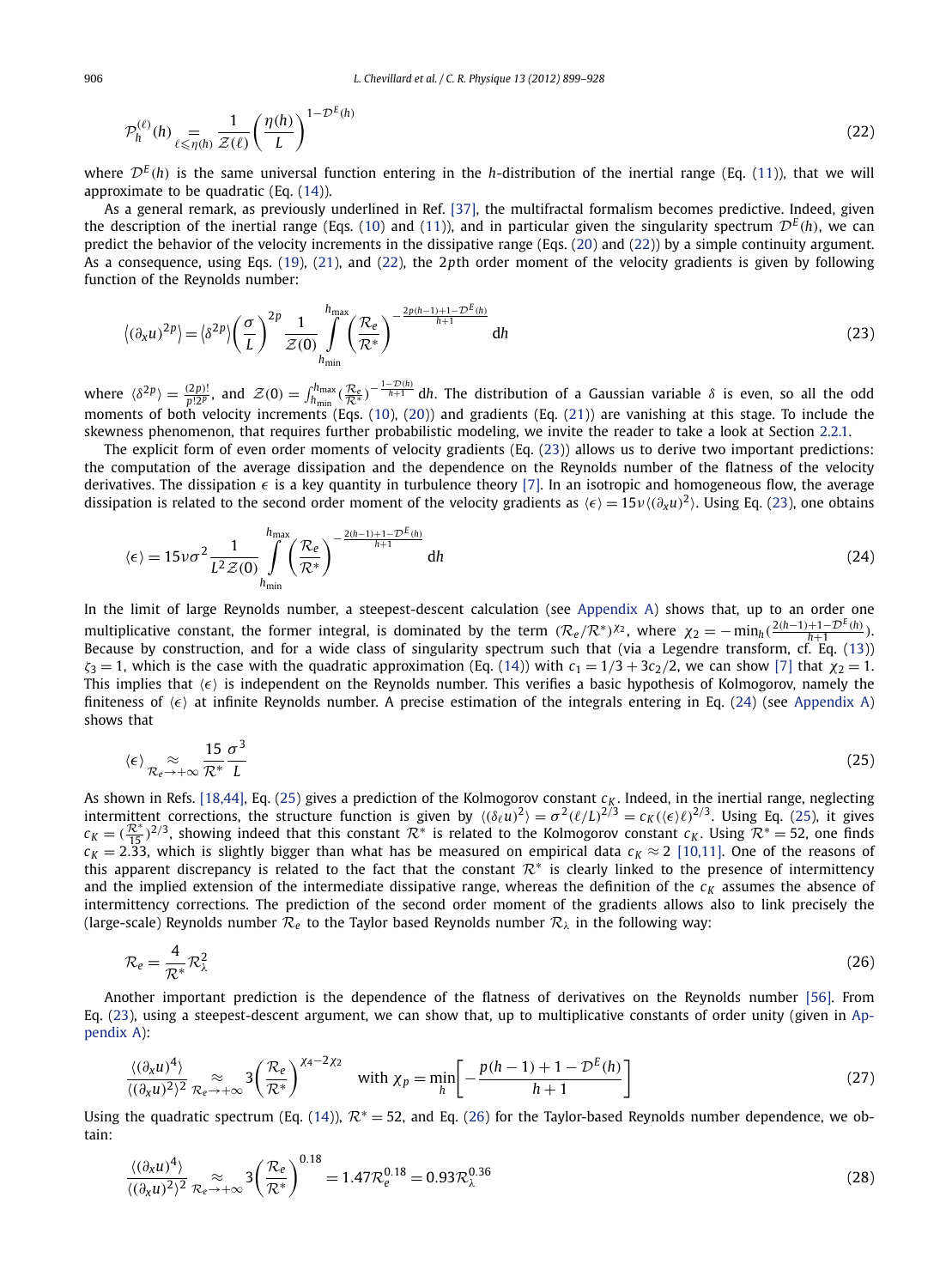<span id="page-8-0"></span>

**Fig. 3.** (a) Theoretical predictions of the velocity increment flatness obtained using Eqs. [\(32\)](#page-9-0) and [\(33\)](#page-9-0) with a quadratic singularity spectrum (see text) at different Reynolds numbers, as proposed in Fig. [2.](#page-3-0) The higher is the Reynolds number, the steeper the increase in flatness that takes place in the intermediate dissipative range. (b) Direct comparison of the velocity increment flatness obtained at Modane  $\mathcal{R}_\lambda$  = 2500 (symbols) and from the model (solid line). (c) Comparison of various observations of the Reynolds number dependence of the flatness of the velocity derivatives with the present theoretical predictions (Eq. [\(28\)](#page-7-0)):  $F = 1.36 \mathcal{R}_{\lambda}^{0.31}$  [\[61\]](#page-28-0) (atmospheric measurements, dashed line),  $F = 0.91 \mathcal{R}_{\lambda}^{0.39}$  [\[59\]](#page-28-0) (wind tunnel measurements, dash-dotted line),  $F = 1.14\mathcal{R}_\lambda^{0.34}$  [\[60\]](#page-28-0) (DNS, dotted line) and  $F = 0.93\mathcal{R}_\lambda^{0.36}$  for the present prediction Eq. [\(28\)](#page-7-0) (solid line). (d) Comparison of various observations of the Reynolds number dependence of the skewness of the mospheric measurements, dashed line),  $S = -0.33\mathcal{R}^{0.09}_{\lambda}$  [\[59\]](#page-28-0) (wind tunnel measurements, dash-dotted line),  $S = -0.32\mathcal{R}^{0.11}_{\lambda}$  [\[60\]](#page-28-0) (DNS, dotted line) and  $S = -0.175 \mathcal{R}_{\lambda}^{0.134}$  for the present prediction Eqs. [\(36\)](#page-10-0) and [\(39\)](#page-11-0) (solid line).

which is consistent with empirical observations [\[57–60\].](#page-28-0) More precisely, we compare in Fig. 3 the multifractal prediction (Eq. [\(28\)](#page-7-0)) with various experimental measurements and numerical simulations as compiled in Ref. [\[60\].](#page-28-0) The present theoretical prediction reproduces quantitatively the empirical observations. Let us stress that the quantitative dependence of the flatness of velocity derivatives on the Reynolds number (Eq. [\(28\)](#page-7-0)) is a genuine consequence of the intermittent nature of turbulence. In a K41 framework, this quantity would be Reynolds number independent.

# *2.1.3. Full multiscale description*

In the preceding sections [\(2.1.1](#page-3-0) and [2.1.2\)](#page-5-0), we have seen how to model velocity fluctuations in respectively the inertial and far-dissipative ranges. It remains to write down a formalism, based on these two well-known limiting ranges, that reproduces velocity statistics in the entire range of scales, including the intermediate dissipative range.

A first naive idea to gather both the inertial and dissipative ranges in a unified description is to consider, at a given scale  $\ell$  and Reynolds number  $\mathcal{R}_e$ , the *h*-exponents. Within the range  $[h_{\min}; h_{\max}]$ , if  $h \leq h^*$ , then the velocity increment lies in the inertial range; On the opposite, if  $h \geq h^*$ , then the velocity increment lies in the dissipative range. The transition occurs at the exponent *h*<sup>\*</sup> defined by  $\ell = \eta(h^*)$ , namely

$$
h^*(\ell, \mathcal{R}_e) = -\left(1 + \frac{\ln(\mathcal{R}_e/\mathcal{R}^*)}{\ln(\ell/L)}\right) \tag{29}
$$

Using both the laws of the velocity increments in the inertial (Eqs. [\(10\)](#page-4-0) and [\(11\)](#page-4-0)) and dissipative (Eqs. [\(20\)](#page-6-0) and [\(22\)](#page-7-0)) ranges, we then obtain

$$
\langle |\delta_{\ell} u|^p \rangle = \frac{\langle |\delta|^p \rangle}{\mathcal{Z}(\ell)} \left[ \int_{h_{\min}}^{h^*} \left( \frac{\mathcal{R}_e}{\mathcal{R}^*} \right)^{-\frac{p(h-1)+1-\mathcal{D}(h)}{h+1}} dh + \int_{h^*}^{h_{\max}} \left( \frac{\ell}{L} \right)^{ph+1-\mathcal{D}(h)} dh \right]
$$
(30)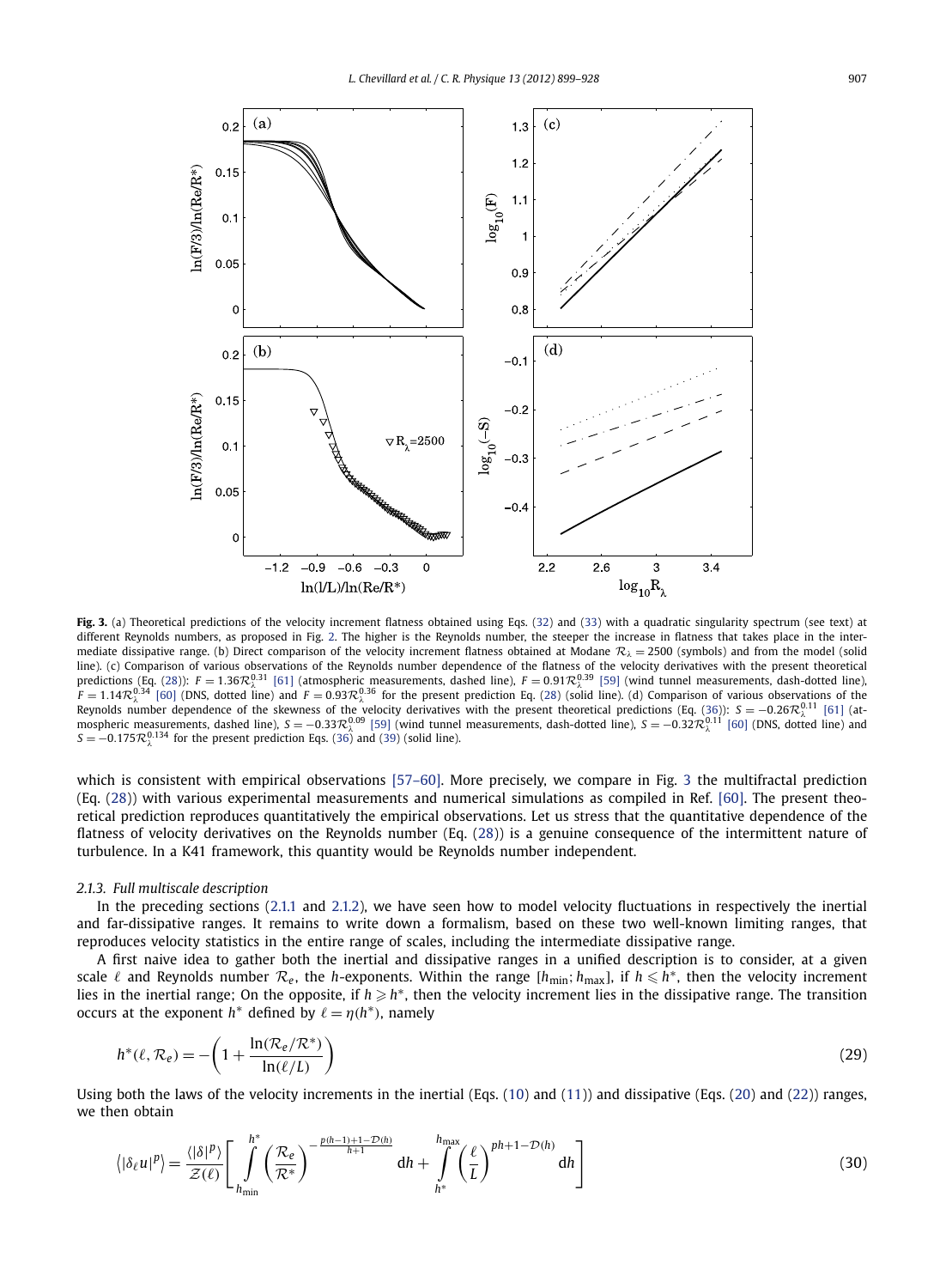<span id="page-9-0"></span>where  $\mathcal{Z}(\ell)$  normalizes the probability densities, namely

$$
\mathcal{Z}(\ell) = \int_{h_{\min}}^{h^*} \left(\frac{\mathcal{R}_e}{\mathcal{R}^*}\right)^{-\frac{1-\mathcal{D}(h)}{h+1}} \mathrm{d}h + \int_{h^*}^{h_{\max}} \left(\frac{\ell}{L}\right)^{1-\mathcal{D}(h)} \mathrm{d}h \tag{31}
$$

Unfortunately, this model does not compare well with empirical data because the transition is too sharp (data not shown, see [\[62\]\)](#page-28-0). Furthermore, the present modeling gives a continuous but not differentiable modeling of the velocity increment.

A continuous and differentiable transition, inspired by the interpolation function of Batchelor to model the second order structure function [\[63\],](#page-28-0) has been proposed in Ref. [\[64\]](#page-28-0) as the entire range of scales. In Ref. [\[18\],](#page-27-0) a slight modification of the proposition of Ref. [\[64\]](#page-28-0) has been introduced in order to make the transition compatible with the far-dissipative predictions of Ref. [\[56\].](#page-28-0) It reads

$$
\delta_{\ell} u \stackrel{\text{law}}{=} \sigma \beta_{\ell} \delta \quad \text{with } \beta_{\ell} = \frac{(\frac{\ell}{L})^h}{[1 + (\frac{\ell}{\eta(h)})^{-2}]^{(1-h)/2}} \tag{32}
$$

where the random variable  $\delta$  is again a zero-mean unit-variance Gaussian noise,  $\sigma^2 = \langle (\delta_I u)^2 \rangle$ . and

$$
\mathcal{P}_h^{(\ell)}(h) = \frac{1}{\mathcal{Z}(\ell)} \frac{(\frac{\ell}{L})^{1-\mathcal{D}(h)}}{[1 + (\frac{\ell}{\eta(h)})^{-2}]^{(\mathcal{D}(h)-1)/2}} \tag{33}
$$

The normalizing constant is again such that  $\int_{h_{\text{min}}}^{h_{\text{max}}} \mathcal{P}_h^{(\ell)}(h) dh = 1$ , namely

$$
\mathcal{Z}(\ell) = \int_{h_{\min}}^{h_{\max}} \frac{(\frac{\ell}{L})^{1-\mathcal{D}(h)}}{[1 + (\frac{\ell}{\eta(h)})^{-2}]^{(\mathcal{D}(h)-1)/2}} dh
$$
(34)

Note that at a fixed given scale  $\ell$ , the velocity increment (Eq. (32)) and the *h*-distribution (Eq. (33)) tend to the inertial description (given by Eqs. [\(10\)](#page-4-0) and [\(11\)](#page-4-0)) in the limit of infinite Reynolds number. In the same manner, at a given finite Reynolds number, this proposed description tends to the dissipative predictions (Eqs. [\(20\)](#page-6-0) and [\(22\)](#page-7-0)) in the limit of vanishing scales  $\ell \rightarrow 0$ .

We show in Fig. [3\(](#page-8-0)a) the theoretical predictions of the flatness as a function of the scales  $\ell$  for the different Reynolds numbers previously investigated in Fig. [2.](#page-3-0) To do so, we integrated numerically Eqs. (32) and (33) using a quadratic singularity spectrum, with  $c_2 = 0.025$  and  $c_1 = 1/3 + 3c_2/2$ ,  $h_{\text{min}} = 0$  and  $h_{\text{max}} = 1$  and  $\mathcal{R}^* = 52$ . The Reynolds number  $\mathcal{R}_e$ is obtained from the Taylor-based Reynolds number using Eq. [\(26\)](#page-7-0). The proposed description based on Eqs. (32) and (33), reproduces the main characteristics shown in Fig. [2,](#page-3-0) namely, the universal power-law behavior in the inertial range and the rapid increase of the flatness in the dissipative range. Obviously, the theoretical predictions do not suffer from a lack of resolution and so with the proposed renormalization of the scales and of the flatness, all the curves tend to a universal plateau given by Eq. [\(28\)](#page-7-0) when  $\ell \to 0$ . The rapid increase that takes place in the intermediate dissipative range is consis-tent with the kinematic prediction given in Eq. [\(18\)](#page-6-0), namely the slope of this increase behaves as  $1/\sqrt{\ln(R_e/R^*)}$  in this representation. We can see indeed that the higher is the Reynolds number, the steepest is the increase.

In Fig. [3\(](#page-8-0)b), we compare more precisely the velocity increment flatness obtained in Modane's wind tunnel [\[17\]](#page-27-0) to the multifractal prediction. The model does reproduce both the inertial and intermediate dissipative ranges, given the experimental limitations to reach the far dissipative range.

### *2.1.4. Reinterpretation of the Tabeling's data as a non-trivial effect of the dissipative physics*

As an example of the implications of the present theory, we reexamine in this section the observations of Tabeling and Willaime [\[43\].](#page-28-0) These authors investigated fully developed turbulence in a von Karman flow in gaseous helium at low temperature. Varying the pressure of the gas, they could span an unusually large range of Taylor scale based Reynolds numbers 200 *< R<sup>λ</sup> <* 2200. They measured the local velocity using a hot wire probe. Through the Taylor "frozen turbulence" hypothesis, they could access to the longitudinal derivative of the velocity, and its flatness *F* (Eq. [\(28\)](#page-7-0)). Up to  $R_\lambda = 600$ , their results are in good agreement with previous literature and the present prediction (Eq. [\(28\)](#page-7-0)). Surprisingly, at *R*<sub>λ</sub>  $\simeq$  650, *F* presents a maximum, and goes down up to  $R_\lambda \simeq 1000$ , then raises again slowly (Fig. [4\)](#page-10-0). Tabeling and Willaime interpreted their results as some evidence of a transition in turbulent flows. Some comments suggested that this behavior of *F* could be due to the finite size of the probe. However, as remarked by Tabeling and Willaime, this size (about 10 μm) is much smaller than the Kolmogorov dissipation length *η* at *R<sup>λ</sup>* = 650. Moreover, such a limitation was expected to yield a saturation of *F* at a constant value, not a well pronounced maximum.

Indeed, following the present multifractal theory, identifying the "velocity derivative" with a finite difference at a constant length  $\ell_0$  gives a maximum for the flatness as shown in Fig. [4.](#page-10-0) This is due to the rapid rise of the longitudinal velocity difference flatness in the intermediate dissipative range. This maximum occurs when the length  $\ell_0$  coincides with the lowest scale of this intermediate range, which is much smaller than *η*. Using Eqs. (32) and (33) with a quadratic singularity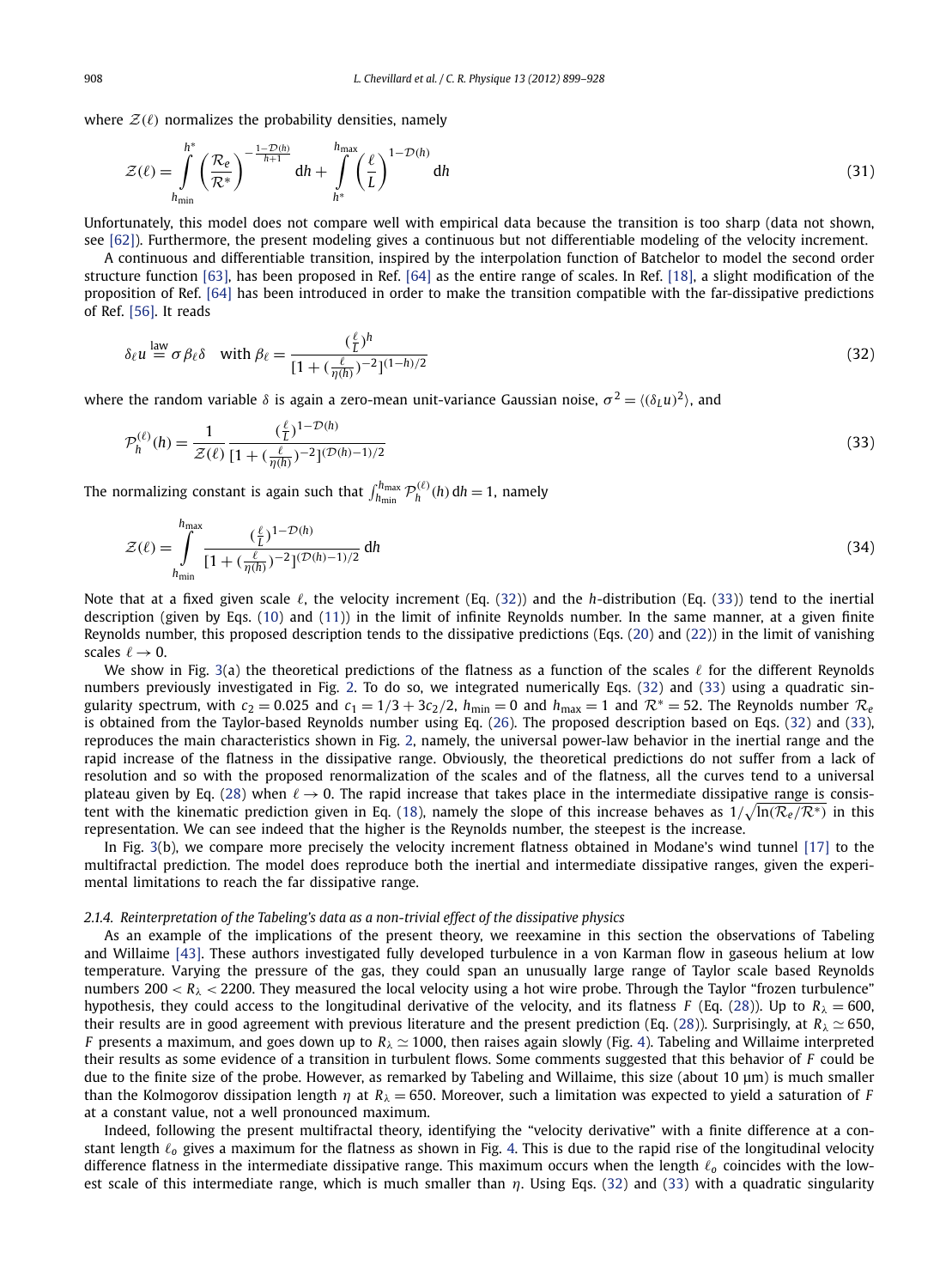<span id="page-10-0"></span>

**Fig. 4.** Flatness of the velocity derivatives as a function of the Taylor-based Reynolds number in a (a) linear and (b) logarithmic representation: (◦) experimental data from a von Karman flow in gaseous helium at low temperature [\[43\],](#page-28-0) (solid line) multifractal prediction for the velocity derivative flatness (Eq. [\(28\)](#page-7-0)), (stars) multifractal prediction for the velocity increment flatness at a fixed scale  $\ell_0/L = 2.5 10^{-3}$ .

spectrum (Eq. [\(14\)](#page-4-0)),  $\mathcal{R}^* = 52$ , stars in Fig. (4) show the behavior predicted for *F* if  $\ell_0/L = 2.5 \, 10^{-3}$ , in reasonable agreement with the size of the sensor.

However, the present theory cannot predict a further rise of *F* as observed experimentally. Also, the width of the predicted peak is much wider than observed. The present theory can explain some of the surprising features observed, not all.

# *2.2. Consistent description of the skewness phenomenon*

### *2.2.1. General discussion on the skewness phenomenon*

This section is devoted to the modeling of the skewness of the velocity increments. As we just saw, modeling the velocity increment as a Gaussian random variable multiplied by a random amplitude (see Eq. [\(32\)](#page-9-0)) cannot reproduce the asymmetric nature of the distribution of velocity increments since the Gaussian random variable *δ*, and its independence on the amplitude  $\beta_{\ell}$  lead to vanishing odd order moments, i.e.  $\forall p \in \mathbb{N}$ ,  $(\delta_{\ell} u)^{2p+1}$  = 0. Nevertheless, keeping the same probabilistic description as in Eqs. [\(32\)](#page-9-0) and [\(33\)](#page-9-0) for the second order moment of velocity increments, allows us to predict in a consistent way the third order moment of velocity increments if we use the Karman–Howarth–Kolmogorov equation:

$$
\langle (\delta_{\ell} u)^3 \rangle = -\frac{4}{5} \langle \epsilon \rangle \ell + 6\nu \frac{d \langle (\delta_{\ell} u)^2 \rangle}{d \ell} \tag{35}
$$

In Ref. [\[18\]](#page-27-0) (see also Ref. [\[65\]\)](#page-28-0), we compared experimental data to the predictions obtained for  $(\delta_\ell u)^3$  using the Karman– Howarth–Kolmogorov equation (35) and the second order structure function  $(\delta_\ell u)^2$  obtained from Eqs. [\(32\)](#page-9-0) and [\(33\)](#page-9-0). Predictions and empirical data compares well in the whole range of scales [\[18\]](#page-27-0) without additional free parameters. In particular, the level of skewness in the inertial range is well reproduced and can be shown to be related to the universal constant  $\mathcal{R}^*$ . If we neglect dissipative effects in the exact relation Eq. (35), and the intermittent corrections on the second order structure function, it is easy to see that  $S(\ell) = \langle (\delta_\ell u)^2 \rangle / \langle (\delta_\ell u)^2 \rangle^{3/2}$  is independent on the scale  $\ell$  and can be further approximated to *<sup>S</sup>* = −12*/*R<sup>∗</sup> = −0*.*23, in excellent agreement with empirical data [\[18\].](#page-27-0) Moreover, applying a Taylor development on both Eq. (35) and on the multifractal predictions (Eqs. [\(32\)](#page-9-0) and [\(33\)](#page-9-0)) for the second order structure function, in the limit of vanishing scales, we get the following multifractal prediction for the third order moment of the derivatives:

$$
\left\langle (\partial_x u)^3 \right\rangle = -\frac{6\nu\sigma^2}{L^4} \left[ \frac{2}{\mathcal{Z}(0)} \int_{h_{\text{min}}}^{h_{\text{max}}} \left[ 2h - 1 - \mathcal{D}^E(h) \right] \left( \frac{\mathcal{R}_e}{\mathcal{R}^*} \right)^{-\frac{2(h-2)+1-\mathcal{D}^E(h)}{h+1}} \mathrm{d}h + \mathcal{F} \right]
$$
(36)

where F is a negligible additive term, coming from the Taylor's development of the normalizing factor  $\mathcal{Z}(\ell)$  (Eq. [\(34\)](#page-9-0)) [\[18\].](#page-27-0) This prediction of the third order moment of the velocity gradient (Eq. (36)) using a Batchelor–Meneveau type of transition between the inertial and dissipative ranges (Eqs. [\(32\)](#page-9-0) and [\(33\)](#page-9-0)), depends on the singularity spectrum  $\mathcal{D}^E$ , measured in the inertial range on empirical data, and on the universal constant  $\mathcal{R}^*$ . We show in Fig. [3\(](#page-8-0)d) the numerical estimation of the multifractal prediction of the Skewness of derivatives (using Eqs. [\(32\)](#page-9-0), [\(33\)](#page-9-0) and (36)) as a function of the Taylor-based Reynolds number, using the quadratic singularity spectrum (Eq. [\(14\)](#page-4-0)) and  $\mathcal{R}^* = 52$ . This prediction is compared to empirical data [\[59–61\]](#page-28-0) as described in the figure caption and compiled in Ref. [\[60\].](#page-28-0) We observe some dispersion between the three different empirical skewnesses, although the dependence on the Reynolds number seems to be universal. The difference in amplitude could be due to a lack of experimental and numerical resolution, and/or to a lack of statistical convergence. Thus, if the multifractal approach fails to predict the value of the skewness, it does reproduce accurately the Reynolds number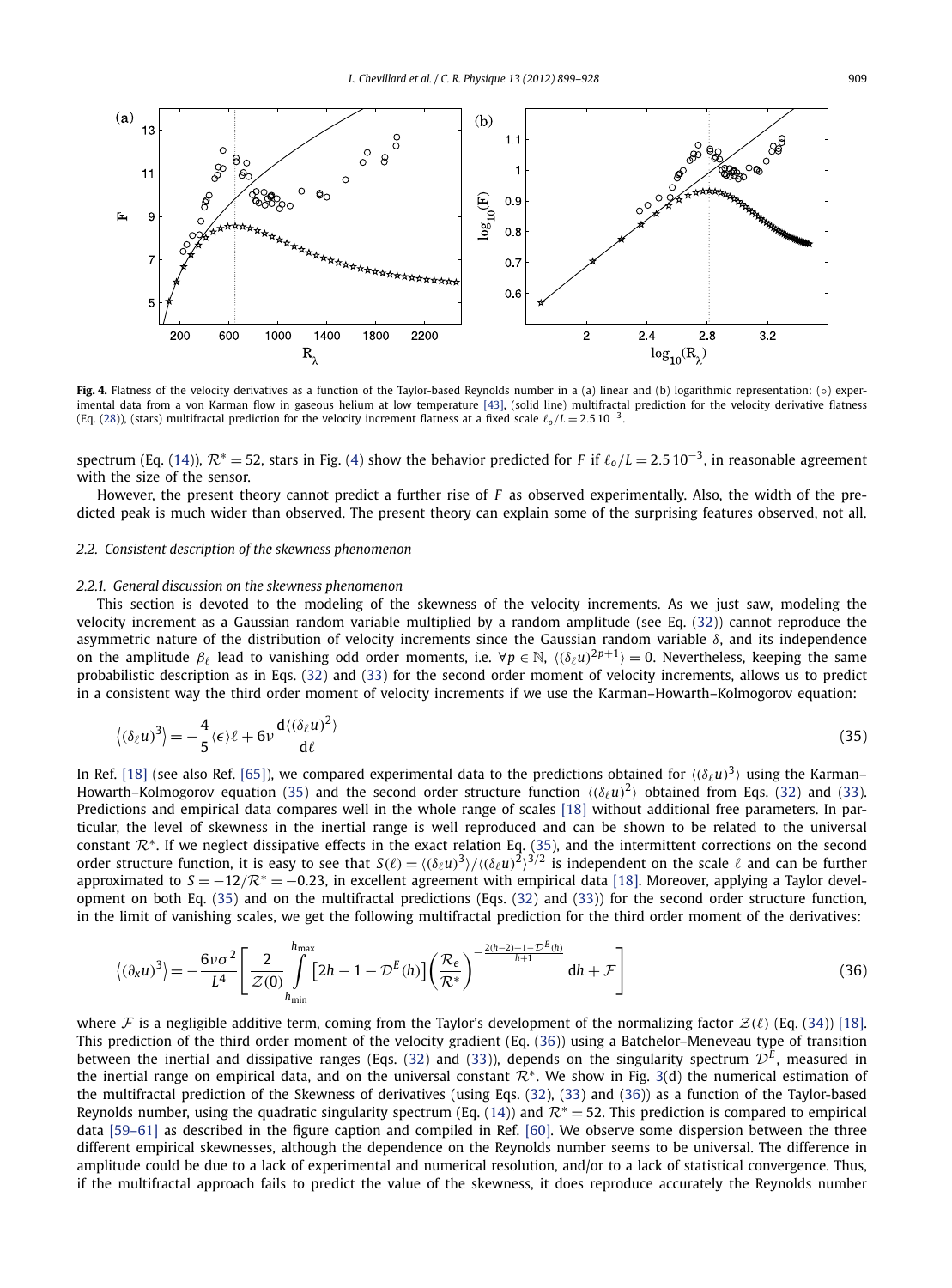<span id="page-11-0"></span>dependence. Indeed, using Eq. [\(36\)](#page-10-0), a steepest-descent calculation shows that the skewness of the derivatives behaves as a power law of the Reynolds number, i.e.

$$
\ln(-S(0))/\ln(\mathcal{R}_e) \sim \chi_S - 1\tag{37}
$$

with

$$
\chi_S = \min_{h} \left[ -\frac{2(h-2) + 1 - \mathcal{D}^E(h)}{h+1} \right] - \frac{3}{2} \min_{h} \left[ -\frac{2(h-1) + 1 - \mathcal{D}^E(h)}{h+1} \right] \tag{38}
$$

Using a quadratic approximation for the parameter function  $D^E$  (Eq. [\(14\)](#page-4-0)), we get  $\chi_S - 1 = 0.067$ . This power-law dependence on the Reynolds number has been already obtained by Nelkin [\[56\]](#page-28-0) using a different, although related, approach based on the asymptotically exact relationship  $\langle (\partial_x u)^3 \rangle = -2\nu \langle (\partial_x^2 u)^2 \rangle$ . As shown is Fig. [3\(](#page-8-0)d), further numerical estimations of relation [\(36\)](#page-10-0), once rephrased in terms of Taylor-based Reynolds numbers using Eq. [\(26\)](#page-7-0), leads to the following dependence of the velocity derivative skewness on R*λ*:

$$
\frac{\langle (\partial_{\chi}u)^{3}\rangle}{\langle (\partial_{\chi}u)^{2}\rangle^{3/2}}\underset{\mathcal{R}_{e}\to+\infty}{\approx}-0.175\mathcal{R}_{\lambda}^{0.134}
$$
\n(39)

#### *2.2.2. Modeling the velocity increments probability density function*

Indeed, consistent predictions for higher odd order structure functions are needed to predict the shape of the full velocity increment probability density function (PDF). Several propositions were made in the literature to account for the asymmetry of the PDF linked to the skewness phenomenon [\[12,18\].](#page-27-0) To do so, we must modify the noise *δ* entering in the probabilistic formulation Eq. [\(32\)](#page-9-0), and/or correlate this noise *δ* with the exponent *h*. Asymmetric PDFs can be obtained if we change the Gaussian random variable δ to a non-Gaussian noise, still independent on the scale  $\ell$  and on the multiplicator  $β_\ell$ . More precisely, it was proposed in Ref. [\[12\]](#page-27-0) to consider the random variable *δ* as being a variable of density P*<sup>δ</sup> (δ)* that now reads

$$
\mathcal{P}_{\delta}(\delta) \propto \exp\bigg[-\frac{\delta^2}{2}\bigg(1 + a_S \frac{\delta}{\sqrt{1 + \delta^2}}\bigg)\bigg] \tag{40}
$$

where  $a_S \approx 0.18$  is a universal constant, independent on both Reynolds number and scales. The main problem using this peculiar noise (Eq. (40)) is that it leads to non-zero average velocity increments. This could be fixed by introducing a scale dependent free parameter that centers the whole velocity increment PDF. Furthermore, to reproduce the non-trivial behavior of the skewness in the dissipative range, we need to modify the parameter  $a<sub>S</sub>$ , and to make it dependent on both scale and Reynolds number. In this spirit, still based on the hypothesis of independence of the two random variables *h* and *δ*, a general development of the PDF of *δ* on a basis made of the successive derivatives of a Gaussian, called the Edgeworth's development, was proposed in Ref. [\[18\]:](#page-27-0)

$$
\mathcal{P}_{\delta}(\delta) = \frac{1}{\sqrt{2\pi}} \sum_{n=0}^{+\infty} \lambda_n(\ell) \frac{d^n}{d\delta^n} e^{-\frac{\delta^2}{2}}
$$
\n(41)

where the coefficients  $\lambda_n(\ell)$  are functions of the scale  $\ell$ . As previously shown, the symmetric part (even terms) is well described by a Gaussian noise, which means that  $\lambda_0(\ell) = 1$  and  $\lambda_{2n}(\ell) = 0$  for  $n \ge 1$ . The coefficient  $\lambda_1(\ell)$  is set to zero since, from Eq. (41),  $\langle \delta_\ell u \rangle = -\sigma \langle \beta_\ell \rangle \lambda_1(\ell) = 0$ . Under these hypotheses, the third order moment is then given by  $\langle (\delta_\ell u)^3 \rangle = -6\sigma^3 \langle \beta_\ell^3 \rangle \lambda_3(\ell)$ , which fully determines the coefficient  $\lambda_3(\ell)$  thanks to the Karman–Howarth–Kolmogorov equa-tion (Eq. [\(35\)](#page-10-0)). Importantly,  $λ_3$ ( $\ell$ ) does depend on scale and Reynolds number. As Eq. (35) is the only available constraint on  $\lambda_n$ , it is tempting (as a first approximation) to restrict the expansion to  $\lambda_3$ :  $\lambda_{2n+1}(\ell) = 0$  for  $n \ge 2$ . Additional statistical equations involving higher order odd moments of  $\delta_\ell u$  would be needed to give the next  $\lambda_{2n+1}(\ell)$ . This would require further modeling (primarily to get ride of pressure terms), which is outside the scope of the present work. Unfortunately, this crude approximation for the odd terms *λ*2*n*+<sup>1</sup> leads to severe pathologies, such as negative probability for rare large events, and is not consistent with higher order statistics such as hyperskewness  $(\delta_\ell u)^5 \}/(\delta_\ell u)^2$ <sup>5/2</sup> (data not shown). To remedy for this weakness, Ref. [\[18\]](#page-27-0) proposed to modify the variance of the Gaussian associated to the third term in the development (Eq. (41)), in the following way:

$$
\mathcal{P}_{\delta}(\delta) = \frac{1}{\sqrt{2\pi}} \left[ e^{-\delta^2/2} - \lambda_3(\ell)\delta(\delta^2 - 1)e^{-\delta^2/(2a^2)} \right]
$$
\n(42)

where *λ*<sup>3</sup> is fully determined by the exact relation [\(35\)](#page-10-0), and *a* an ad-hoc free parameter, close to unity [\[18\],](#page-27-0) aimed at describing higher order odd statistics. Then, from Eqs. [\(32\)](#page-9-0), [\(33\)](#page-9-0) and (42), the velocity increment PDF can be written, under the hypothesis of independence of *δ* and *h* as (see [Appendix B\)](#page-27-0):

$$
\mathcal{P}_{\delta_{\ell}u}(\delta_{\ell}u) = \int_{h_{\min}}^{h_{\max}} \frac{dh}{\sigma \beta_{\ell}(h)} \mathcal{P}_h^{(\ell)}(h) \mathcal{P}_{\delta} \left[ \frac{\delta_{\ell}u}{\sigma \beta_{\ell}(h)} \right]
$$
(43)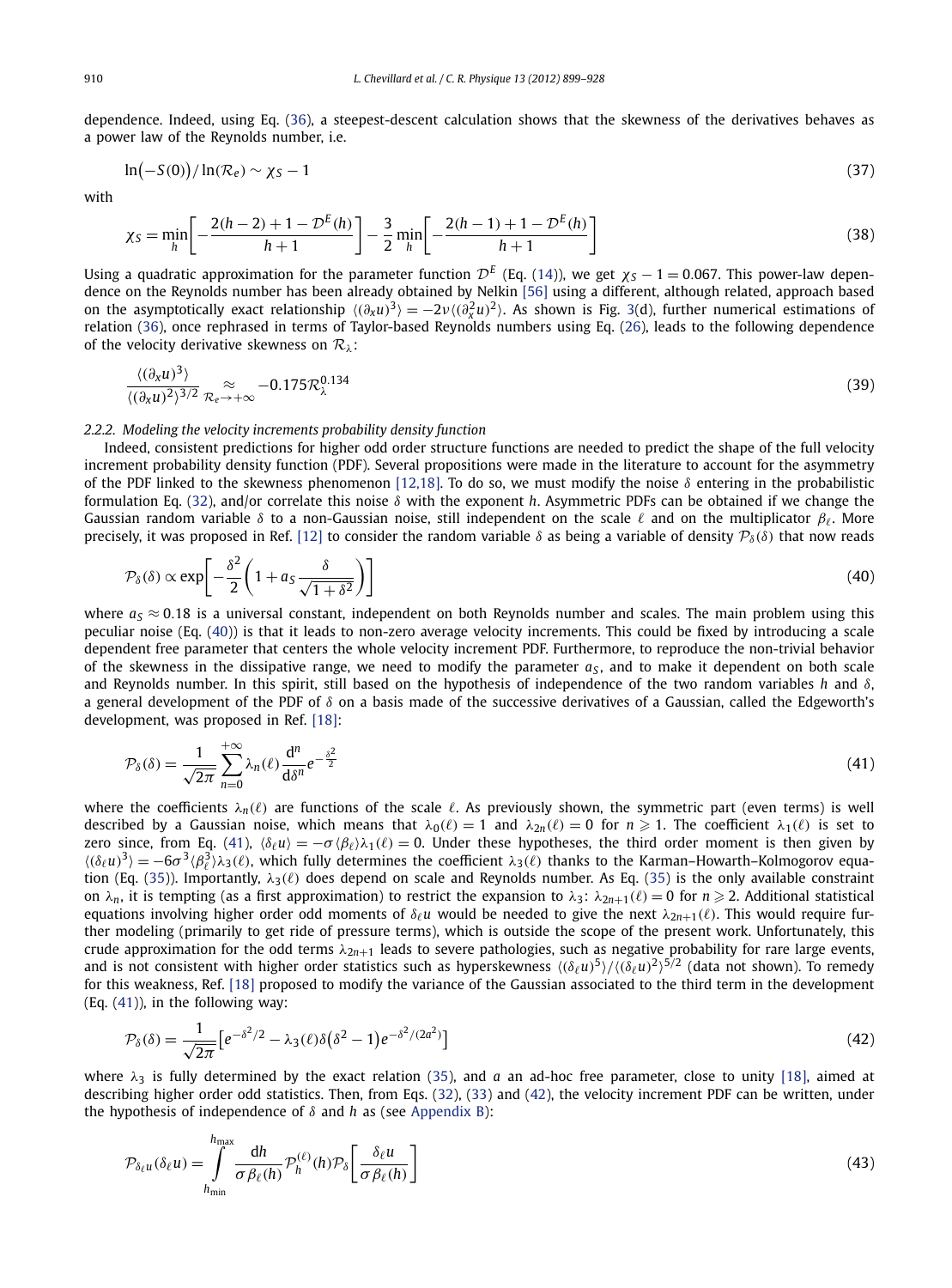<span id="page-12-0"></span>Then, using a quadratic singularity spectrum (Eq. [\(14\)](#page-4-0)),  $\mathcal{R}^*$  = 52 and the ad-hoc coefficient  $a = \sqrt{0.9}$  (see Ref. [\[18\]\)](#page-27-0), the predicted PDF (Eq. [\(42\)](#page-11-0)) successfully compares to empirical data [\[18\]](#page-27-0) as shown in Fig. [1\(](#page-2-0)a) for various scales. The shape of the experimental velocity increment PDFs, from the inertial, to the intermediate dissipative and far dissipative ranges is well captured by the present theoretical prediction (Eq.  $(42)$ ), consistently with the behaviors of the flatness and skewness of the velocity increments. Unfortunately, at this stage, it is not possible to motivate the choice of the additional free parameter *a*. To avoid having recourse to this parameter, we are forced to abandon the hypothesis of independence of the singularity exponent *h* and the noise *δ*. A formalism that takes into account possible correlations between these two random variables is presented in the following section.

# *2.2.3. Probabilistic modeling of the skewness in the inertial range*

It remains to give a consistent description of the asymmetric part of velocity increment PDFs in both the inertial and dissipative ranges without invoking an additional free parameter *a* in the PDF of the noise *δ* (Eq. [\(42\)](#page-11-0)). In this section, we propose such a formalism for the inertial range, and leave the extension to the dissipative range to future investigations. The main idea is to correlate the exponent *h* and the noise *δ* in the multifractal description provided by Eq. [\(32\)](#page-9-0).

Let us first assume that the velocity increment can be written as a product of a Gaussian noise *δ* and an amplitude  $(\ell/L)^h$ :  $\delta_\ell u \stackrel{\text{law}}{=} \sigma(\ell/L)^h \delta$ , as in Eq. [\(32\)](#page-9-0). The main difference with former assumptions is to let possible a correlation between *h* and *δ*. The simplest way to deal with such a probabilistic formalism is to assume *h* and *δ* jointly Gaussian. In this case, see [Appendix B,](#page-27-0) the velocity increment PDF  $\mathcal{P}_{\delta \ell u}(\delta_\ell u)$  can be written as

$$
\mathcal{P}_{\delta_{\ell}u}(\delta_{\ell}u) = \int_{-\infty}^{\infty} \frac{1}{\sigma} \left(\frac{\ell}{L}\right)^{-h} \mathcal{P}_{\delta,h} \left[\frac{\delta_{\ell}u}{\sigma}\left(\frac{\ell}{L}\right)^{-h}, h\right] dh \tag{44}
$$

where  $\mathcal{P}_{\delta,h}(\delta,h)$  is the joint probability of the random variables  $\delta$  and  $h$  given by:

$$
\mathcal{P}_{\delta,h}(\delta,h) = \frac{1}{2\pi\sigma_{\delta}\sigma_{h}\sqrt{1-\rho^{2}}}\exp\left\{-\frac{1}{2(1-\rho^{2})}\left[\frac{(\delta-m_{\delta})^{2}}{\sigma_{\delta}^{2}} + \frac{(h-m_{h})^{2}}{\sigma_{h}^{2}} - \frac{2\rho(\delta-m_{\delta})(h-m_{h})}{\sigma_{\delta}\sigma_{h}}\right]\right\}
$$
(45)

In Eq. (45),  $m_\delta$  and  $\sigma_\delta^2$  (resp.  $m_h$  and  $\sigma_h^2$ ) stand for the mean and variance of the random variable  $\delta$  (resp. *h*). The correlation coefficient  $\rho(\ell) = \frac{\langle h \delta \rangle}{\sigma_h \sigma_{\delta}}$  lies in the range [−1, 1]. At large-scale  $\ell = L$  one has to recover  $\sigma^2 = \langle (\delta_L u)^2 \rangle$ . This implies  $\sigma_{\delta} = 1$ . Consistently with Eqs. [\(11\)](#page-4-0) and [\(14\)](#page-4-0), the multifractal formalism sets the mean and variance of the random variable  $h$  to:

$$
m_h = \frac{1}{3} + \frac{3c_2}{2} \quad \text{and} \quad \sigma_h^2 = \frac{c_2}{\ln(L/\ell)}\tag{46}
$$

where  $c_2$  remains the intermittency coefficient ( $c_2$  = 0.025 in empirical data, cf. Fig. [2\)](#page-3-0). Using the Legendre transform (Eq. [\(13\)](#page-4-0)), the *h*-distribution leads to a set of structure function exponent

$$
\zeta_p = m_h p - c_2 p^2 / 2 \tag{47}
$$

Using Eq. (44), we can show that

$$
\langle \delta_{\ell} u \rangle = \int_{-\infty}^{\infty} x \mathcal{P}_{\delta_{\ell} u}(x) dx = \sigma \left(\frac{\ell}{L}\right)^{\zeta_1} \left[m_{\delta} - \rho(\ell) \sqrt{c_2 \ln(L/\ell)}\right]
$$
(48)

The velocity increment statistics are of zero-mean if and only if

$$
m_{\delta} = \rho(\ell)\sqrt{c_2 \ln(L/\ell)}\tag{49}
$$

For such parameters, we obtain the following velocity increment moments

$$
\langle \delta_{\ell} u \rangle = 0
$$
  

$$
\langle (\delta_{\ell} u)^2 \rangle = \sigma^2 \left( \frac{\ell}{L} \right)^{z_2} [1 + \rho^2 c_2 \ln(L/\ell)]
$$
  

$$
\langle (\delta_{\ell} u)^3 \rangle = -2\sigma^3 \left( \frac{\ell}{L} \right) \rho \sqrt{c_2 \ln(L/\ell)} [4\rho^2 c_2 \ln(L/\ell) + 3]
$$
 (50)

The remaining free parameter is the correlation coefficient  $\rho(\ell)$  that will be fully determined by the Karman–Howarth– Kolmogorov equation (Eq. [\(35\)](#page-10-0)) and the Kolmogorov constant  $c_K$  (or equivalently by  $\mathcal{R}^*$ ). Indeed, neglecting dissipative effects, Eq. [\(35\)](#page-10-0) gives  $\langle (\delta_\ell u)^3 \rangle = -\frac{4}{5} \langle \epsilon \rangle \ell$ . The average dissipation is given as  $\langle \epsilon \rangle = \alpha \sigma^3 / L$ , where  $\alpha = 15/R^* = 0.2885$ (Eq. [\(25\)](#page-7-0)). Using the expression of  $(\delta_\ell u)^3$  given in Eq. (50), we obtain for  $\rho(\ell)$ , after solving a polynomial of third order, the following scale dependence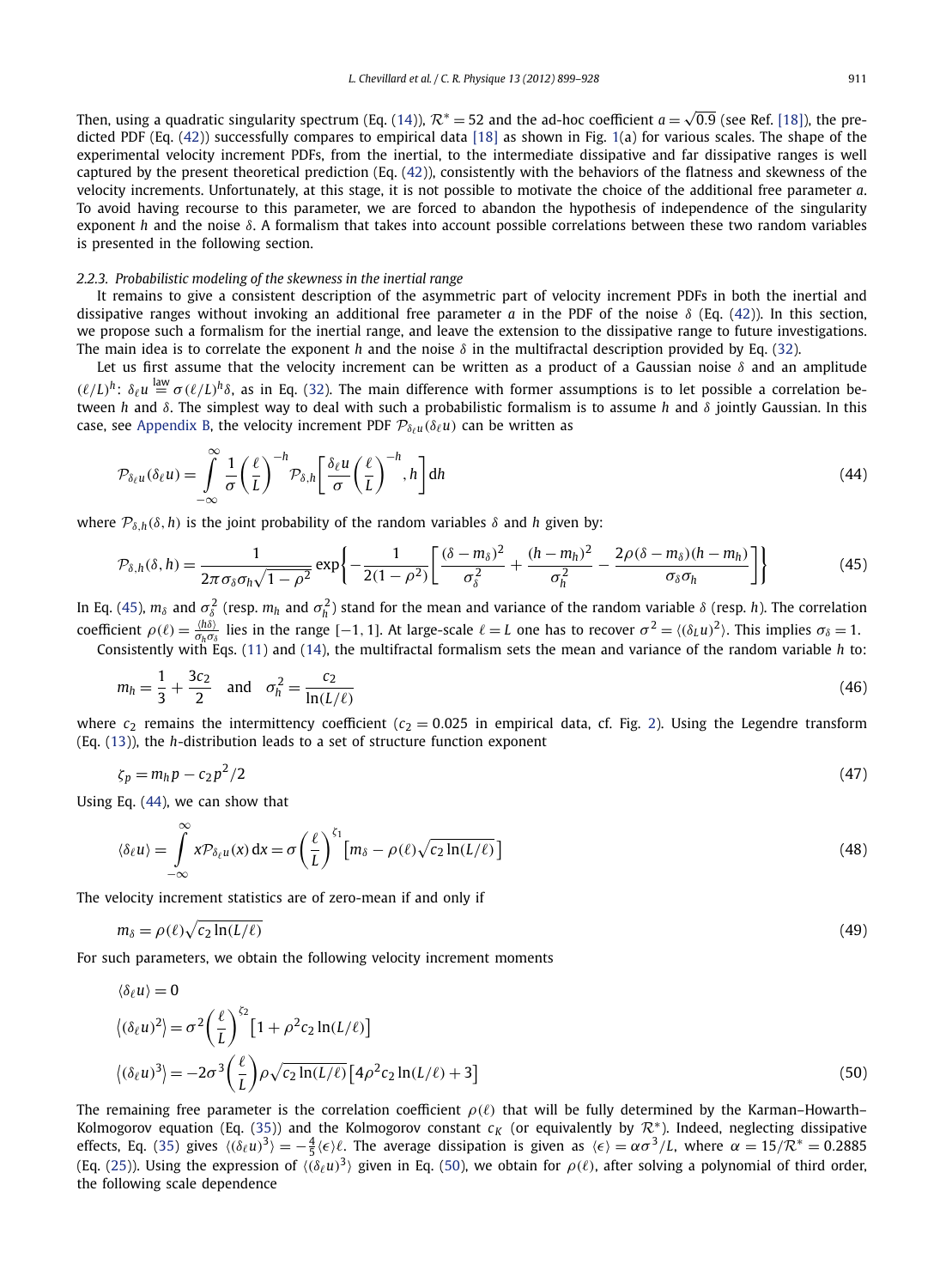

**Fig. 5.** (a) Numerical estimation of the theoretical prediction of the velocity increment PDFs at various scales in the inertial range (Eq. [\(44\)](#page-12-0)). All PDFs are of unit variance and the scales used are (from bottom to top of the velocity increments flatness  $F(\ell)$  ( $\circ$ ) and the skewness  $S(\ell)$  ( $\square$ ) from Eq. [\(44\)](#page-12-0). Solid lines correspond to theoretical calculations (Eq. (53)). (c) and (d) Pre-multiplied PDFs  $(\delta_\ell u)^2 \mathcal{P}_{\delta_\ell u} (\delta_\ell u)$  and  $(\delta_\ell u)^4 \mathcal{P}_{\delta_\ell u} (\delta_\ell u)$ , abscissa are renormalized by  $\sqrt{\langle (\delta_\ell u)^2 \rangle}$  and ordinates are renormalized such that the integrals are unity.

$$
\rho(\ell) = \frac{A(\alpha)}{\sqrt{c_2 \ln(L/\ell)}}\tag{51}
$$

with

$$
A(\alpha) = \frac{1}{10} \left[ 50\alpha + 25\sqrt{25 + 4\alpha^2} \right]^{1/3} - \frac{5}{2[50\alpha + 25\sqrt{25 + 4\alpha^2}]^{1/3}}
$$
(52)

Using the scale dependence of the correlation coefficient  $\rho(\ell)$  (Eq. (51)), we can see that the proposed description is consistent as long as the coefficient  $\rho(\ell)$  remains bounded in between  $-1$  and 1. It corresponds to scales  $\ell/L \leqslant \exp(-A^2(\alpha)/c_2) =$ 0.94, using  $\alpha = 15/R^*$  and  $c_2 = 0.025$ . We finally obtain for the Skewness and Flatness factors

$$
S = \frac{\langle (\delta_{\ell} u)^3 \rangle}{\langle (\delta_{\ell} u)^2 \rangle^{3/2}} = \left(\frac{\ell}{L}\right)^{\zeta_3 - \frac{3}{2}\zeta_2} \frac{2A(\alpha)[4A^2(\alpha) - 3]}{[1 + A^2(\alpha)]^{3/2}} \alpha = \frac{15}{\pi} \pi^* - 0.23 \left(\frac{\ell}{L}\right)^{\zeta_3 - \frac{3}{2}\zeta_2}
$$
  

$$
F = \frac{\langle (\delta_{\ell} u)^4 \rangle}{\langle (\delta_{\ell} u)^2 \rangle^2} = 3 \left(\frac{\ell}{L}\right)^{\zeta_4 - 2\zeta_2} \frac{27A^4(\alpha) + 18A^2(\alpha) + 1}{[1 + A^2(\alpha)]^2} \alpha = \frac{15}{\pi} \pi^* \frac{3.07 \left(\frac{\ell}{L}\right)^{\zeta_4 - 2\zeta_2}}{3.07 \left(\frac{\ell}{L}\right)^{\zeta_4 - 2\zeta_2}}
$$
(53)

We see that the proposed description (Eqs.  $(44)$  and  $(45)$ ), fully determined by the intermittent coefficient  $c_2$ , the Karman– Howarth–Kolmogorov equation (Eq. [\(35\)](#page-10-0), setting  $v = 0$ ) and the Kolmogorov constant  $c_K$  (or equivalently  $\mathcal{R}^*$ ), gives consistent predictions (Eq. (53)). Indeed, if intermittency is neglected,  $\zeta_3 \approx \frac{3}{2} \zeta_2$ , the skewness is constant *S* ≈ −0.23 and compares well with empirical skewness in the inertial range [\[18\].](#page-27-0) Let us also notice that the flatness does not tend to its Gaussian value 3 when  $\ell \to L$ , but to 3.07. This could be corrected if a large-scale cut-off is introduced in an ad-hoc way.

In Fig. 5 are shown the results of the numerical integration of Eqs. [\(44\)](#page-12-0) and [\(45\)](#page-12-0), using  $c_2 = 0.025$  and  $\alpha = 15/R^*$ . In Fig. 5(a) we recover the characteristic shape deformation of the velocity increments PDFs. In Fig. 5(b), the velocity increments Skewness and Flatness are estimated and compared successfully to the analytical calculations given in Eq. (53). We also display in Fig. 5(c) and (d) the second and fourth order pre-multiplied PDFs. We can see that the core of velocity increments PDF dominates in the second pre-multiplied PDFs, whereas the tails of the velocity increments PDFs contribute significantly to the fourth order one.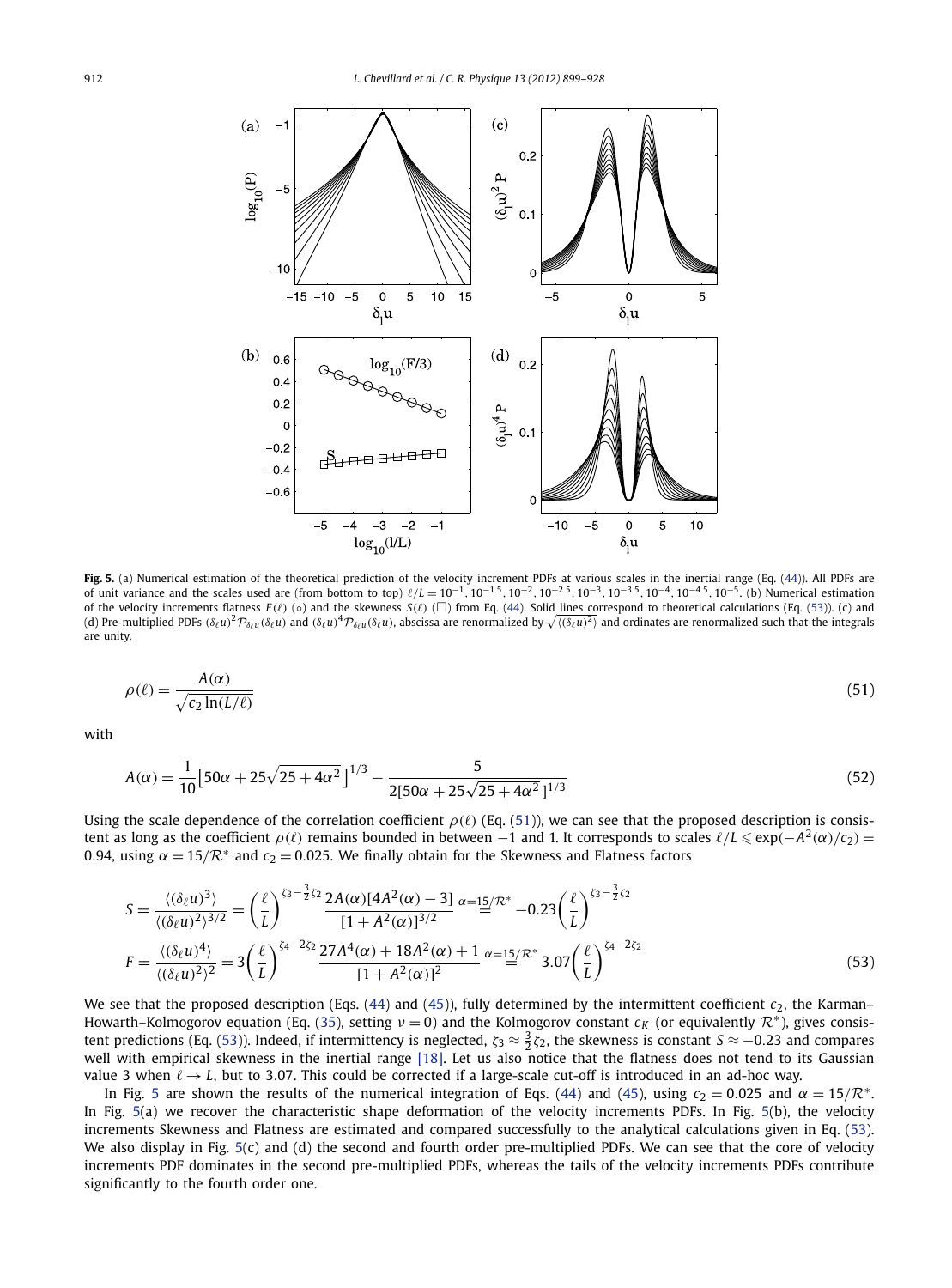# <span id="page-14-0"></span>**3. The Lagrangian framework**

Recently, several experimental technics [\[19–28,66\]](#page-27-0) and massive numerical computations [\[20,24,25,29,31,66,67\]](#page-27-0) have been developed aiming following fluid particles along their trajectory in a fully developed turbulent flow. As stated in the introduction, a phenomenology similar to the Eulerian one can be developed in a Lagrangian context. The goal of this section is to present such a phenomenology introduced in Ref. [\[20\],](#page-27-0) that has been compared to a compilation of empirical data in [\[20,33\].](#page-27-0)

### *3.1. Probabilistic formalism of the inertial and dissipative ranges*

# *3.1.1. The inertial range*

In the same spirit as in Section [2.1.1](#page-3-0) devoted to the Eulerian framework, a probabilistic formulation of the Lagrangian velocity time fluctuations can be written down [\[20\].](#page-27-0) As observed experimentally, at the large integral time scale *T* , related to the integral length scale  $L = \sigma T$ , the statistics of both velocity increments and velocity are very close to Gaussian statistics. Indeed, in stationary, incompressible, homogeneous and isotropic turbulent flows, the Lagrangian velocity statistics can be related to their Eulerian counterparts [\[4\]](#page-27-0) (see also Section [3.2.1\)](#page-18-0). The statistics of the velocity time increments at a time scale  $\tau$  (Eq. [\(7\)](#page-2-0)) can be modeled once again as the product of two independent random variables:

$$
\delta_{\tau} v \stackrel{\text{law}}{=} \sigma \left(\frac{\tau}{T}\right)^h \delta \tag{54}
$$

where *δ* is a zero-mean unit variance Gaussian random variable and  $\sigma^2 = \langle (\delta_T v)^2 \rangle = \langle (\delta_L u)^2 \rangle = 2 \langle u^2 \rangle$ . The exponent *h* is independent on  $\delta$  and fluctuates according to the distribution law:

$$
\mathcal{P}_h^{(\tau)}(h) = \frac{(\frac{\tau}{T})^{1 - \mathcal{D}^L(h)}}{\int_{h_{\min}}^{h_{\max}} (\frac{\tau}{T})^{1 - \mathcal{D}^L(h)} dh}
$$
(55)

where, according to the multifractal formalism assumptions, the Lagrangian singularity spectrum  $\mathcal{D}^L(h)$  is universal (i.e. Reynolds number independent) and independent on the time scale  $\tau$ . As with Eqs. [\(10\)](#page-4-0), [\(11\)](#page-4-0) and [\(13\)](#page-4-0), this probabilistic modeling (Eqs. (54) and (55)) is consistent with a power-law behavior of the Lagrangian structure functions  $\langle |\delta_\tau v|^p \rangle \sim \tau^{\xi_p}$ , the exponents  $\xi_p$  are related to the Lagrangian singularity spectrum  $\mathcal{D}^L(h)$  via a Legendre transform:

$$
\xi_p = \min_h \left[ ph + 1 - \mathcal{D}^L(h) \right] \tag{56}
$$

Dimensional analysis (Eqs. [\(8\)](#page-2-0) and [\(9\)](#page-2-0)) leads to a K41 description of Lagrangian turbulence neglecting intermittency. In this case,  $\mathcal{D}^{L}(1/2) = 1$  and  $\mathcal{D}^{L}(h) = -\infty$  for  $h \neq 1/2$ . Experimental and numerical data actually revealed the presence of intermittency [\[20,24,29,31,33\]](#page-27-0) that can be characterized by a quadratic singularity spectrum [\[20\]:](#page-27-0)

$$
\mathcal{D}^{L}(h) = 1 - \frac{(h - c_1^L)^2}{2c_2^L}, \quad \text{with } c_1^L = \frac{1}{2} + c_2^L \text{ and } c_2^L = 0.085
$$
 (57)

Note that the obtained value of  $c_1$  is consistent with empirical data and with the dimensional prediction  $\xi_2 = 1$ . As in the Eulerian framework, the bounds of the integration domain in Eq. (55) are  $h_{\text{min}} = 0$  and  $h_{\text{max}} = 1$  (see Section [4.1\)](#page-22-0). We will see in the following (Section [3.3\)](#page-20-0) that the quadratic approximation (Eq. (57)) is too crude to describe the statistics of the acceleration and is not compatible with a quadratic Eulerian singularity spectrum via the Borgas' transformation (see Section [3.2\)](#page-17-0). Nevertheless, it gives a consistent description of the Lagrangian velocity statistics in the inertial range as well as in the intermediate and far-dissipative range [\[20\].](#page-27-0)

# *3.1.2. The dissipative range*

As previously reported, the quadratic Eulerian spectrum (Eq. [\(14\)](#page-4-0)) has been extensively compared to a large set of empirical data, some of them displaying a large inertial range  $[\eta_K, L]$  (in particular the Modane wind tunnel data,  $\mathcal{R}_\lambda$  = 2500). Sophisticated signal analysis procedures [\[52,68\]](#page-28-0) concluded that this quadratic approximation cannot be distinguished from the data and this for both the increasing part (positive order structure functions) and the decreasing part (negative order structure functions) of the  $\mathcal{D}^{E}(h)$  spectrum. In the Lagrangian framework, such an analysis is much more difficult because the experimental technologies (silicon strip detectors [\[22\],](#page-28-0) acoustic scattering [\[24\],](#page-28-0) rapid cameras [\[27,28\],](#page-28-0) etc.) are not as efficient as a well-known hot-wire probe under the Taylor's hypothesis [\[7\].](#page-27-0) More fundamentally, at a same Reynolds number, the width of the inertial range is much greater in the Eulerian framework than in the Lagrangian counterpart. Indeed, dimensional analysis predicts a Kolmogorov dissipative scale  $\tau_{\eta_K}$  proportional to  $L\mathcal{R}_e^{-1/2}$ , and in turn  $\sigma\tau_{\eta_K}/\eta_K\sim$  $\mathcal{R}^{1/4}_e \gg 1.$ 

Let us now adapt the arguments justifying a fluctuating dissipative length scale in Ref. [\[53\]](#page-28-0) to the dissipative time scales [\[69\].](#page-28-0) A local Reynolds number can be defined as  $\mathcal{R}_{\tau} = v_{\tau}^2 \tau / v$ , where  $v_{\tau}$  is a characteristic fluctuating velocity at the time scale  $\tau$ . From Eq. (54), we obtain: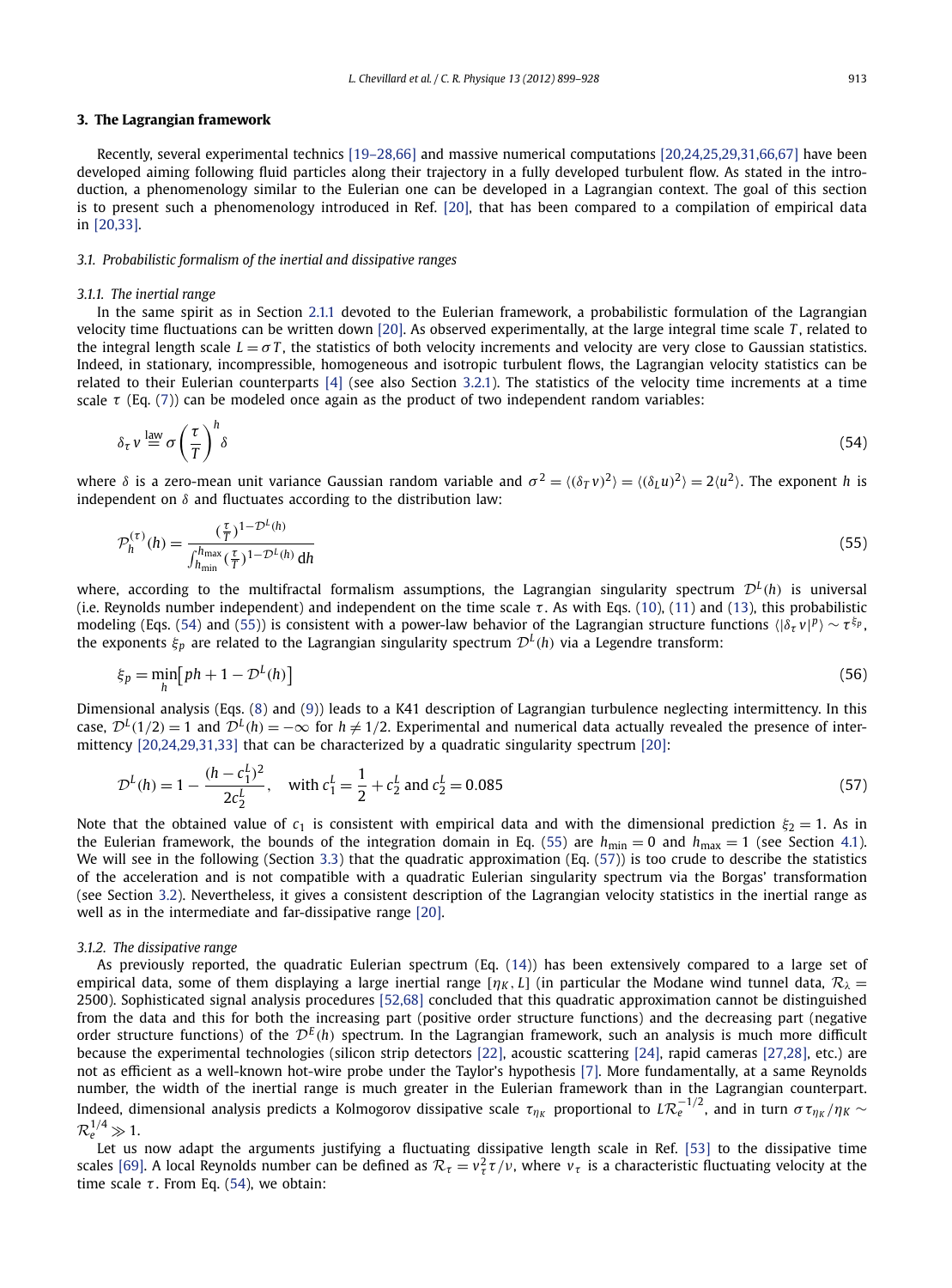<span id="page-15-0"></span>
$$
\mathcal{R}_{\tau} = \left(\frac{\tau}{T}\right)^{2h+1} \mathcal{R}_e \tag{58}
$$

Reproducing the argumentation developed in Refs. [\[53,69\],](#page-28-0) a *h*-dependent dissipative time scale can be defined as the scale such that the local Reynolds number (Eq. (58)) is of order unity:  $\mathcal{R}_{\tau_n} = \mathcal{R}^{\dagger} = 0$  (1). A priori, the universal constant  $\mathcal{R}^{\dagger}$  is different from the corresponding Eulerian one  $\mathcal{R}^*$ . We thus obtain [\[69\],](#page-28-0)

$$
\tau_{\eta}(h) = T \left(\frac{\mathcal{R}_e}{\mathcal{R}^{\dagger}}\right)^{-\frac{1}{2h+1}}
$$
\n<sup>(59)</sup>

If we neglect the intermittency corrections (in a K41 framework), then the exponent  $h = 1/2$  is unique, and we recover the Kolmogorov's dimensional prediction

$$
\tau_{\eta_K} = T \left(\frac{\mathcal{R}_e}{\mathcal{R}^\dagger}\right)^{-\frac{1}{2}} \tag{60}
$$

For a time scale  $\tau$  smaller than the dissipative time scale  $\tau_n(h)$ , the velocity time increment can be Taylor expanded, i.e.  $\delta_{\tau} v = \tau a + o(\tau^2)$ , *a* being the acceleration. Like for the Eulerian velocity increments (Eq. [\(20\)](#page-6-0)), we obtain the following stochastic modeling of the velocity time increments in the far dissipative range:

$$
\delta_{\tau} v \underset{\tau \leq \tau_{\eta}(h)}{\stackrel{\text{law}}{=} \sigma} \frac{\tau}{T} \left( \frac{\tau_{\eta}(h)}{T} \right)^{h-1} \delta \tag{61}
$$

In analogy with the Eulerian framework (Eq. [\(22\)](#page-7-0)) [\[56,69\],](#page-28-0) the distribution of the *h*-exponents does not depend on the scale *τ* (up to the normalizing function  $Z(\tau)$ ) and is a function of the Reynolds number:

$$
\mathcal{P}_h^{(\tau)}(h) \underset{\tau \leq \tau_\eta(h)}{=} \frac{1}{\mathcal{Z}(\tau)} \left(\frac{\mathcal{R}_e}{\mathcal{R}^\dagger}\right)^{-\frac{1-\mathcal{D}^L(h)}{2h+1}} \tag{62}
$$

From Eqs. (59), (61) and (62), we can derive the expression of the high order moments of the acceleration, in the same way we derived the prediction of the moments of the velocity gradients in the Eulerian framework (Eq. [\(23\)](#page-7-0)):

$$
\langle a^{2p} \rangle = \langle \delta^{2p} \rangle \left(\frac{\sigma}{T}\right)^{2p} \frac{1}{\mathcal{Z}(0)} \int_{h_{\min}}^{h_{\max}} \left(\frac{\mathcal{R}_e}{\mathcal{R}^\dagger}\right)^{-\frac{2p(h-1)+1-\mathcal{D}^L(h)}{2h+1}} dh
$$
(63)

where  $\mathcal{Z}(0) = \int_{h_{\text{min}}}^{h_{\text{max}}} (\frac{\mathcal{R}_e}{\mathcal{R}^{\dagger}})^{-\frac{1-\mathcal{D}^L(h)}{2h+1}} dh$  and  $\langle \delta^{2p} \rangle = \frac{(2p)!}{p!2^p}$ . Let us stress that the acceleration odd order moments are predicted to vanish:  $\langle a^{2p+1} \rangle = 0$  as observed in data. Finally, acceleration PDF can be expressed as a function of the singularity spectrum  $\mathcal{D}^{L}(h)$  and the constant  $\mathcal{R}^{\dagger}$ :

$$
\mathcal{P}_a(a) = \frac{T}{\sigma} \frac{1}{\mathcal{Z}(0)} \int_{h_{\min}}^{h_{\max}} \left(\frac{\mathcal{R}_e}{\mathcal{R}^\dagger}\right)^{\frac{h-1}{2h+1} - \frac{1-\mathcal{D}^L(h)}{2h+1}} \mathcal{P}_\delta\left[\frac{a}{\sigma}\left(\frac{\mathcal{R}_e}{\mathcal{R}^\dagger}\right)^{\frac{h-1}{2h+1}}\right] dh \tag{64}
$$

where  $\mathcal{P}_{\delta}(x)=e^{-x^2/2}/\sqrt{2\pi}$ . A detailed discussion of the Reynolds number dependence of acceleration variance and flatness is provided in Section [3.3.](#page-20-0)

### *3.1.3. Full multiscale description*

As in Section [2.1.3,](#page-8-0) we need an interpolation formula linking the velocity increments statistics in the inertial (Eqs. [\(54\)](#page-14-0) and [\(55\)](#page-14-0)) and dissipative (Eqs. (61) and (62)) ranges. An adapted Batchelor–Meneveau form inspired from the Eulerian framework (Eqs. [\(32\)](#page-9-0) and [\(33\)](#page-9-0)) was proposed in Ref. [\[20\]:](#page-27-0)

$$
\delta_{\tau} v \stackrel{\text{law}}{=} \sigma \beta_{\tau} \delta \quad \text{with } \beta_{\tau} = \frac{(\frac{\tau}{l})^h}{[1 + (\frac{\tau}{\tau_{\eta}(h)})^{-\gamma}]^{(1-h)/\gamma}} \tag{65}
$$

where again the random variable *δ* is a Gaussian noise of zero-mean and unit-variance, and

*h*

$$
\mathcal{P}_h^{(\tau)}(h) = \frac{1}{\mathcal{Z}(\tau)} \frac{(\frac{\tau}{l})^{1 - \mathcal{D}^L(h)}}{[1 + (\frac{\tau}{\tau_\eta(h)})^{-\gamma}]^{(\mathcal{D}^L(h) - 1)/\gamma}}
$$
(66)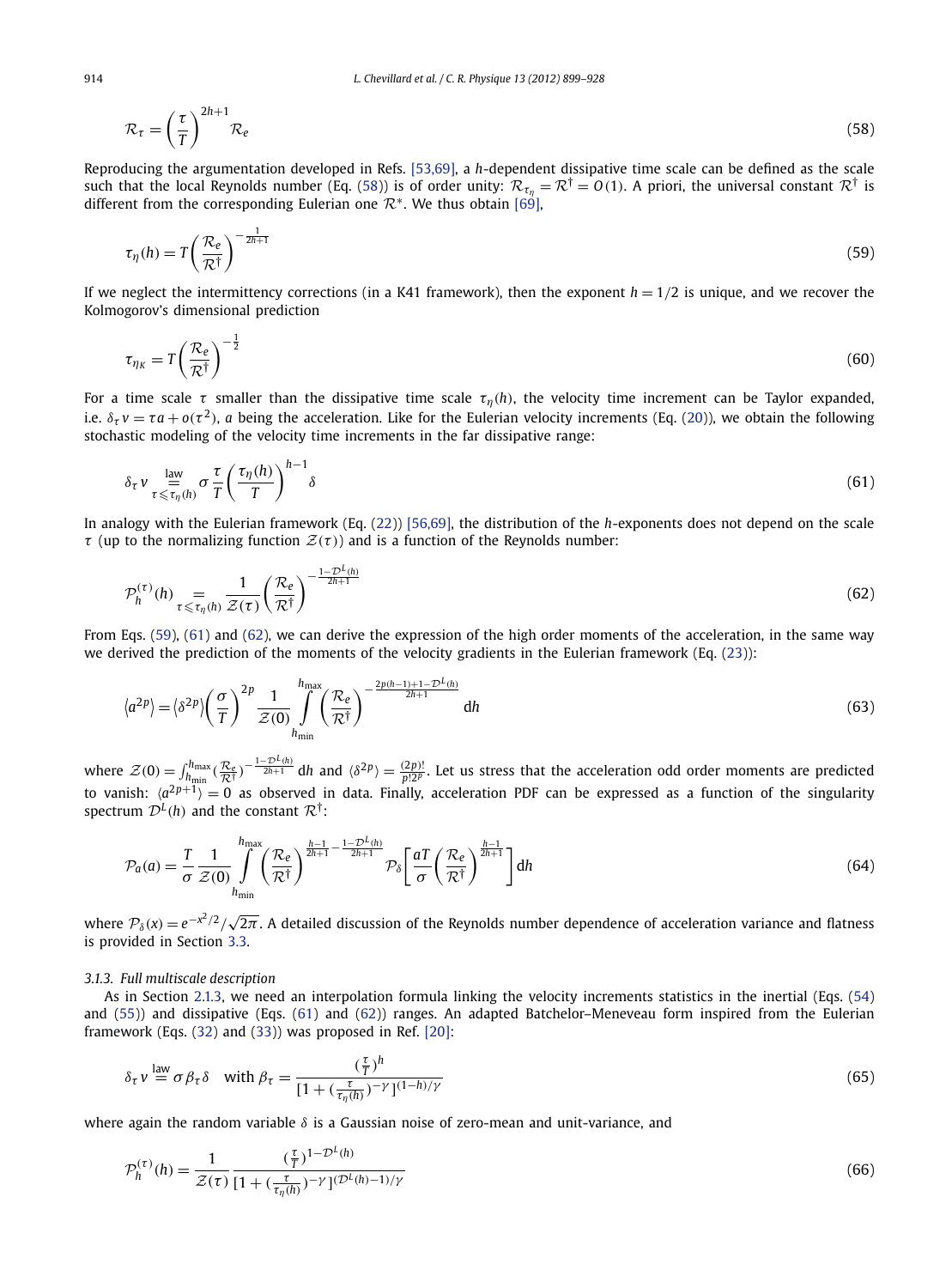with

$$
\mathcal{Z}(\tau) = \int_{h_{\min}}^{h_{\max}} \frac{(\frac{\tau}{T})^{1 - \mathcal{D}^L(h)}}{[1 + (\frac{\tau}{\tau_{\eta}(h)})^{-\gamma}]^{(\mathcal{D}^L(h) - 1)/\gamma}}
$$
(67)

As in Eq. [\(33\)](#page-9-0), the normalizing function  $\mathcal{Z}(\tau)$  is determined by imposing  $\int_{h_{\min}}^{h_{\max}} \mathcal{P}_h^{(\tau)}(h) dh = 1$ . The free parameter  $\gamma$ entering in Eqs. [\(65\)](#page-15-0) and [\(66\)](#page-15-0) actually controls the transition from inertial to dissipative physics: the bigger  $\gamma$  is, the steeper the transition. In the sequel, we will use the Batchelor value  $\gamma = 2$ , as in the Eulerian framework. Let us point out that we have found *γ <* 2 when dealing with experimental signals and focusing on the second order log-cumulant [\[20\]](#page-27-0) whereas the value  $\gamma = 4$  was used in Refs. [\[33,67\]](#page-28-0) to describe the logarithmic local slope. Following [Appendix B,](#page-27-0) the velocity increment PDF then reads (Eqs. [\(65\)](#page-15-0) and [\(66\)](#page-15-0)):

$$
\mathcal{P}_{\delta_{\tau} \nu}(\delta_{\tau} \nu) = \int_{h_{\min}}^{h_{\max}} \frac{dh}{\sigma \beta_{\tau}(h)} \mathcal{P}_h^{(\tau)}(h) \mathcal{P}_{\delta} \left[ \frac{\delta_{\tau} \nu}{\sigma \beta_{\tau}} \right]
$$
(68)

We show in Fig. [1\(](#page-2-0)b) the numerical estimation of the Lagrangian velocity increment PDF (Eq. (68)) at different scales using a quadratic singularity spectrum (Eq. [\(57\)](#page-14-0)) and for two Reynolds numbers corresponding to the two sets of experiments  $(\mathcal{R}_{\lambda} = 740$  for the acoustic scattering measurements at the ENS Lyon [\[24\]](#page-28-0) and  $\mathcal{R}_{\lambda} = 690$  [\[19\]](#page-27-0) for the Cornell's silicon strip detectors). We can see that the multifractal model predictions for the PDFs compared well to both sets of experimental velocity measurements [\[20\].](#page-27-0) We have used  $c_2^L = 0.0753$ ,  $c_1^L = 1/2 + c_2^L$ ,  $\gamma = 1.08$  and  $\mathcal{R}^\dagger = 30$  to describe ENS Lyon PDFs. For the Cornell acceleration data, we have used Eq. (68) with  $c_2^L = 0.079$ ,  $c_1^L = 1/2 + c_2^L$ ,  $\gamma = 1.3$  and  $\mathcal{R}^\dagger = 30$ . As far as ENS Lyon data are considered, to obtain these free parameters, we have fitted the second order cumulant, i.e. the variance of ln  $|\delta_{\tau} v|$ , over the whole range of scales (inertial and dissipative),  $\mathcal{R}_e$ ,  $\mathcal{R}^{\dagger}$  and *T* assumed known, and defining  $c_2^L$  and *γ* as the minimizers of the quadratic error of the theoretical and empirical second order cumulant [\[20\].](#page-27-0) We have further shown [\[20\]](#page-27-0) that a similar fitting procedure on DNS Data ( $\mathcal{R}_\lambda$  = 140) leads to  $c_L^L$  = 0.086 and  $\gamma$  = 1.98, a value of the transition parameter *γ* closer to its Eulerian counterpart (i.e. *γ* = 2, Eqs. [\(32\)](#page-9-0) and [\(33\)](#page-9-0)). The low value of the parameter *γ* found in experiments can be interpreted as resulting from a low-pass filtering induced by the finite size of the particle tracers.

As for Cornell's data, we did not use the true acceleration PDF (Eq. [\(64\)](#page-15-0)) because the measured flatness is much lower than (i) the one predicted by the present multifractal formalism and (ii) what is obtained in DNS (see the discussion in Section [3.3\)](#page-20-0). We chose in Ref. [\[20\]](#page-27-0) to consider the Cornell's PDF shown in Fig. [1\(](#page-2-0)b) as a velocity increment PDF at a small time scale *τ* = 0.0029*T*, corresponding to *τ* =  $\tau_{\eta_K}/8.62$  in units of the Kolmogorov's dissipative time scale (Eq. [\(60\)](#page-15-0)). Then, the respective intermittency coefficient  $c_2^L$  and  $\gamma$  are extracted from Cornell's acceleration data while minimizing the quadratic error of the theoretical and experimental PDF.

In Fig. [6\(](#page-17-0)a) is shown the behavior of the flatness of Lagrangian velocity time increments as a function of the scale *τ*, for various Reynolds numbers (from  $R_\lambda$  = 130 to  $R_\lambda$  = 740) and flow configurations (DNS and experimental von Karman flows), as previously done in the Eulerian framework (Fig. [2\)](#page-3-0). As expected for scales *τ* greater than the integral time scale *T* , the statistics of velocity increments are close to Gaussianity. This can be deduced from the Gaussianity of Eulerian velocity increments for  $\ell \geq L$ , using an ergodicity argument (see Section [3.2\)](#page-17-0).

In the inertial range, for time scales in the range  $-1/2 \leqslant \ln(\tau/T)/\ln(\mathcal{R}_e/\mathcal{R}^\dagger) \leqslant 0$ , a universal Reynolds number independent behavior is observed. Recall that in the Lagrangian framework, at a given Reynolds number, the width of the inertial range  $T/\tau_{\eta_K}\sim \mathcal{R}^{1/2}_e$  is expected smaller than its Eulerian counterpart  $L/\eta_K\sim \mathcal{R}^{3/4}_e$ . Therefore, we may think that observing clear power-laws for Lagrangian velocity fluctuations asks for higher Reynolds number than in the Eulerian framework. Indeed, for the range of Reynolds number available, no clear power laws are observed. This is confirmed when we display in Fig. [6\(](#page-17-0)c) the local logarithmic slope where no plateau is observed in the inertial range at any Reynolds number. Thus, as far as Flatness is concerned, no clear power laws are observed.

Scales  $\ln(\tau/T)/\ln(\mathcal{R}_e/\mathcal{R}^{\dagger}) \le -1/2$  correspond to the intermediate dissipative scales. Note that the extension of the intermediate dissipative range in the Lagrangian framework is much wider than in the Eulerian framework. This is related to the fact that, as we will see, Lagrangian velocity is more intermittent than the Eulerian one, implying stronger fluctuations of the local dissipative time scale  $\tau_n(h)$  defined in Eq. [\(59\)](#page-15-0). In this range of scales, we can also notice a Reynolds number dependence, that could be interpreted, as previously done in the Eulerian framework (Section [2.1.2\)](#page-5-0), as a direct consequence of the fluctuating nature of the dissipative time scale. When the scale *τ* tends to zero, we observe a saturation of the velocity increments flatness to the corresponding acceleration flatness. This representation shows clearly the Reynolds number dependence of the acceleration flatness that will be further discussed in Section [3.3.](#page-20-0)

As we see, estimating the intermittency coefficient is difficult since, contrary to the Eulerian framework, no strict power laws are observed. Nevertheless, using Eqs. [\(65\)](#page-15-0) and [\(66\)](#page-15-0), we can predict the behavior of Flatness over the entire range of scales, not only the inertial range. In Fig. [6\(](#page-17-0)b), we compare the DNS data ( $\mathcal{R}_{\lambda}$  = 290) against the proposed formal-ism (Eqs. [\(65\)](#page-15-0) and [\(66\)](#page-15-0)), using a quadratic singularity spectrum  $\mathcal{D}^L(h)$ , an intermittency coefficient  $c_2^L=0.085$  (and  $c_1^L=$  $1/2 + c_2^L$ ), the Batchelor value  $\gamma = 2$  for the transition and  $\mathcal{R}^{\dagger} = 30$ . Thus, we find that Lagrangian turbulence is more intermittent than its Eulerian counterpart. The present formalism reproduces quantitatively the behavior of the flatness in the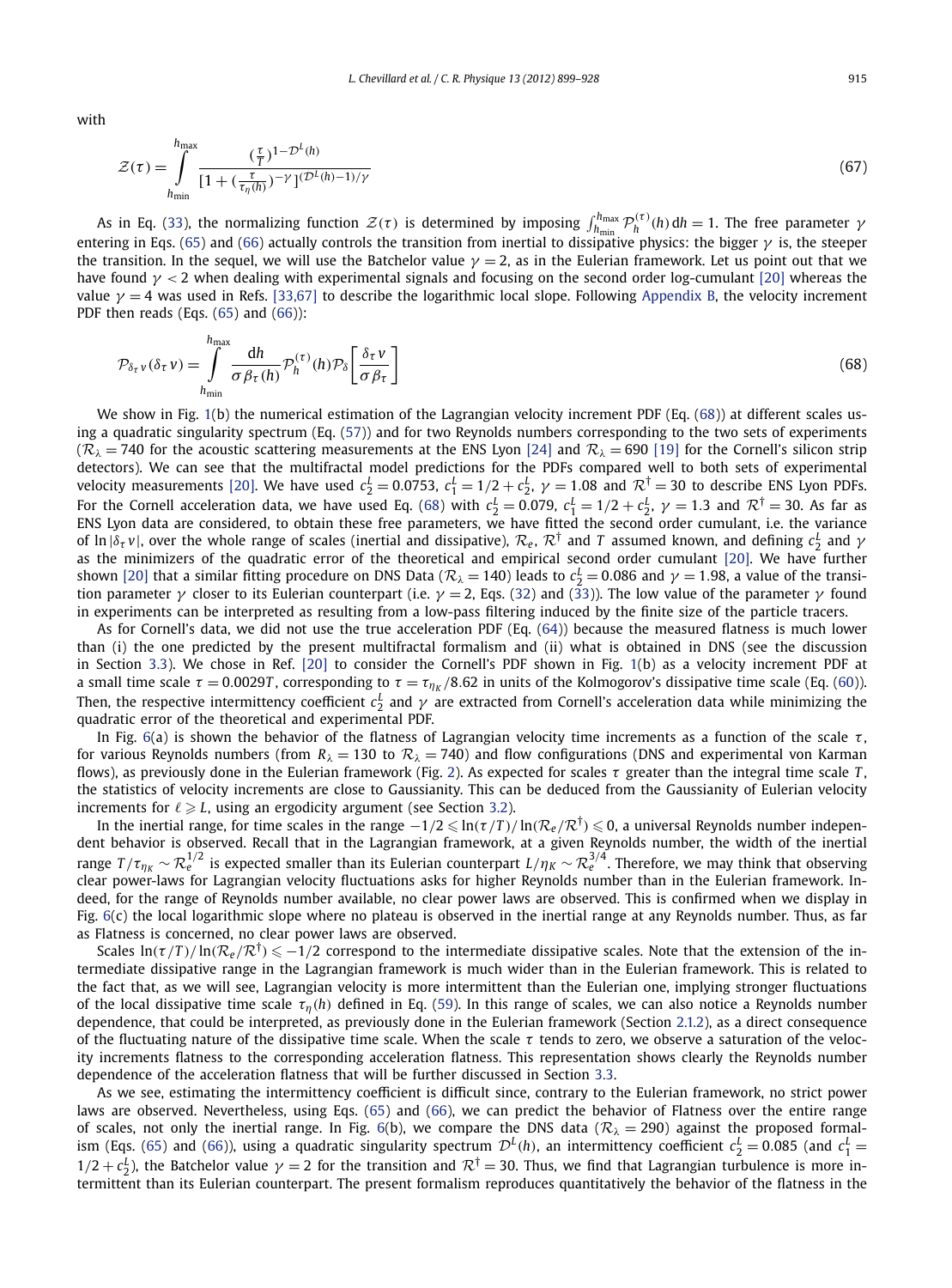<span id="page-17-0"></span>

**Fig. 6.** (a) Flatness of Lagrangian velocity time increments as a function of the normalized scales *τ /T* . Lower Reynolds numbers correspond to numerical data  $(\mathcal{R}_{\lambda} = 130, 180, 290$  from E. Lévêque [\[20,26\]](#page-27-0) and  $\mathcal{R}_{\lambda} = 400$  from the Roma group [\[31,67\]\)](#page-28-0). The highest Reynolds number  $\mathcal{R}_{\lambda} = 740$  has been achieved experimentally at the ENS Lyon [\[24\].](#page-28-0) Time scales are renormalized by the integral time scale *T* and we use  $\mathcal{R}^{\dagger} = 30$ . (b) Comparison of the proposed predictions (using Eqs. [\(65\)](#page-15-0) and [\(66\)](#page-15-0)), using a quadratic singularity spectrum (Eq. [\(57\)](#page-14-0)) with  $c_2 = 0.085$ ,  $c_1 = 1/2 + c_2$ ,  $\gamma = 2$  and  $\mathcal{R}^{\dagger} = 30$  (solid line) to the numerical data at  $\mathcal{R}_{\lambda} = 290$ . (c) Logarithmic local slope of the Flatness of the data displayed in (a). (d) Theoretical logarithmic local slope of the Flatness obtained from a numerical integration of Eqs. [\(65\)](#page-15-0) and [\(66\)](#page-15-0), using a quadratic singularity spectrum (Eq. [\(57\)](#page-14-0)) with  $c_2 = 0.085$ ,  $c_1 = 1/2 + c_2$ ,  $\gamma = 2$ and  $\mathcal{R}^{\dagger} = 30$ , and for the various Reynolds numbers as shown in (a). We furthermore display (solid line, without symbols) a theoretical logarithmic local slope at a very high Reynolds number ( $\mathcal{R}_e = 10^{10}$ ).

inertial and intermediate dissipative ranges. In the far-dissipative range (when  $\tau \to 0$ ), this formalism seems to overpredict the value of the acceleration flatness (see the discussion in Section [3.3\)](#page-20-0). Given this limitation, the comparison between theory and empirical data is very satisfactory.

We can see that, even if no clear power laws are observed, the present formalism gives a realistic picture of the Flatness at any scale. We can also see that, even if the multifractal formalism assumes the existence of power-laws in the asymptotic limit of very high Reynolds numbers, the predicted Flatness does not exhibit a clear power law at the finite Reynolds numbers under investigation. This can be clearly seen in Fig. 6(d) where the predicted logarithmic local slopes of Flatness, for the various Reynolds numbers given in Fig. 6(a), are shown. Theoretically speaking, the fact that no power laws are obtained in the model is mostly related to the wide extension of the dissipative range implied by the strong level of intermittency that prevents from getting an extended inertial range. Another reason that explains why no clear inertial range power-laws are obtained in the model is that, for the largest scales of the inertial range for which the ratio *τ /T* cannot be considered as small, the steepest-descent calculation (Eq. [\(56\)](#page-14-0)), that predicts power-laws, is not a good approximation of Eqs. [\(65\)](#page-15-0) and [\(66\)](#page-15-0). To this regard, studying the behavior of structure functions in a relative way [\[31,33,66\],](#page-28-0) in the spirit of the extended self similarity, allows to weaken large-scale anisotropic effects and shows more clearly power-law behaviors. Nevertheless, when working at a very high Reynolds number, the model indeed exhibits a clear power-law for the Flatness. This can been seen in Fig. 6(d) where we superimpose (solid line with no symbols), as an illustration, the predicted logarithmic local slope of Flatness for  $\mathcal{R}_e = 10^{10}$ . We see indeed the presence of a plateau in the inertial range.

#### *3.2. The Borgas' argument: linking Eulerian and Lagrangian intermittencies*

This section is devoted to establish a link between the Eulerian singularity spectrum  $\mathcal{D}^E(h)$  and its Lagrangian counterpart  $\mathcal{D}^L(h)$  [\[20\].](#page-27-0) We will mainly recall the work of Borgas [\[69\]](#page-28-0) and invite the reader to have a look at this reference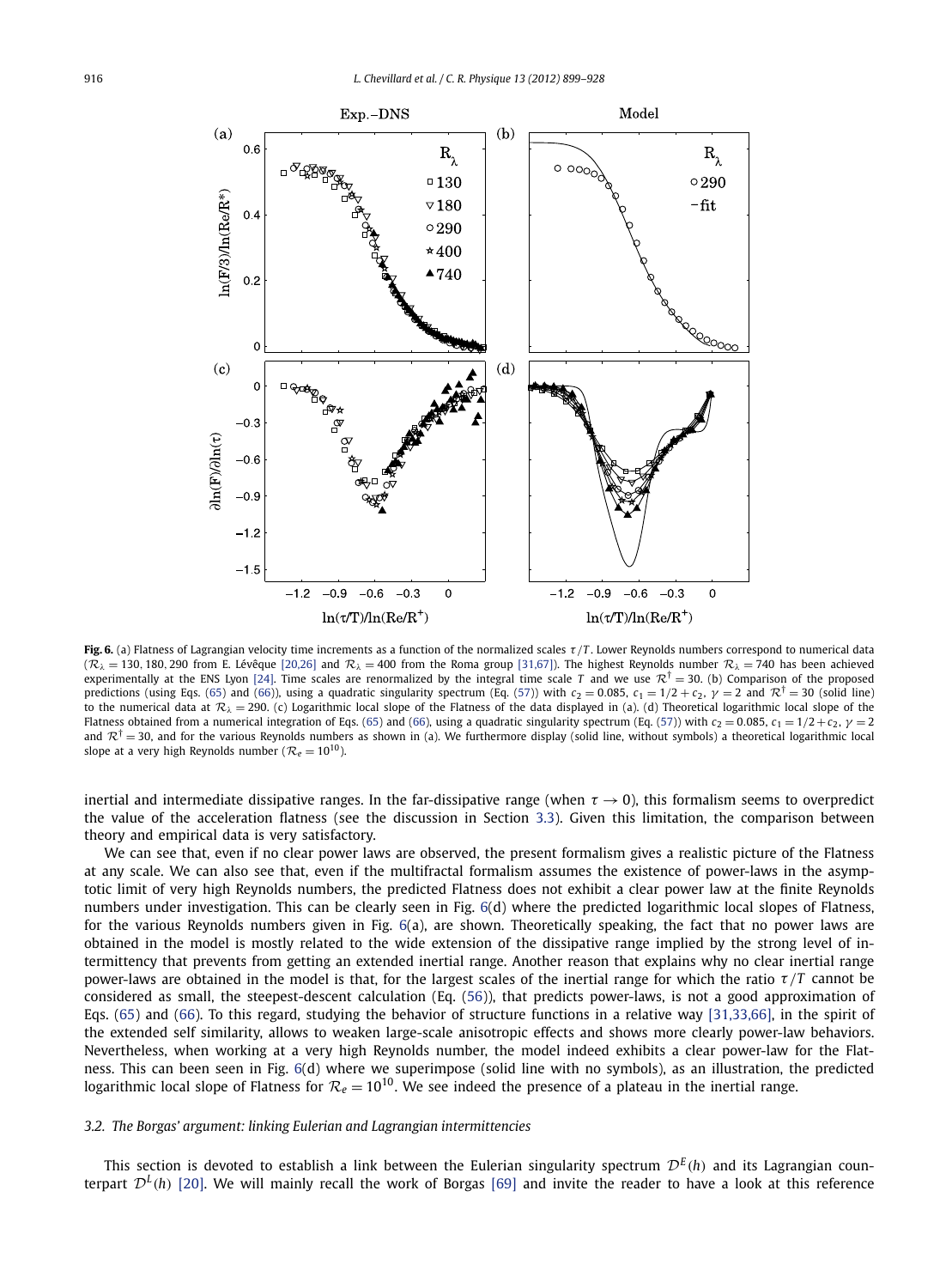<span id="page-18-0"></span>for a detailed derivation. An alternative dimensional derivation of an equivalent relationship has been also proposed in the literature [\[70\].](#page-28-0) Let us also mention more general arguments developed on kinematic bases [\[71,72\].](#page-28-0)

# *3.2.1. Ergodicity principle*

Establishing a relationship between Eulerian and Lagrangian fluctuations requires as basic statement some principle of ergodicity. In simple words, we will admit that in an isotropic, homogeneous, incompressible and stationary flow, the Eulerian average of a physical variable, obtained from summing up its realizations over space is equal to its Lagrangian average, obtained from summing up its values along the trajectory of a particle. This was first recognized and formalized by Tennekes and Lumley [\[4\].](#page-27-0)

More formally, let us consider a one-point physical variable  $\mathcal F$  (e.g. velocity, dissipation, pressure and its derivatives, etc.) that does not depend on the scale. In the Eulerian framework, this variable depends on the spatial coordinates and time  $\mathcal{F}^E(x, y, z, t)$ . In a Lagrangian description of the flow, this variable can be written as a function of the initial positions of the particles and time  $\mathcal{F}^{\mathcal{I}}(x_0, y_0, z_0, t)$ . The assumption of incompressibility allows the following relationship

$$
\lim_{V \to +\infty} \frac{1}{V} \iiint_{V} \mathcal{F}^{E}(x, y, z, t) dx dy dz = \lim_{V \to +\infty} \frac{1}{V} \iiint_{V} \mathcal{F}^{L}(x_0, y_0, z_0, t) dx_0 dy_0 dz_0
$$
(69)

that expresses the fact that an incompressible fluid *continues to fill the box as it moves around* [\[4\].](#page-27-0) The next step requires the assumptions of isotropy and homogeneity. When ensemble averaging the equality, this expectation can be taken inside the integrals by linearity. Then, homogeneity and isotropy allow us to remove these expectations from these integrals because of the independence over the space. Thus we are left with

$$
\left\langle \mathcal{F}^{E}(x, y, z, t) \right\rangle = \left\langle \mathcal{F}^{L}(x_0, y_0, z_0, t) \right\rangle \tag{70}
$$

The particular case of the observables  $\mathcal{F}^E(x, y, z, t) = \exp[i\vec{k} \cdot \vec{u}(x, y, z, t)]$  and  $\mathcal{F}^L(x_0, y_0, z_0, t) = \exp[i\vec{k} \cdot \vec{v}(x_0, y_0, z_0, t)]$ was treated in Ref. [\[4\].](#page-27-0) The expectation of these variables are the characteristic function the Eulerian  $\vec{u}$  and Lagrangian  $\vec{v}$ velocities. The equality of these characteristic functions implies the equality of the distribution and of all the moments of each velocity components, namely  $\forall q, \langle u_i^q \rangle = \langle v_i^q \rangle$ . As observed in data, the Eulerian velocity has statistics close to Gaussian, which implies from the ergodicity principle the Gaussianity of the Lagrangian velocity. This has been checked in experiments as well as in simulations (see the Gaussian values of the Eulerian and Lagrangian velocity increments flatness shown in respectively Figs. [2](#page-3-0) and [6\)](#page-17-0).

The idea of Borgas was to apply this ergodicity principle to the (scalar) observable dissipation  $\epsilon$ , i.e.  $\mathcal{F}^E(x, y, z, t) =$  $exp[i\kappa(x, y, z, t)]$  and  $\mathcal{F}^L(x_0, y_0, z_0, t) = exp[i\kappa(x_0, y_0, z_0, t)]$ , with as a main outcome the equality of the moments of the Eulerian dissipation and of the moments of the dissipation as seen by the particle along its trajectory. The next subsection is devoted to recall the Eulerian multifractal predictions for the moments of dissipation, and to extend these predictions to the Lagrangian framework [\[69\].](#page-28-0)

# *3.2.2. Multifractal description of dissipation fluctuations*

For the sake of completeness, we repeat here the arguments developed in Ref. [\[69\].](#page-28-0) Multifractal predictions have been historically developed [\[7,15,16,73–75\]](#page-27-0) for the coarse-grained dissipation over a ball of size  $\ell$  centered on the position  $\vec{r}$ :

$$
\epsilon_{\ell}(\vec{r},t) = \frac{1}{\frac{4}{3}\pi \ell^3} \int\limits_{|\vec{r}-\vec{r}'| \leq \ell} \epsilon(\vec{r}',t) d\vec{r}' \tag{71}
$$

For a scale  $\ell$  lying in the inertial range, a formalism similar to the one developed for the velocity increment can be writ-ten (Eqs. [\(10\)](#page-4-0) and [\(11\)](#page-4-0)) using an exponent *α* and a singularity spectrum  $f<sup>E</sup>(α)$ . Using the notations of Ref. [\[69\],](#page-28-0) we can write  $\epsilon_{\ell} = \langle \epsilon \rangle (\ell/L)^{\alpha-1}$  (equality in probability law), and the probability to get an exponent  $\alpha$  at scale  $\ell$  being given by  $\mathcal{P}_{\alpha}^{(\ell)}(\alpha) \sim (\ell/L)^{1-f^E(\alpha)}$ . When the scale  $\ell$  enters the dissipative range, we must take into account the fluctuating nature of the dissipative scale (Eq. [\(19\)](#page-6-0)) parametrized by the exponent *α*, i.e.  $η(α) \sim R_e^{-3/(3+α)}$ . The choice of Borgas to apply the ergodicity principle to the dissipation was influenced by the fact that, in the limit of vanishing scales, the coarse-grained dissipation leads to predictions for the pointwise moments of dissipation. We get, neglecting multiplicative (Reynolds number independent, but *q* dependent) constants,

$$
\lim_{\ell \to 0} \langle \epsilon_{\ell}^q \rangle = \langle \epsilon^q \rangle \sim \langle \epsilon \rangle^q \int_{\alpha_{\min}}^{\alpha_{\max}} \mathcal{R}_e^{-3 \frac{q(\alpha - 1) + 1 - f^E(\alpha)}{\alpha + 3}} d\alpha \sim \langle \epsilon \rangle^q \mathcal{R}_e^{-\min_{\alpha} \left[ 3 \frac{q(\alpha - 1) + 1 - f^E(\alpha)}{\alpha + 3} \right]}
$$
(72)

In a Lagrangian formulation, we will consider the average of dissipation during a time scale *τ* :

$$
\epsilon_{\tau}(\vec{r}_0, t) = \frac{1}{\tau} \int_{|t - t'| \leq \tau} \epsilon(\vec{r}_0, t') dt'
$$
\n(73)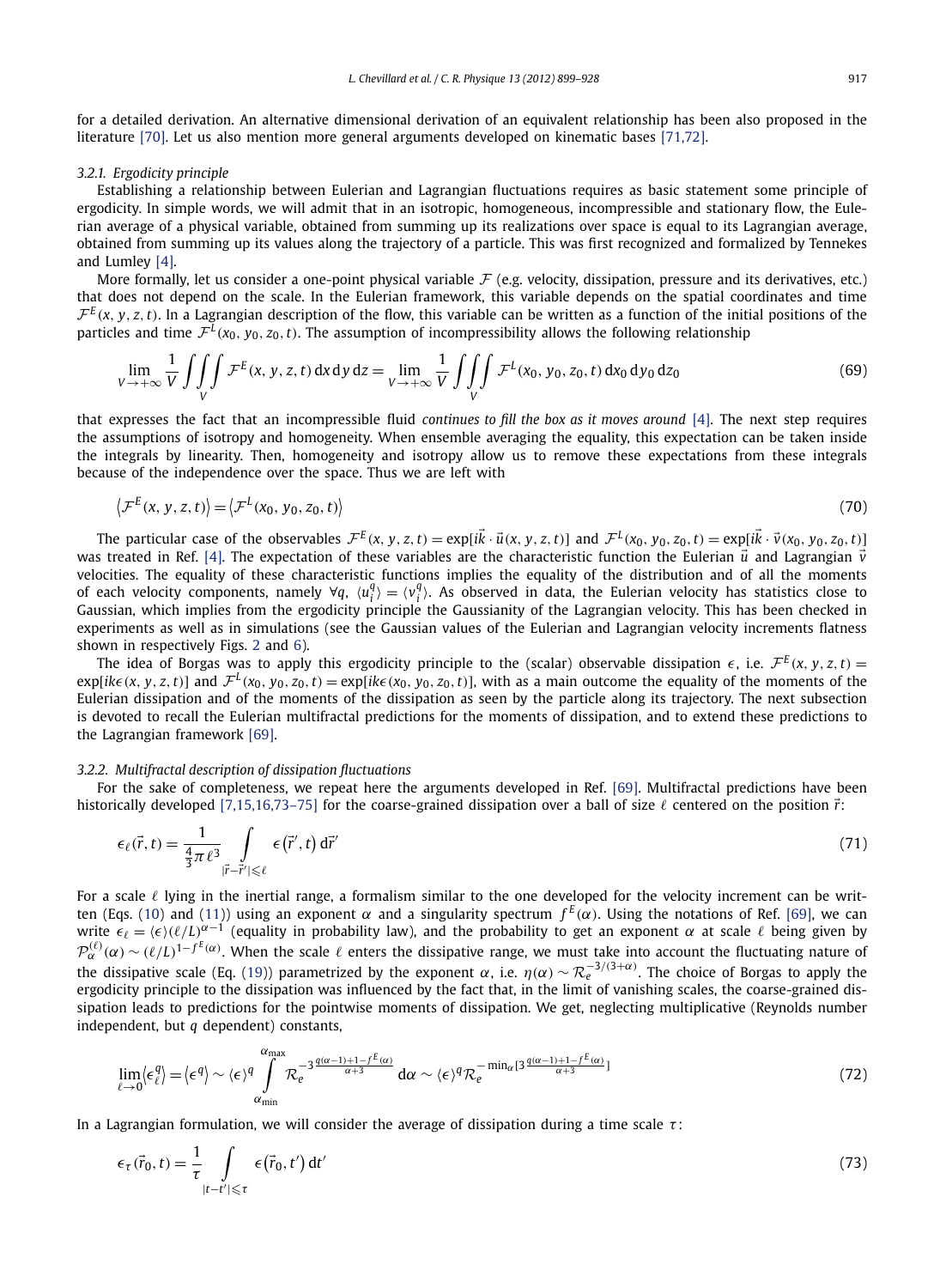<span id="page-19-0"></span>In a similar fashion as developed for the Eulerian description, the multifractal description of the statistical properties of  $\epsilon_{\tau}$  can be written down using the exponent *κ* and the respective Lagrangian singularity spectrum  $f^L$ (*κ*) [\[69\],](#page-28-0) i.e.  $\epsilon_{\tau} = \langle \epsilon \rangle (\tau/T)^{\kappa-1}$  (equality in probability law) and the probability to get an exponent  $\kappa$  at scale  $\tau$  being given by  $\mathcal{P}_{\kappa}^{(\tau)}(\kappa) \sim (\tau/T)^{1-f^L(\kappa)}$ . When taking into account the fluctuating nature of the dissipative time scale  $\tau_{\eta_K}(\kappa) \sim \mathcal{R}_e^{-1/(1+\kappa)}$ we get

$$
\lim_{\tau \to 0} \langle \epsilon^q_\tau \rangle = \langle \epsilon^q \rangle \sim \langle \epsilon \rangle^q \int_{K_{\min}}^{K_{\max}} \mathcal{R}_e^{-\frac{q(\kappa - 1) + 1 - f^L(\kappa)}{\kappa + 1}} d\kappa \sim \langle \epsilon \rangle^q \mathcal{R}_e^{-\min_{\kappa} \left[ \frac{q(\kappa - 1) + 1 - f^L(\kappa)}{\kappa + 1} \right]}
$$
(74)

Identifying the leading order Reynolds number power laws exponents entering in the Eulerian and Lagrangian predictions of the pointwise moments of dissipation (Eqs. [\(72\)](#page-18-0) and (74)), we get a relationship between the Eulerian  $f^E(\alpha)$  and Lagrangian  $f^L(\kappa)$  singularity spectra:

$$
f^{L}(\kappa) = -\frac{1}{2}\kappa + \left(1 + \frac{1}{2}\kappa\right)f^{E}\left(\frac{3\kappa}{\kappa + 2}\right)
$$
\n(75)

This relationship is the main result (Eq. (5.6)) of Ref. [\[69\].](#page-28-0)

### *3.2.3. Refined similarity hypotheses*

To investigate the implications of the Borgas' relationship between the singularity spectra *f <sup>E</sup>,<sup>L</sup>* of dissipation and the singularity spectra  $\mathcal{D}^{E,L}$  of velocity, we need to use a *dictionary* [\[7\]](#page-27-0) between the statistical properties of the coarse-grained dissipation and of the velocity increments. This is provided by the Refined Similarity Hypothesis (RSH) of Kolmogorov and Oboukhov [\[15,16\].](#page-27-0) In the Eulerian framework in a *d*-dimensional Euclidean space, this hypothesis reads:

$$
\left\langle (\delta_{\ell}u)^q \right\rangle \sim \left\langle \epsilon_{\ell}^{q/3} \right\rangle \ell^{q/3} \quad \leftrightarrow \quad h = \frac{\alpha}{3} \quad \text{and} \quad \mathcal{D}^E(h) = f^E(\alpha) + d - 1 \tag{76}
$$

Similarly, in the Lagrangian framework, the RSH hypothesis reads

$$
\left\langle (\delta_{\tau} v)^q \right\rangle \sim \left\langle \epsilon_{\tau}^{q/2} \right\rangle \tau^{q/2} \quad \leftrightarrow \quad h = \frac{\kappa}{2} \quad \text{and} \quad \mathcal{D}^L(h) = f^L(\kappa) + d - 1 \tag{77}
$$

Only recently the Lagrangian RSH hypothesis (Eq. (77)) has been verified in numerical simulations [\[76,77\].](#page-29-0) Using Eqs. (76) and (77) to reinterpret Eq. (75), we easily derive the following relationship between the Eulerian  $\mathcal{D}^{E}(h)$  and Lagrangian  $\mathcal{D}^{L}(h)$  velocity singularity spectra (with  $d = 1$ ) [\[20\]:](#page-27-0)

$$
\mathcal{D}^{L}(h) = -h + (1+h)\mathcal{D}^{E}\left(\frac{h}{1+h}\right)
$$
\n(78)

This relation (Eq. (78)) can be inverted

$$
\mathcal{D}^{E}(h) = h + (1 - h)\mathcal{D}^{L}\left(\frac{h}{1 - h}\right)
$$
\n(79)

To end this section, let us emphasize that the relation (78) is consistent with a non-intermittent (K41) picture of turbulence. In this case, the Eulerian singularity spectrum is such that  $D^{E}(1/3) = 1$  and  $D^{E}(h) = −∞$  if  $h ≠ 1/3$ . Using relation (78), we obtain  $\mathcal{D}^L(1/2) = 1$  and  $\mathcal{D}^L(h) = -\infty$  if  $h \neq 1/2$ . This is consistent with  $(\delta_\tau v)^2 \propto \tau$  and more generally with Eq. (77).

We represent in Fig. [7](#page-20-0) various singularity spectra used in the present article, in both the Eulerian and Lagrangian framework, as it was done in Refs. [\[20,62\].](#page-27-0) First of all, we display the Eulerian quadratic (Eq. [\(14\)](#page-4-0)) and the She–Lévêque (Eq. [\(15\)](#page-5-0)) singularity spectra using respectively a thick solid and dashed lines. One can see that the increasing part of the spectra superimposes on each others. It means that, in a purely inertial description of turbulence, the quadratic and She–Lévêque spectra are indistinguishable when using positive order structure functions. The decreasing parts are distinct. More sophisticated signal analysis methods than computing velocity increment moments are required to investigate the decreasing part of the singularity spectra, such as the wavelet transform modulus maxima (WTMM) [\[51\],](#page-28-0) the inverse structure functions method [\[78\]](#page-29-0) or the wavelet leaders [\[52\].](#page-28-0) The conclusion of these investigations is that, given the statistical limitations and linearization effects, experimental signals are consistent with a quadratic singularity spectrum (Eq. [\(14\)](#page-4-0)) for both the increasing and decreasing parts.

We furthermore display on the same plot (Fig. [7\)](#page-20-0) the three different singularity spectra we are using. This includes the quadratic Lagrangian spectrum (Eq. [\(57\)](#page-14-0)) represented using a thin dotted lines, and the transformed Eulerian spectra using the Borgas' relation (Eq. (78)) displayed using thin solid and dashed lines. One can see that the increasing parts coincide for the three cases, quantitative differences are shown concerning the decreasing part. Let us stress clearly that the Borgas' relation being non-linear, a quadratic spectrum in the Eulerian spectrum is transformed into a non-quadratic spectrum in the Lagrangian framework. This explains why the thin dotted and solid lines are distinct. In the sequel, we will see that the decreasing part has a strong influence on the statistics of dissipative quantities in Lagrangian turbulence such as the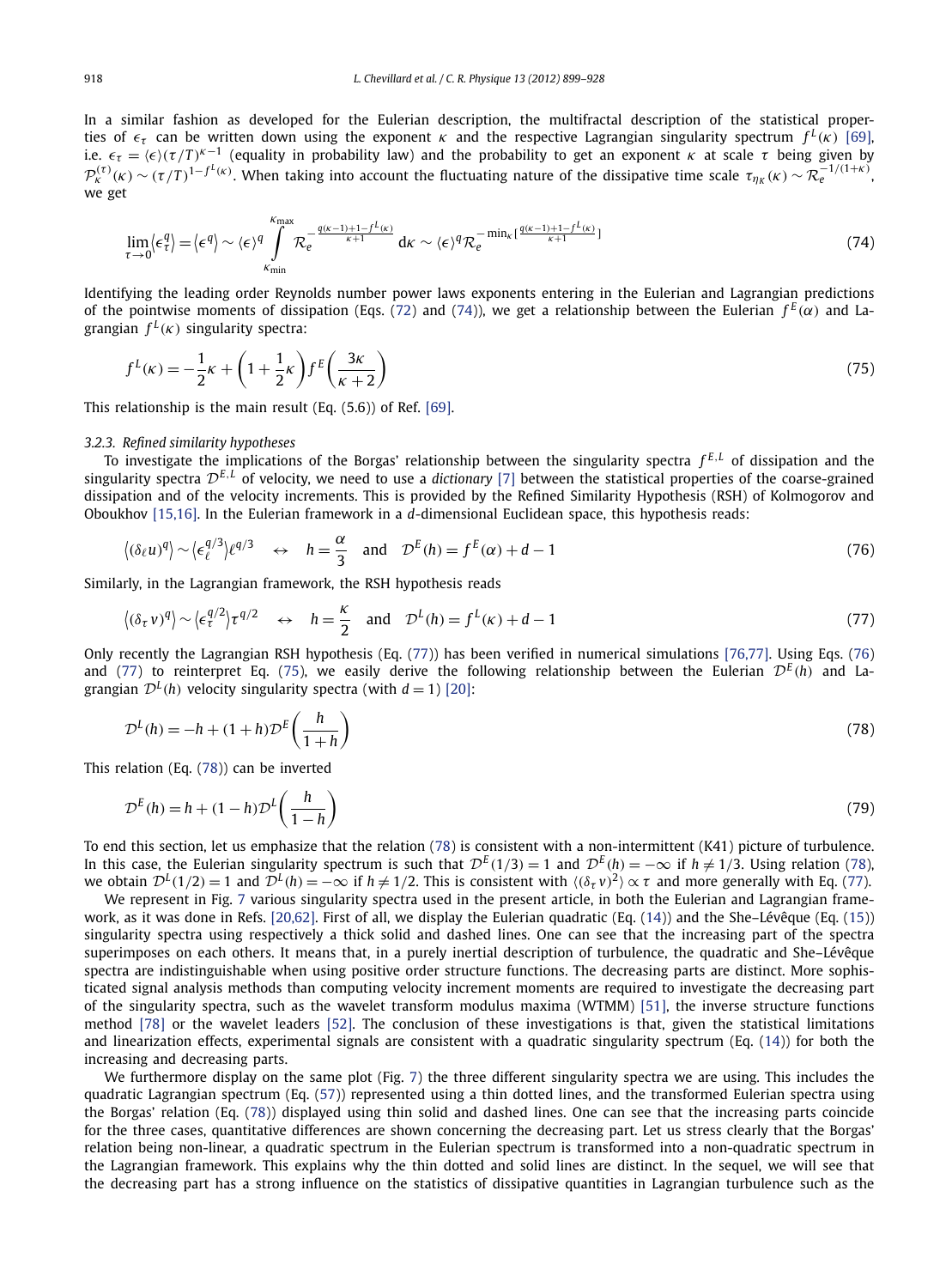<span id="page-20-0"></span>

**Fig. 7.** Comparing Eulerian and Lagrangian singularity spectra: Eulerian quadratic singularity spectrum (Eq. [\(14\)](#page-4-0), thick solid line), Eulerian She–Lévêque spectrum (Eq. [\(15\)](#page-5-0), thick dashed line), the thin solid and dashed lines correspond to their Lagrangian counterpart using the Borgas' transformation (Eq. [\(78\)](#page-19-0)), dotted thin line correspond to the Lagrangian quadratic spectrum (Eq. [\(57\)](#page-14-0)).

acceleration flatness (see Section 3.3), giving several arguments to discriminate these spectra when compared to empirical data. Another important remark can be made at this stage. The Borgas' transformation (Eq. [\(78\)](#page-19-0)), given the Eulerian spectra formerly introduced, predicts the existence of *h*-exponent greater than unity. This has strong implications on the singular nature of Lagrangian velocity fluctuations as quantified with velocity increments and the universal character of acceleration. We invite the reader to Sections [4.1](#page-22-0) and [4.2](#page-23-0) for further discussions of this important point.

# *3.3. Prediction of the variance and flatness of acceleration*

This section is devoted to the multifractal predictions of acceleration. We will mainly focus on the variance and on the flatness. The even order moments of acceleration are given by Eq. [\(63\)](#page-15-0). Recall that  $\langle \delta^2 \rangle = 1$  by definition, we get for the acceleration variance:

$$
\langle a^2 \rangle = \left(\frac{\sigma}{T}\right)^2 \frac{1}{\mathcal{Z}(0)} \int_{h_{\min}}^{h_{\max}} \left(\frac{\mathcal{R}_e}{\mathcal{R}^\dagger}\right)^{-\frac{2(h-1)+1-\mathcal{D}^L(h)}{2h+1}} dh
$$
\n(80)

Using a Gaussian approximation of the former integral (see [Appendix A\)](#page-26-0), we get

$$
\left\langle a^{2}\right\rangle \approx \left(\frac{\sigma}{T}\right)^{2} \sqrt{\frac{\left(\frac{\partial^{2}\theta^{L}(h,0)}{\partial h^{2}}\right)_{h=h_{0}^{L}}}{\left(\frac{\partial^{2}\theta^{L}(h,2)}{\partial h^{2}}\right)_{h=h_{2}^{L}}}\left(\frac{\mathcal{R}_{e}}{\mathcal{R}^{\dagger}}\right)^{-\min_{h}\left[\frac{2(h-1)+1-\mathcal{D}^{L}(h)}{2h+1}\right]}
$$
\n(81)

where

$$
\theta^{L}(h, p) = \frac{p(h-1) + 1 - \mathcal{D}^{L}(h)}{2h + 1}
$$
\n(82)

and  $h_p^L$  is the *h*-exponent for which  $f^L(h, p)$  is minimum (in the same spirit as it is presented for the Eulerian case in [Appendix A\)](#page-26-0). Once rephrased in terms of mean dissipation (using Eq. [\(25\)](#page-7-0), we obtain  $\sigma^2/T = \langle \epsilon \rangle \mathcal{R}^*/15$ ) and in terms of Taylor-based Reynolds number  $\mathcal{R}_{\lambda}$  (using Eq. [\(26\)](#page-7-0)), we obtain

$$
\langle a^2 \rangle = a_0 \langle \epsilon \rangle^{3/2} \nu^{-1/2} \tag{83}
$$

where  $a_0$  is a remaining non-dimensional quantity that includes intermittent corrections, tabulated in various flow conditions in Refs. [\[23,79\]](#page-28-0)

$$
a_0 \approx \left(\frac{\mathcal{R}^*}{15}\right)^{3/2} \frac{1}{\sqrt{\mathcal{R}^{\dagger}}} \sqrt{\frac{\left(\frac{\partial^2 \theta^L(h,0)}{\partial h^2}\right)_{h=h_0^L}}{\left(\frac{\partial^2 \theta^L(h,2)}{\partial h^2}\right)_{h=h_2^L}} \left(\frac{4}{\mathcal{R}^*} \frac{\mathcal{R}_{\lambda}^2}{\mathcal{R}^{\dagger}}\right)^{-\min_{h} \left[\frac{2(h-1)+1-\mathcal{D}^L(h)}{2h+1}\right]-\frac{1}{2}} \tag{84}
$$

When using the quadratic Lagrangian singularity spectrum (Eq. [\(57\)](#page-14-0)) with  $R^{\dagger} = 30$ , we get:

$$
a_0 = 0.6443 \mathcal{R}_{\lambda}^{0.1548} \tag{85}
$$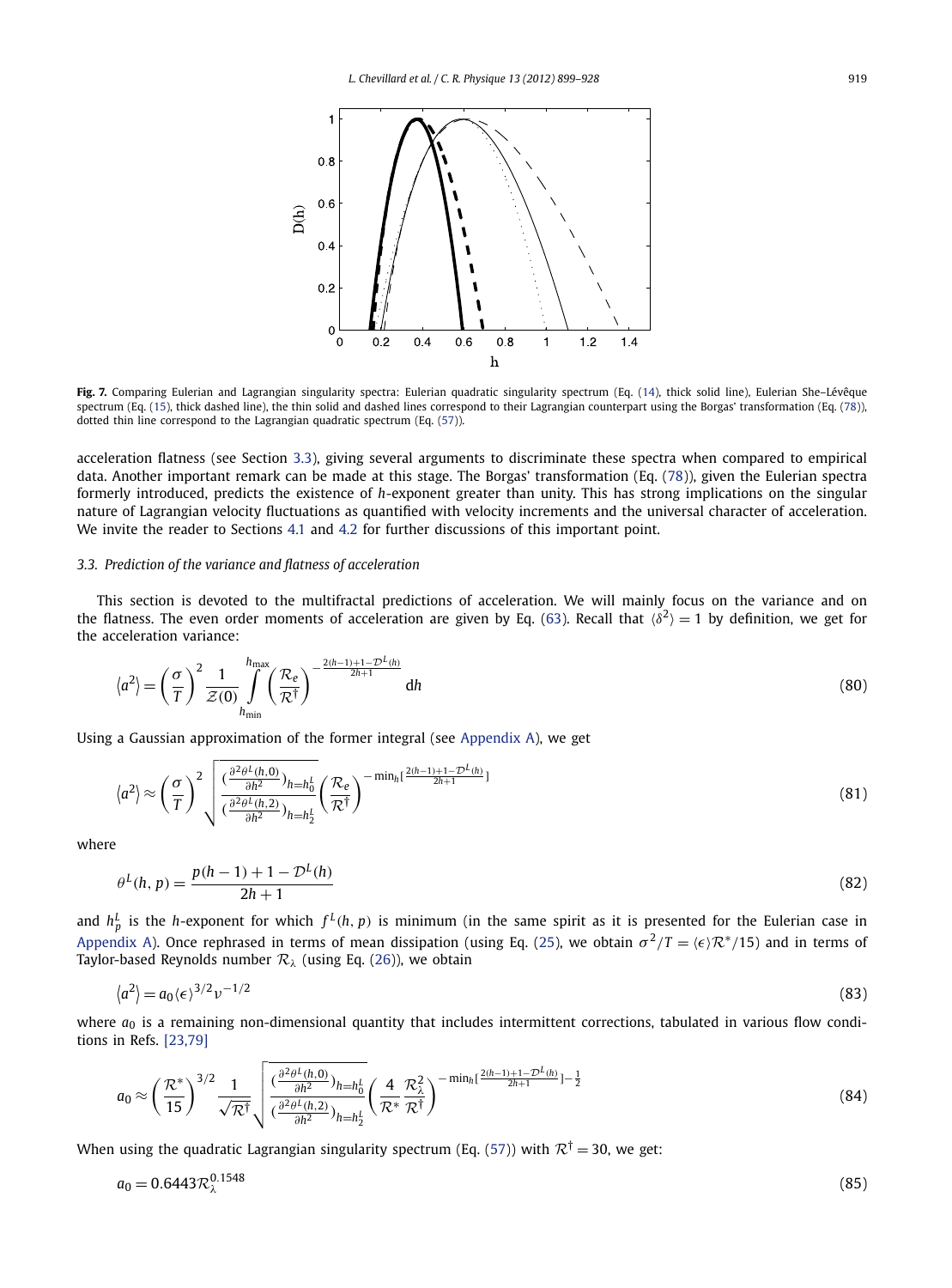<span id="page-21-0"></span>

**Fig. 8.** Multifractal predictions for the variance and flatness of acceleration. Different curves correspond to different sets of parameters  $\mathcal{D}^{L}(h)$  and  $\mathcal{R}^{\dagger}$ : quadratic Lagrangian spectrum (Eq. [\(57\)](#page-14-0)) and  $\mathcal{R}^{\dagger} = 30$  (dotted line), quadratic Eulerian spectrum (Eq. [\(14\)](#page-4-0)) with  $\mathcal{R}^{\dagger} = 6$  (solid line), and the She–Lévêque spectrum (Eq. [\(15\)](#page-5-0)) with  $\mathcal{R}^{\dagger} = 2$  (dashed line). In the last two cases, the Borgas' transformation has been used (Eq. [\(78\)](#page-19-0)). (a) Acceleration variance given by Eqs. [\(85\)](#page-20-0), (86) and (87). (b) Acceleration flatness based on the numerical integration of Eq. (88). Symbols correspond to numerical data: R*<sup>λ</sup>* = <sup>130</sup>*,* <sup>180</sup> and 290 ( $\Delta$ ) and  $\mathcal{R}_{\lambda}$  = 400 ( $\nabla$ ) (Fig. [6\)](#page-17-0), symbols  $\circ$  and  $\Box$  correspond respectively to the flatness of acceleration and pressure gradient from Ref. [\[60\].](#page-28-0)

Alternatively, when introducing the Eulerian quadratic spectrum (Eq. [\(14\)](#page-4-0)) into the Lagrangian frame using Eq. [\(78\)](#page-19-0), and  $\mathcal{R}^{\dagger} = 6$ , we obtain:

$$
a_0 = 1.3493 \mathcal{R}_{\lambda}^{0.1342} \tag{86}
$$

A very similar result is obtained when plugging the Eulerian She–Lévêque spectrum (Eq. [\(15\)](#page-5-0)) into the Lagrangian frame using Eq. [\(78\)](#page-19-0), and  $\mathcal{R}^{\dagger} = 2$ :

$$
a_0 = 1.7603 \mathcal{R}_{\lambda}^{0.141} \tag{87}
$$

These three predictions show similar dependence on the Reynolds number [\[69\],](#page-28-0) but the multiplicative pre factor depends strongly on the constant  $\mathcal{R}^{\dagger}$  (Eq. [\(84\)](#page-20-0)) that is found itself strongly dependent on the shape of the singularity spectrum (see also the following discussion on the acceleration flatness). We show in Fig. 8(a) the Reynolds number dependence of the factor  $a_0$  (Eq. [\(84\)](#page-20-0)) for the three different sets of singularity spectrum  $\mathcal{D}^L(h)$  and constants  $\mathcal{R}^{\dagger}$  (Eqs. [\(85\)](#page-20-0), (86) and (87)).

Similar predictions can be derived for the acceleration flatness. This study will underline the limitations of the quadratic Lagrangian singularity spectrum (Eq. [\(57\)](#page-14-0)), to describe the fluctuations of the velocity increments. The acceleration flatness can be expressed as the following function of the Reynolds number (Eq. [\(63\)](#page-15-0))

$$
\mathcal{F}(a) = \frac{\langle a^4 \rangle}{\langle a^2 \rangle^2} = 3\mathcal{Z}(0) \frac{\int_{h_{\min}}^{h_{\max}} (\frac{\mathcal{R}_e}{\mathcal{R}^\dagger})^{-\frac{4(h-1)+1-\mathcal{D}^L(h)}{2h+1}} dh}{\left(\int_{h_{\min}}^{h_{\max}} (\frac{\mathcal{R}_e}{\mathcal{R}^\dagger})^{-\frac{2(h-1)+1-\mathcal{D}^L(h)}{2h+1}} dh\right)^2}
$$
(88)

The predictions of the acceleration flatnesses obtained by numerical integration of the integrals entering Eq. (88) are shown in Fig. 8(b). These predictions are compared to DNS data, the ones used in Fig. [6](#page-17-0) and the ones provided in Ref. [\[60\].](#page-28-0) Some quantitative differences are observed for both the Reynolds number dependence and the multiplicative pre factor that depends strongly on the value of  $\mathcal{R}^{\dagger}$ . An analytical expression of the flatness (Eq. (88)) can be obtained once again using a Gaussian approximation (cf. [Appendix A\)](#page-26-0):

$$
\mathcal{F}(a) \approx 3 \frac{b_4}{b_2^2} \left(\frac{\mathcal{R}_e}{\mathcal{R}^\dagger}\right)^{\chi_4^a - 2\chi_2^a} \tag{89}
$$

where

$$
\chi_p^a = -\min_h \left[ \frac{p(h-1) + 1 - \mathcal{D}^L(h)}{2h + 1} \right] \quad \text{and} \quad b_p = \sqrt{\frac{(\frac{\partial^2 \theta^L(h,0)}{\partial h^2})_{h=h_0^L}}{(\frac{\partial^2 \theta^L(h,p)}{\partial h^2})_{h=h_p^L}}}
$$
(90)

and  $\theta^L(h, p)$  is defined in Eq. [\(82\)](#page-20-0). The exponents  $\chi_p^a$  control the Reynolds number dependence of the acceleration flatness. They depend only of the shape of the singularity spectrum  $\mathcal{D}^L(h)$ . In contrast, the multiplicative pre factor depends on both the shape of  $\mathcal{D}^L(h)$  and  $\mathcal{R}^{\dagger}$ . When using the quadratic Lagrangian spectrum (Eq. [\(57\)](#page-14-0)) with  $\mathcal{R}^{\dagger} = 30$ , we get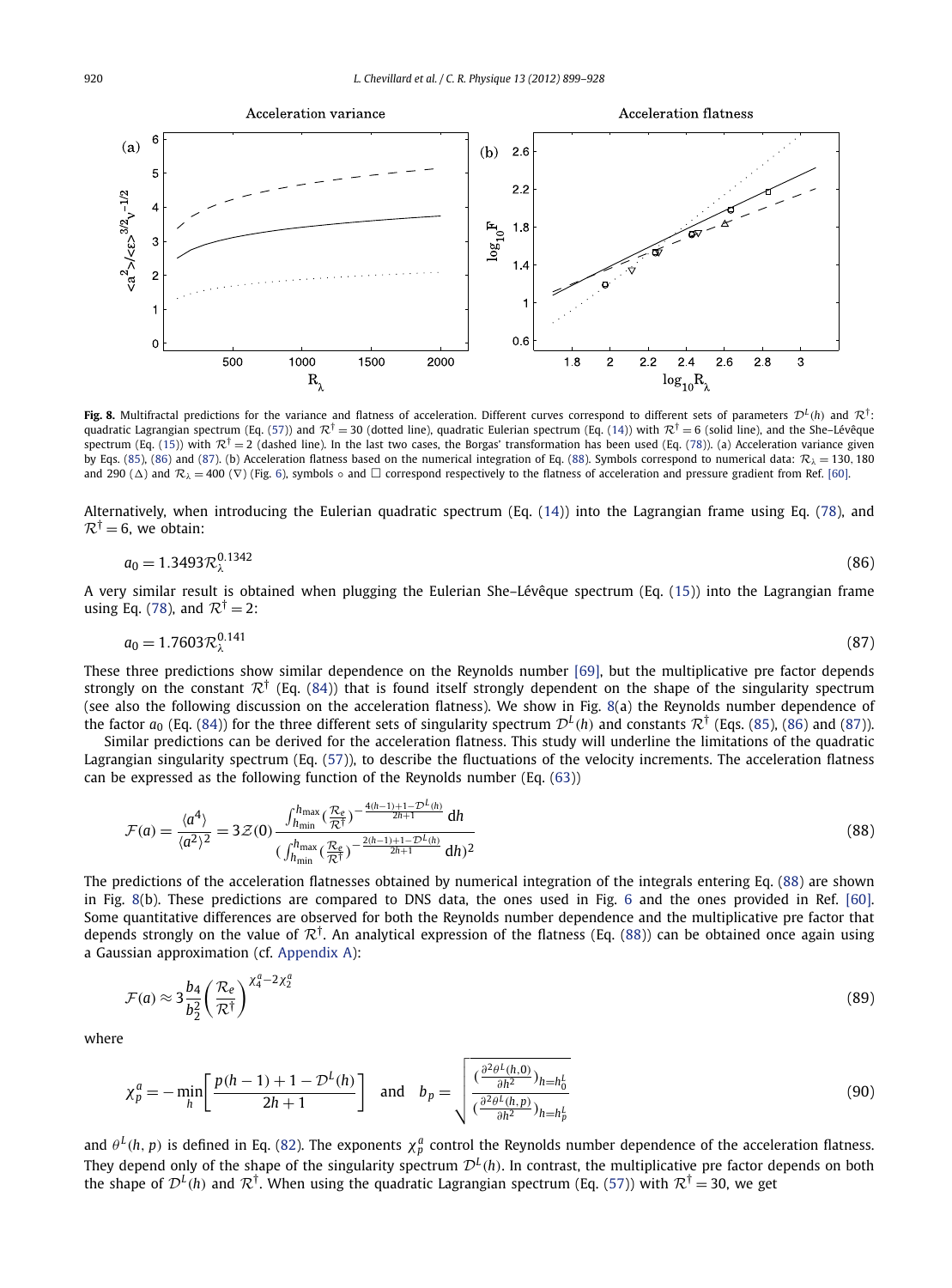<span id="page-22-0"></span>
$$
\mathcal{F}(a) = 0.0115 \mathcal{R}_{\lambda}^{1.73} \tag{91}
$$

When introducing the Eulerian quadratic spectrum (Eq. [\(14\)](#page-4-0)) into the Lagrangian framework using Eq. [\(78\)](#page-19-0), and  $\mathcal{R}^{\dagger} = 6$ . we obtain

$$
\mathcal{F}(a) = 0.4107 \mathcal{R}_{\lambda}^{0.9174} \tag{92}
$$

whereas for the Eulerian She–Lévêque spectrum (Eq. [\(15\)](#page-5-0)) and  $\mathcal{R}^{\dagger} = 2$ , we get

$$
\mathcal{F}(a) = 1.1192 \mathcal{R}_{\lambda}^{0.715} \tag{93}
$$

The three predictions (Eqs. (91)–(93)) we made using the three different sets of parameters ( $\mathcal{D}^L(h)$  and  $\mathcal{R}^{\dagger}$ ) show different behaviors. First, we can see quantitative differences on the dependence on the Reynolds number. When compared to data, the quadratic Lagrangian singularity spectrum (Eq. [\(57\)](#page-14-0)) gives an exponent 1*.*73 much bigger than for the two other parameter sets. This seems to be consistent with data only at the lowest Reynolds numbers, but not at the highest Reynolds numbers where the predicted exponent leads to some overestimate of the flatness. On the opposite, the quadratic Eulerian singularity spectrum (Eq. [\(14\)](#page-4-0)) and the log-Poisson one (Eq. [\(15\)](#page-5-0)), once re-expressed in the Lagrangian framework using the Borgas' transformation (Eq. [\(78\)](#page-19-0)), give a Reynolds number dependence consistent with data, especially at high Reynolds numbers. Second, the multiplicative pre factors depend strongly on the shape of the respective  $\mathcal{D}^L$  and on  $\mathcal{R}^{\dagger}$ .

Let us stress that the analytical approximations given in Eqs. (91)–(93) differ from a numerical estimation of the integrals entering in Eq. [\(88\)](#page-21-0). In particular, when the quadratic Lagrangian spectrum is chosen, differences are quantitatively significant. This is clearly due to the range of integration  $[h_{\min}; h_{\max}]$  that is finite in the numerical integration (i.e.  $h_{\min} = 0$ and  $h_{\text{max}} = 1$ ) whereas it is assumed infinite (i.e.  $h_{\text{min}} = -\infty$  and  $h_{\text{max}} = +\infty$ ) in the Gaussian approximation in order to get simple analytical formula (thus avoiding any corrections given by the error function Erf). Let us point out that if we instead use (i) the range  $h_{min} = 0$  and  $h_{max} = 1$  is used when working with the Eulerian quadratic singularity spectrum further transformed using Eq. [\(75\)](#page-19-0), and (ii) the range  $h_{\min} = \frac{1}{8}$  and  $h_{\max} = 1$  when working with the She–Lévêque spectrum (Eq. [\(15\)](#page-5-0)), then the analytical predictions (Eqs. (92) and (93)) are very close to the numerical estimations of Eq. [\(88\)](#page-21-0). This underlines the limitations of the quadratic Lagrangian singularity spectrum (Eq. [\(57\)](#page-14-0)) to represent the statistics of acceleration. Indeed, additional analytical work shows that the exponent *h* that minimizes the function  $\theta^L(h, 4)$  (Eq. [\(82\)](#page-20-0)) and leads to *χ<sup>a</sup>* <sup>4</sup> (cf. Eq. [\(90\)](#page-21-0)) is negative when using the quadratic Lagrangian singularity spectrum (Eq. [\(57\)](#page-14-0)). This would imply the existence of unphysical negative *h*-exponents. This drawback does not exist when using the Eulerian quadratic (Eq. [\(14\)](#page-4-0)) or the She–Lévêque spectra (Eq. [\(15\)](#page-5-0)). Once again, this tells us that the quadratic Lagrangian singularity spectrum (Eq. [\(57\)](#page-14-0)) is not able to reproduce the acceleration statistics (see Section 4.1 for more detailed discussion about the range of integration  $[h_{\min}; h_{\max}].$ 

# **4. Further discussions regarding the singular nature of velocity**

#### *4.1. Comments on the integration bounds h<sub>min</sub> and h<sub>max</sub>*

This section is devoted to present further discussions on the choice of the integration bounds  $[h_{min}; h_{max}]$  that has been made to define the probabilistic models of Eulerian (cf. Eqs. [\(32\)](#page-9-0) and [\(33\)](#page-9-0)) and Lagrangian (cf. Eqs. [\(65\)](#page-15-0) and [\(66\)](#page-15-0)) velocity increments. This requires a clear definition of the Hölder exponents *h*. Let us stress that the dissipative cut-offs, as given by the fluctuating dissipative length scale  $η(h)$  (Eq. [\(19\)](#page-6-0)) and by the fluctuating dissipative time scale  $τ<sub>n</sub>(h)$  (Eq. [\(59\)](#page-15-0)), imply that  $h_{\text{min}} \geq -1$  in the Eulerian frame and  $h_{\text{min}} \geq -1/2$  in the Lagrangian counterpart. In the sequel, we will consider only inertial range fluctuations because the mathematical theory of singularities is well established (see Ref. [\[51\]](#page-28-0) and references therein). Our choice of the integration domain will be based on these considerations. In Ref. [\[67\],](#page-28-0) in which only the She– Lévêque spectrum is considered, other choices have been made.

The Hölder exponent  $h(x_0)$  at a point  $x_0$  of a singular signal  $u(x)$  (the Lagrangian velocity  $v(t)$  could be chosen without loss of generality) is defined as the biggest exponent *h* such that it exists a polynomial *P<sub>N</sub>* of order *N* and a positive constant *C* verifying

$$
|u(x) - P_N(x - x_0)| \leq C|x - x_0|^{h(x_0)}
$$
\n(94)

Let us stress that  $P_N$  is the Taylor's development of order  $N$  of the signal  $u$  and typically,  $N \leq h(x_0) < N+1$ . In other words, *h(x*0*)* is the exponent that defines the first singular behavior entering in the Taylor development of *u* in the neighborhood of  $x_0$ :

$$
u(x) = u(x_0) + (x - x_0)u^{(1)}(x_0) + \dots + \frac{(x - x_0)^N}{N!}u^{(N)}(x_0) + C'|x - x_0|^{h(x_0)}
$$
\n(95)

where  $u^{(N)}=d^Nu/dx^N$  and  $C'$  a constant. This shows that the velocity increment is only sensitive to exponents  $0\leqslant h\leqslant 1$ because it is orthogonal to constants only. Thus, we chose for the Eulerian framework  $h_{\text{min}} = 0$  and  $h_{\text{max}} = 1$  when deal-ing with the quadratic spectrum (Eq. [\(14\)](#page-4-0)) and  $h_{\text{min}} = 1/9$  and  $h_{\text{max}} = 1$  when dealing with the She-Lévêque spectrum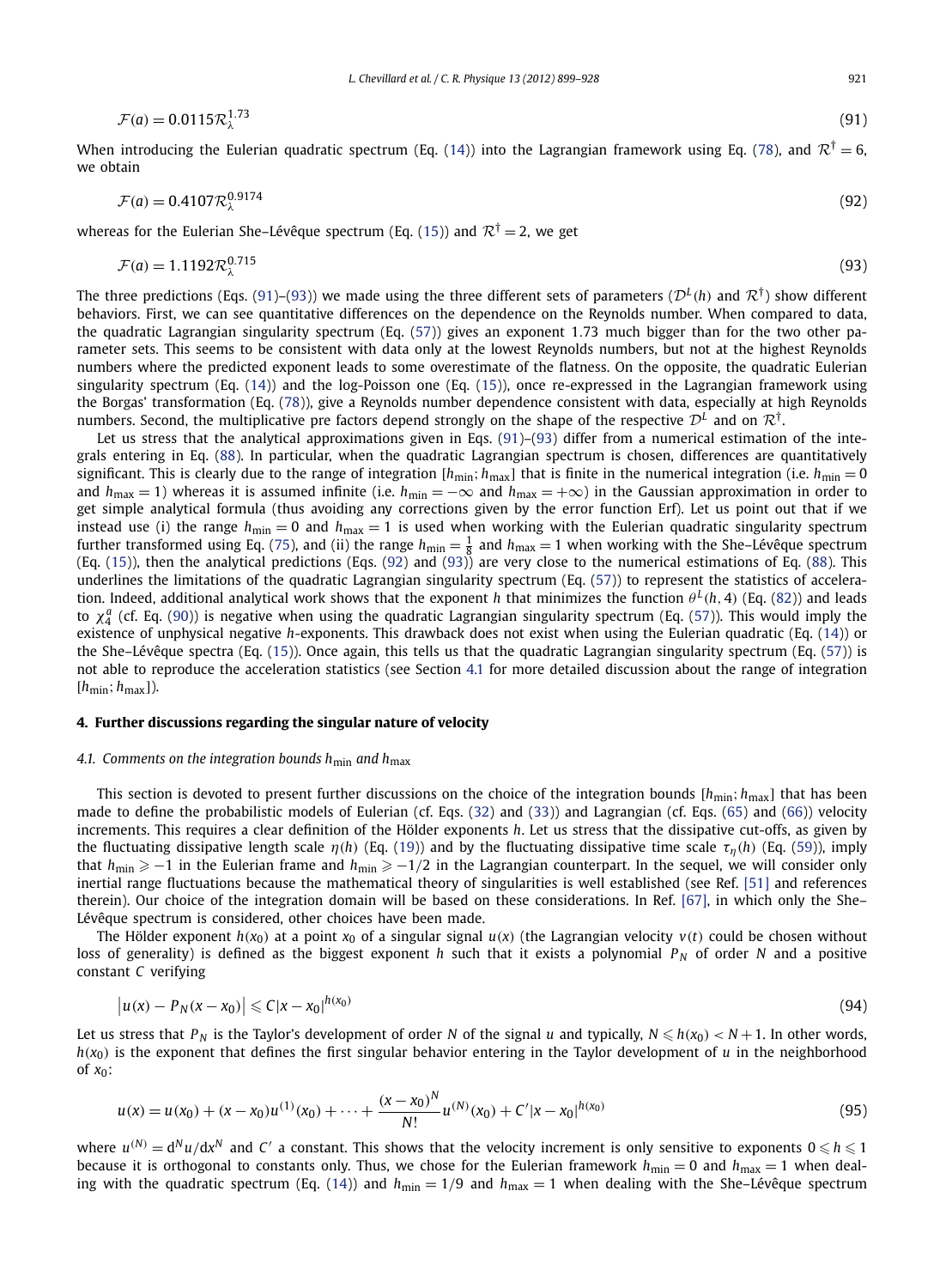<span id="page-23-0"></span>

**Fig. 9.** Velocity increment Flatness for various sets of empirical data and increment order. Different lines correspond to different velocity increments orders: first (solid), second (dashed-dot), third (dashed) and fourth (dotted). (a) Eulerian velocity flatness using the data from Modane's wind tunnel ( $\mathcal{R}_{\lambda}$  = 2500). (b) Experimental Lagrangian velocity flatness  $\mathcal{R}_{\lambda} = 740$  from Ref. [\[24\].](#page-28-0) (c) and (d) Numerical Lagrangian velocity flatness  $\mathcal{R}_{\lambda} = 290$ .

(Eq. [\(15\)](#page-5-0)). Similar choices have been made in the Lagrangian framework, namely  $h_{\min} = 0$  and  $h_{\max} = 1$  when dealing with the Lagrangian quadratic spectrum (Eq. [\(57\)](#page-14-0)) and the Eulerian quadratic spectrum (Eq. [\(14\)](#page-4-0)) once transformed in the La-grangian frame using Borgas' relation (Eq. [\(78\)](#page-19-0)),  $h_{\text{min}} = 1/8$  and  $h_{\text{max}} = 1$  when dealing with the She-Lévêque spectrum (Eq. [\(15\)](#page-5-0)) once re-expressed in the Lagrangian frame.

As far as the quadratic spectrum (Eq. [\(14\)](#page-4-0)) is considered, let us stress that the Eulerian predictions based on Eqs. [\(32\)](#page-9-0) and [\(33\)](#page-9-0) are similar if one uses  $h_{\text{min}} = 0$  and  $h_{\text{max}} \ge 1$  or  $h_{\text{min}} = c_1 - \sqrt{2c_2} \approx 0.1472$  and  $h_{\text{max}} = c_1 + \sqrt{2c_2} \approx 0.5944$ , the two values of *h* such that  $D^{E}(h) \ge 0$ . In the Lagrangian framework, considering the quadratic spectrum (Eq. [\(57\)](#page-14-0)), the predictions based on Eqs. [\(65\)](#page-15-0) and [\(66\)](#page-15-0) depend quantitatively on the range of integration. This is related to the fact that the decreasing part of the Lagrangian quadratic spectrum (Eq. [\(57\)](#page-14-0)) reaches the zero value at  $h \approx 1$ . This would strongly suggest the possible existence of *h*-exponents greater than unity, exponents that cannot be measured with an increment, as explained at the beginning of this section. This is thus very tempting to study Lagrangian velocity fluctuations with multiscale objects orthogonal to polynomials as it may appear in the Taylor development (Eq. [\(95\)](#page-22-0)) if singularities *h* are greater than unity. This is the subject of the following section in which higher order increments are considered, as they were in Refs. [\[20,62,80,81\].](#page-27-0)

#### *4.2. Wavelet analysis of Eulerian and Lagrangian fluctuations*

In order to check whether it exists singularities *h* greater than unity, we perform a higher order increments study of velocity fluctuations. In the Eulerian framework, we will consider *N*th order velocity increments defined as

$$
\delta_{\ell} u(x) = \delta_{\ell}^{(1)} u(x) = u(x + \ell) - u(x)
$$
  
\n
$$
\forall N \ge 2, \quad \delta_{\ell}^{(N)} u(x) = \delta_{\ell}^{(N-1)} u(x + \ell) - \delta_{\ell}^{(N-1)} u(x)
$$
\n(96)

With such defined  $\delta_{\ell}^{(N)}u$  velocity increments, singularities  $0 \le h < N$  become accessible (see the discussion provided in Section [4.1\)](#page-22-0).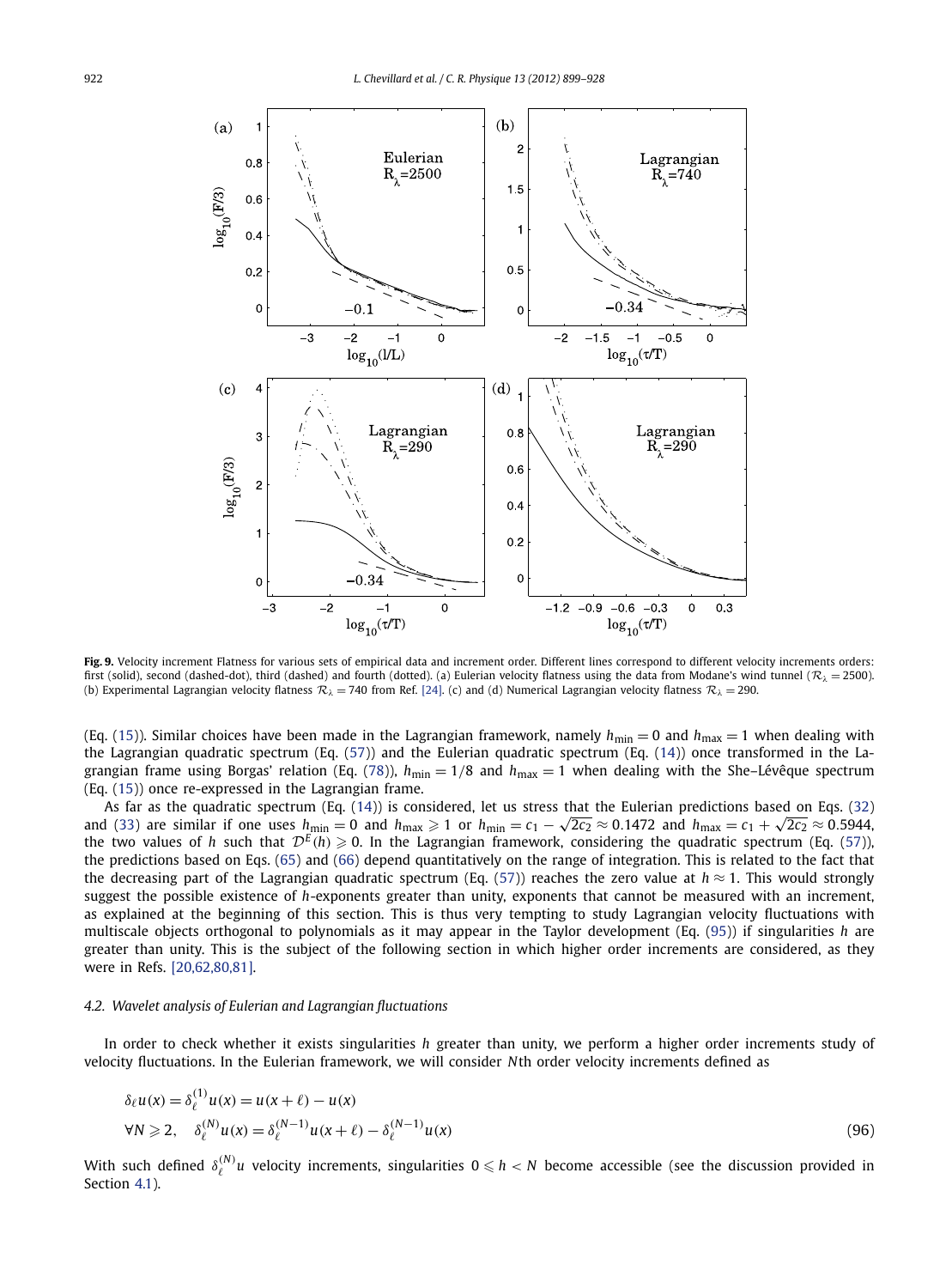<span id="page-24-0"></span>We display in Fig. [9\(](#page-23-0)a) the results of the statistical analysis of the first four velocity increments on the experimental signal obtained in the Modane's wind tunnel [\[17\]](#page-27-0) that provides the highest Reynolds number  $\mathcal{R}_{\lambda} = 2500$ . We choose to display only the velocity increment flatness  $F^{(N)}(\ell)$  defined as

$$
F^{(N)}(\ell) = \frac{\langle (\delta_{\ell}^{(N)}u)^4 \rangle}{\langle (\delta_{\ell}^{(N)}u)^2 \rangle^2}
$$
(97)

In the inertial range of scales, namely  $\ell \in [10^{-2.5}L; L]$ , one can see that the observed power-law is independent on the increment order *N*. This means that singularities *h* greater than unity are not observed on Eulerian fluctuations, as it could have been expected from the shape of the well accepted quadratic or She–Lévêque singularity spectra. This has an important implication on the multifractal formalism: the Eulerian singularity spectrum  $\mathcal{D}^E(h)$  is indeed measurable with the first order  $N = 1$  velocity increment.

At smaller scales  $\ell$  lying in the dissipative range, one can see a quantitative dependence on the increment order  $N$ : as  $N$ increases, the transition from the inertial and dissipative ranges is steeper and steeper. This can be easily understood while generalizing the present probabilistic approach (Eqs. [\(32\)](#page-9-0) and [\(33\)](#page-9-0)) to any *N*th order velocity increments, with thus the same singularity spectrum  $\mathcal{D}^{E}(h)$ . Indeed, the dependence on the order N comes from the behavior in the dissipative range of the *N*th order velocity increment, which, to be consistent with the Taylor development of velocity, reads

$$
\delta_{\ell}^{(N)} u(x) \underset{\ell \to 0}{\sim} \ell^N \partial_x^N u(x) \tag{98}
$$

The fluctuating nature of the dissipative scale *η(h)* (Eq. [\(19\)](#page-6-0)) is independent on the way one is looking at velocity fluctuations and thus can be parametrized with the exponent *<sup>h</sup>*, although the constant <sup>R</sup><sup>∗</sup> might depend on the order *<sup>N</sup>*. The probabilistic modeling of velocity increments, consistent with the Taylor development (98), follows:

$$
\delta_{\ell}^{(N)} u \stackrel{\text{law}}{=} \sigma^{(N)} \beta_{\ell}^{(N)} \delta \quad \text{with } \beta_{\ell}^{(N)} = \frac{(\frac{\ell}{L})^h}{[1 + (\frac{\ell}{\eta(h)})^{-2}]^{(N-h)/2}} \tag{99}
$$

the random variable  $\delta$  being again a zero average unit variance Gaussian noise,  $(\sigma^{(N)})^2 = \langle (\delta_L^{(N)}u)^2 \rangle = \frac{(2N)!}{(N!)^2} \langle u^2 \rangle$  (this can be easily obtained using the binomial theorem), and the *h*-distribution being unchanged and given by Eq. [\(33\)](#page-9-0), but, in this case,  $h_{\text{min}} = 0$  and  $h_{\text{max}} = N$ . A numerical investigation of the *N*th order velocity increment flatness (Eq. (97)) based on the proposed probabilistic modeling (Eqs. (99) and [\(33\)](#page-9-0)) shows the same type of behavior as observed on the Modane's wind tunnel velocity data and depicted in Fig. [9\(](#page-23-0)a), namely a *N*-independent power-law in the inertial range and an intermediate dissipative steeper and steeper as the order *N* increases (data not shown, see Ref. [\[62\]\)](#page-28-0). In the Eulerian framework, the first order increment allows to measure fully the singular nature of velocity, the *N*th order increment appears as a tool that highlights unambiguously the dissipative range.

A similar study can be performed on the Lagrangian velocity using the *N*th order velocity time increments defined in the following way:

$$
\delta_{\tau} v(t) = \delta_{\tau}^{(1)} v(t) = v(t + \tau) - v(t)
$$
  
\n
$$
\forall N \geqslant 2, \quad \delta_{\tau}^{(N)} v(t) = \delta_{\tau}^{(N-1)} v(t + \tau) - \delta_{\tau}^{(N-1)} v(t)
$$
\n(100)

We display the statistical analysis of the experimental measurements (in Fig. [9\(](#page-23-0)b),  $\mathcal{R}_{\lambda} = 740$ ) and of the numerical sim-ulations (in Fig. [9\(](#page-23-0)c)–(d),  $\mathcal{R}_{\lambda}$  = 290) of the Lagrangian velocity using the four first *Nth* order velocity time increments (Eq. (100)). The results and interpretations are very different from the Eulerian case (presented in Fig. [9\(](#page-23-0)a)). We can indeed see that, in the inertial range ( $\tau \in [10^{-1.5}T; T]$  for the experimental signal and  $\tau \in [10^{-0.7}T; T]$  for the numerical simulation), the *N*th order flatness  $F^{(N)}(\tau)$  underlies a transition between the  $N=1$  and  $N=2$  velocity time increment. Recall that in the Lagrangian framework, no clear power-laws are observed (see the discussion of Fig. [6\)](#page-17-0). We display nevertheless the slope (i.e.  $-0.34 = -4c_2^L$ ) that we would be observed if experimental data and simulations were performed at higher Reynolds numbers. As for *N* = 1 velocity increments, higher order (*N* 2) velocity increments do not exhibit clear power laws but still do exhibit a steeper behavior. We are thus led to the conclusion that high order velocity increments do behave differently depending on the order *N*: the level of intermittency for  $N = 1$  is lower than the one observed for *N* ≥ 2. This can be seen as a proof of the existence of singularities *h* greater than unity but smaller than 2, since the inertial range is found independent of the order *N* as long as  $N \ge 2$ . It also says that the singular nature of Lagrangian velocity can be captured by an increment *δ(N)* of order *N* 2, the first order increment giving a biased singularity spectrum, that underestimates the intermittency coefficient, because of the existence of singularities greater than unity.

In the dissipative range, in a similar fashion than in the Eulerian case, the rapid increase of the flatness is steeper and steeper as the order *N* of the analyzing increment increases. This can be obtained using a similar probabilistic modeling of the velocity increment, as it was generalized in the Eulerian frame (i.e. Eq. (99)):

$$
\delta_{\tau}^{(N)} \nu \stackrel{\text{law}}{=} \sigma^{(N)} \beta_{\tau}^{(N)} \delta \quad \text{with } \beta_{\tau}^{(N)} = \frac{(\frac{\tau}{T})^h}{[1 + (\frac{\tau}{\tau_{\eta}(h)})^{-\gamma}]^{(N-h)/\gamma}}
$$
(101)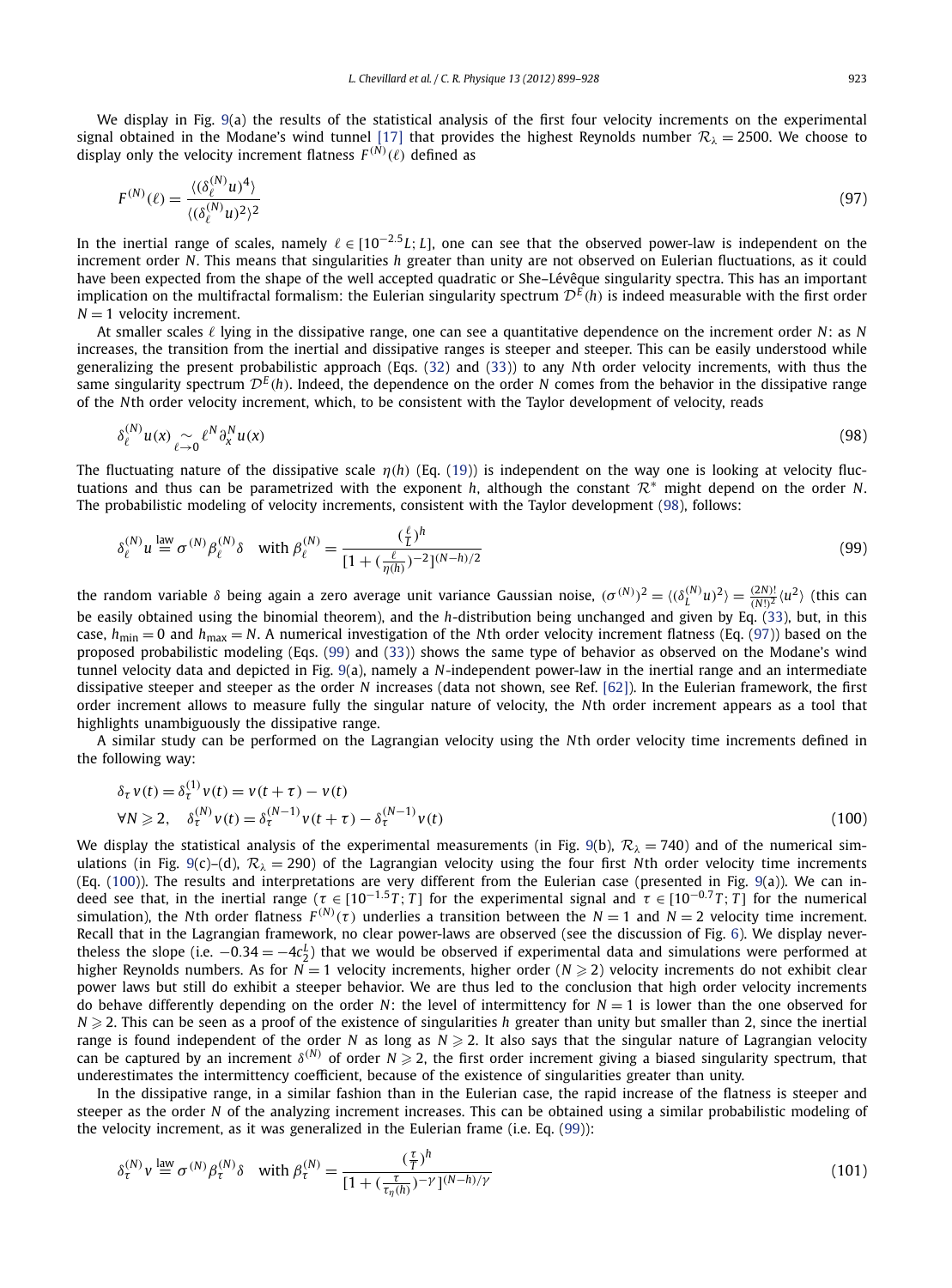the expressions of the dissipative time scale  $\tau_n(h)$  (Eq. [\(59\)](#page-15-0)) and the *h*-distribution (Eq. [\(66\)](#page-15-0)) being unchanged, although the constant  $\mathcal{R}^{\dagger}$  might depend on N and the range of integration being  $h_{\min} = 0$  and  $h_{\max} = N$ , and  $(\sigma^{(N)})^2 = \langle (\delta_T^{(N)} v)^2 \rangle =$  $\langle (\delta_L^{(N)}u)^2 \rangle = \frac{(2N)!}{(N!)^2} \langle u^2 \rangle.$ 

We have thus shown that some singularities exponent *h* greater than unity and smaller than 2 exist in the Lagrangian frame, and not in the Eulerian frame. This observation is consistent with the Borgas' transformation (Eq. [\(78\)](#page-19-0)) that indeed does predict these smooth behaviors in the Lagrangian trajectories starting from the well accepted Eulerian singularity spectra (Eqs. [\(14\)](#page-4-0) and [\(15\)](#page-5-0)). This has a direct implication on the Lagrangian acceleration. Indeed, it suggests that acceleration might not be the right quantity to look at from a multiscale perspective. More precisely, it appears to be difficult to understand properly acceleration statistics as the dissipative limit of velocity increments statistics in the inertial range as it can be done in the Eulerian framework. This is also tempting to interpret the non-universal features observed in empirical acceleration as a manifestation of the biased behavior of a first order increment and underlines the importance of Lagrangian velocity higher order derivatives as unbiased quantities.

# **5. Conclusions – perspectives**

We have shown all along the article that a phenomenological theory of turbulent velocity fluctuations can be written down. Assuming the probability laws in the inertial range, we can derive explicit predictions for the statistics of velocity gradients and acceleration that can be compared to experimental and numerical data. In the Eulerian framework, assuming a quadratic (Eq. [\(14\)](#page-4-0)) or a log-Poisson (Eq. [\(15\)](#page-5-0)) singularity spectra, and a universal constant  $\mathcal{R}^*$ , we can predict accurately the statistics of velocity gradients, including the flatness (Eq. [\(28\)](#page-7-0)) and skewness (Eq. [\(39\)](#page-11-0)).

In the Lagrangian framework, predictions, when compared to experimental and numerical data, are not as satisfactory as in the Eulerian framework. In particular, the remaining constant  $\mathcal{R}^{\dagger}$  is shown to depend strongly on the precise shape of the Lagrangian singularity spectrum  $\mathcal{D}^L(h)$ . Furthermore, it is shown, using the Borgas' transform (Eq. [\(78\)](#page-19-0)), that the two widely accepted Eulerian singularity spectra (Eqs. [\(14\)](#page-4-0) and [\(15\)](#page-5-0)) lead to quantitative differences when computing the acceleration flatness (Eqs. [\(92\)](#page-22-0) and [\(93\)](#page-22-0)), whereas a quadratic approximation for  $\mathcal{D}^L(h)$  (Eq. [\(57\)](#page-14-0)) leads to an irrealistic acceleration flatness (Eq. [\(91\)](#page-22-0)) at high Reynolds number. Nevertheless, these significant differences appear as a way to discriminate in the Eulerian framework the two former singularity spectra (Eqs. [\(14\)](#page-4-0) and [\(15\)](#page-5-0)). We also mention the intrinsic limitations of the (first order) velocity increment to quantify accurately the singular nature of the Lagrangian velocity (Section [4.2\)](#page-23-0). We thus propose to study higher order velocity increments (Eqs. [\(96\)](#page-23-0) and [\(100\)](#page-24-0)) in order to quantify precisely the singular nature of the velocity fluctuations. We showed that indeed singularities greater than unity do exist in the Lagrangian framework.

As perspectives, we can mention:

- To investigate further the multifractal predictions of the velocity derivatives skewness (see Section [2.2.1\)](#page-10-0). The present formalism underestimates the skewness of derivatives when compared to data (see Fig. [3\(](#page-8-0)d)), although the predicted Reynolds number dependence is realistic and a lot scatter is found in experimental data. To that regard, the experimental resolution is a key issue. Specially designed numerical experiments could give some hints on the influence of the resolution on this quantity, as it has been done in Ref. [\[82\].](#page-29-0)
- A theoretical explanation of the value of the universal constant  $\mathcal{R}^*$  (or similarly of the Kolmogorov constant  $c_K$ ) would be welcome. More precisely, we may wonder how this value depends on the shape of the singularity spectrum  $\mathcal{D}^E(h)$ . This issue is even more crucial in the Lagrangian framework since (see Section [3.3\)](#page-20-0) the constant  $\mathcal{R}^{\dagger}$  is very different if we work with different singularity spectra.
- We have seen that the (first order) Lagrangian velocity increment is not adapted to study the singular nature of the velocity along the trajectories. The acceleration appears to be thus an ill-posed quantity and we could question its universality. Indeed, depending on the flow geometry (von Karman flow, wind tunnel, fully periodic DNS, etc.), a lot of scatter is found in data (see [\[79\]\)](#page-29-0). To this regard, the second order time derivative of Lagrangian velocity  $d^2v/dt^2$  may be more independent on the large-scale geometry of the flow than the first order one. Performing such a measurement (or a numerical simulation) will be much more difficult because of the presence of noise. It would be very interesting to quantify precisely the Reynolds number dependence of the variance and flatness of this quantity, as it was initiated in Ref. [\[60\].](#page-28-0)
- The derivation of the Eulerian singularity spectrum from first principles is still missing. Recently, some progresses have been made while studying the dynamics of the velocity gradient tensor *Aij* = *∂u <sup>j</sup>/∂xi* along Lagrangian trajectories [\[83–91\].](#page-29-0) In particular, in Refs. [\[89,90\]](#page-29-0) is proposed a stationary process for the velocity gradient tensor that predicts in a realistic way the longitudinal and transverse intermittencies. This theoretical investigation gives an Eulerian singularity spectrum consistent with the one observed on data (Eq. [\(14\)](#page-4-0)).
- In this article, we focus on two-points quantities, namely the velocity increments, fully determined by the corresponding probability densities  $\mathcal{P}_{\delta_f u}(\delta_\ell u)$  and  $\mathcal{P}_{\delta_\tau v}(\delta_\tau v)$ . Nothing is said on the long-range correlated nature of velocity. Indeed, it is shown in Refs. [\[25\]](#page-28-0) and [\[19\]](#page-27-0) that the acceleration amplitude is correlated over the integral time scale *T* . In a similar fashion, it has been known for a long time that dissipation is correlated over the integral length scale *L* [\[6,92\].](#page-27-0) Taking into account this peculiar correlation structure of velocity allows to propose stochastic processes (one-dimensional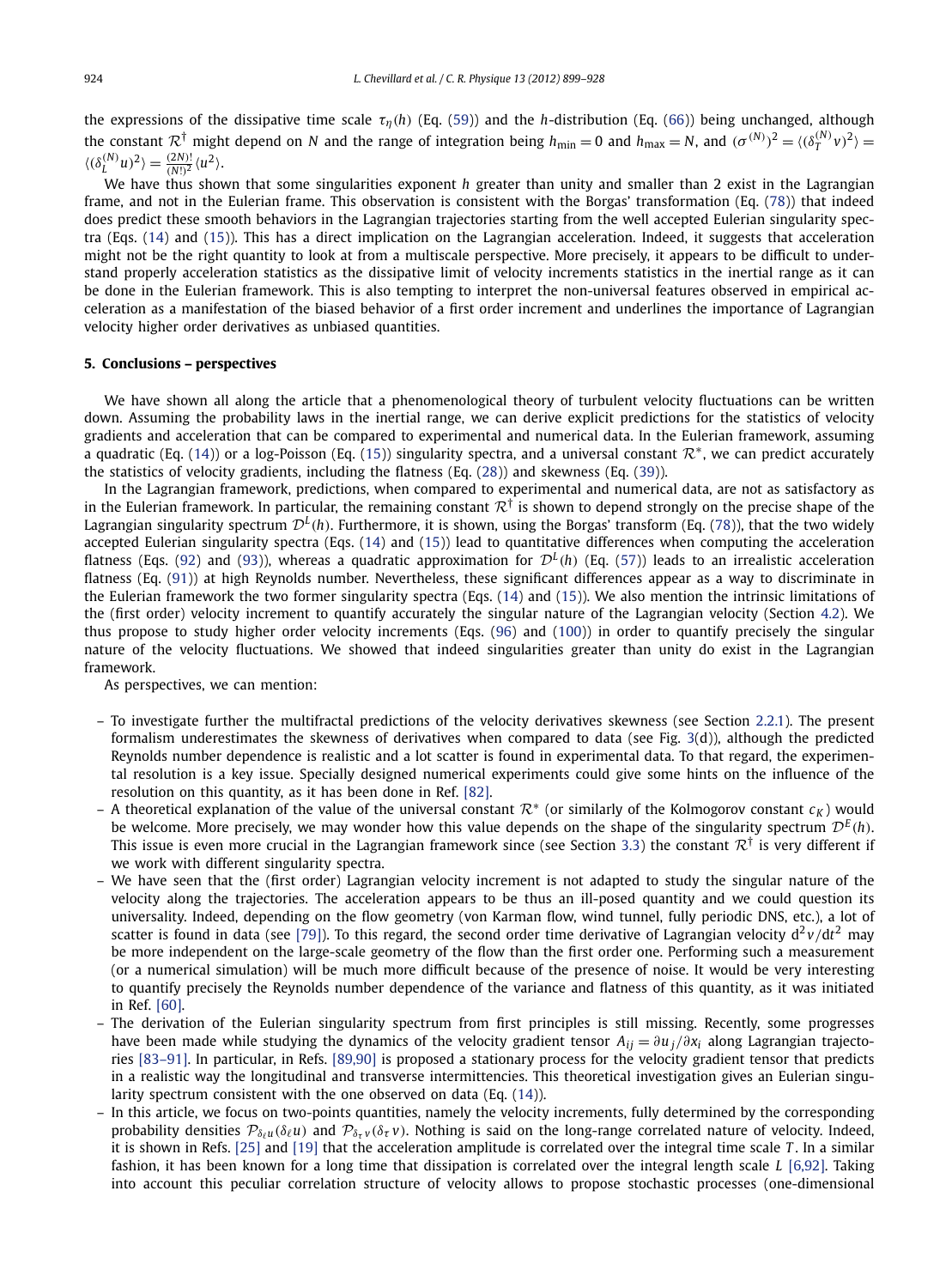<span id="page-26-0"></span>in the Lagrangian case, three-dimensional vectorial for the Eulerian case) able to mimic the behavior of velocity in the inertial range [\[25,93\].](#page-28-0) It remains to propose such stochastic processes able to reproduce velocity statistics in the intermediate and dissipative ranges and more generally, to give a stochastic representation of the differential action of viscosity as pointed out by the fluctuating nature of the dissipative scales (Eqs. [\(19\)](#page-6-0) and [\(59\)](#page-15-0)).

# **Acknowledgements**

We acknowledge for fruitful discussions P. Abry, P. Borgnat, P. Flandrin. We thank Y. Gagne and the ONERA for providing the velocity signal of the wind tunnel of Modane, P. Tabeling and H. Willaime for the experimental data shown in Fig. [4,](#page-10-0) C. Baudet and A. Naert for the air-jet Eulerian data (R*<sup>λ</sup>* = 380), L. Biferale, A. Lanotte, F. Toschi for the Lagrangian numerical data ( $\mathcal{R}_{\lambda} = 400$  shown in Fig. [6\)](#page-17-0) and N. Mordant for Lagrangian experimental data ( $\mathcal{R}_{\lambda} = 740$ ).

# **Appendix A. Gaussian approximation and steepest-descent estimation**

The aim of this appendix is to elaborate on a Gaussian approximation that can be made to compute analytically the integrals entering, for example in Eq. [\(24\)](#page-7-0) or [\(28\)](#page-7-0). Let us consider, without loss of generality, the integral

$$
\mathcal{I}(p) = \int_{h_{\min}}^{h_{\max}} \left(\frac{\mathcal{R}_e}{\mathcal{R}^*}\right)^{-\frac{p(h-1)+1-\mathcal{D}^E(h)}{h+1}} dh
$$
\n(A.1)

with R*<sup>e</sup>* → +∞. We first perform a Taylor's development of the exponent of the Reynolds number around the exponent *hp* that minimizes it, namely

$$
\theta^{E}(h, p) = \frac{p(h-1)+1-\mathcal{D}^{E}(h)}{h+1} = \theta^{E}(h_p, p) + \left(\frac{\partial^2 \theta^{E}}{\partial h^2}\right)_{h=h_p} \frac{(h-h_p)^2}{2} + o\left[(h-h_p)^2\right] \tag{A.2}
$$

When assuming that  $h_{\text{min}} = -\infty$  and  $h_{\text{max}} = +\infty$ , we can approximate the integral  $\mathcal{I}(p)$  as a Gaussian integral, i.e.

$$
\mathcal{I}(p) \approx \left(\frac{\mathcal{R}_e}{\mathcal{R}^*}\right)^{-\min_{h} \left[\frac{p(h-1)+1-\mathcal{D}^E(h)}{h+1}\right]} \int_{-\infty}^{+\infty} \left(\frac{\mathcal{R}_e}{\mathcal{R}^*}\right)^{-(\frac{\partial^2 \theta^E}{\partial h^2})_{h=h_p} \frac{(h-h_p)^2}{2}} dh
$$

$$
= \sqrt{\frac{2\pi}{(\frac{\partial^2 \theta^E}{\partial h^2})_{h=h_p}} \left(\frac{\mathcal{R}_e}{\mathcal{R}^*}\right)^{-\min_{h} \left[\frac{p(h-1)+1-\mathcal{D}^E(h)}{h+1}\right]}
$$
(A.3)

Then, the even order moment of velocity gradient (Eq. [\(23\)](#page-7-0)) can be obtained in the following approximate way (including the normalizing constant  $\mathcal{Z}(0)$ ):

$$
\langle (\partial_x u)^{2p} \rangle = \sqrt{\frac{(\frac{\partial^2 \theta^E(h,0)}{\partial h^2})_{h=h_0}}{(\frac{\partial^2 \theta^E(h,2p)}{\partial h^2})_{h=h_{2p}}} \left(\frac{\mathcal{R}_e}{\mathcal{R}^*}\right)^{-\min_{h\in\mathbb{Z}} \frac{2p(h-1)+1-\mathcal{D}^E(h)}{h+1}}}
$$
(A.4)

Moreover from Eqs. (A.4) and [\(24\)](#page-7-0), we get a precise estimation of the dissipation:

$$
\langle \epsilon \rangle \underset{\mathcal{R}_e \to +\infty}{\approx} \sqrt{\frac{(\frac{\partial^2 \theta^E(h,0)}{\partial h^2})_{h=h_0}}{(\frac{\partial^2 \theta^E(h,2)}{\partial h^2})_{h=h_2}} \frac{15}{\mathcal{R}^*} \frac{\sigma^3}{L}}
$$
(A.5)

Using the quadratic singularity spectrum (Eq.  $(14)$ ) with  $c<sub>2</sub> = 0.025$ , we get

$$
\langle \epsilon \rangle_{\mathcal{R}_e \to +\infty} 0.97 \frac{15}{\mathcal{R}^*} \frac{\sigma^3}{L} \tag{A.6}
$$

in very good agreement with the approximation made in Eq. [\(25\)](#page-7-0). Similar calculations can be made for the velocity deriva-tive flatness, and we get (for the quadratic singularity spectrum (Eq. [\(14\)](#page-4-0)) with  $c_2 = 0.025$ ):

$$
\frac{\langle (\partial_x u)^4 \rangle}{\langle (\partial_x u)^2 \rangle^2} \underset{\mathcal{R}_e \to +\infty}{\approx} 3 \times 0.99 \times \left(\frac{\mathcal{R}_e}{\mathcal{R}^*}\right)^{0.18} \tag{A.7}
$$

once again is very close agreement with the approximation made in Eq. [\(28\)](#page-7-0) without taking into account these corrections.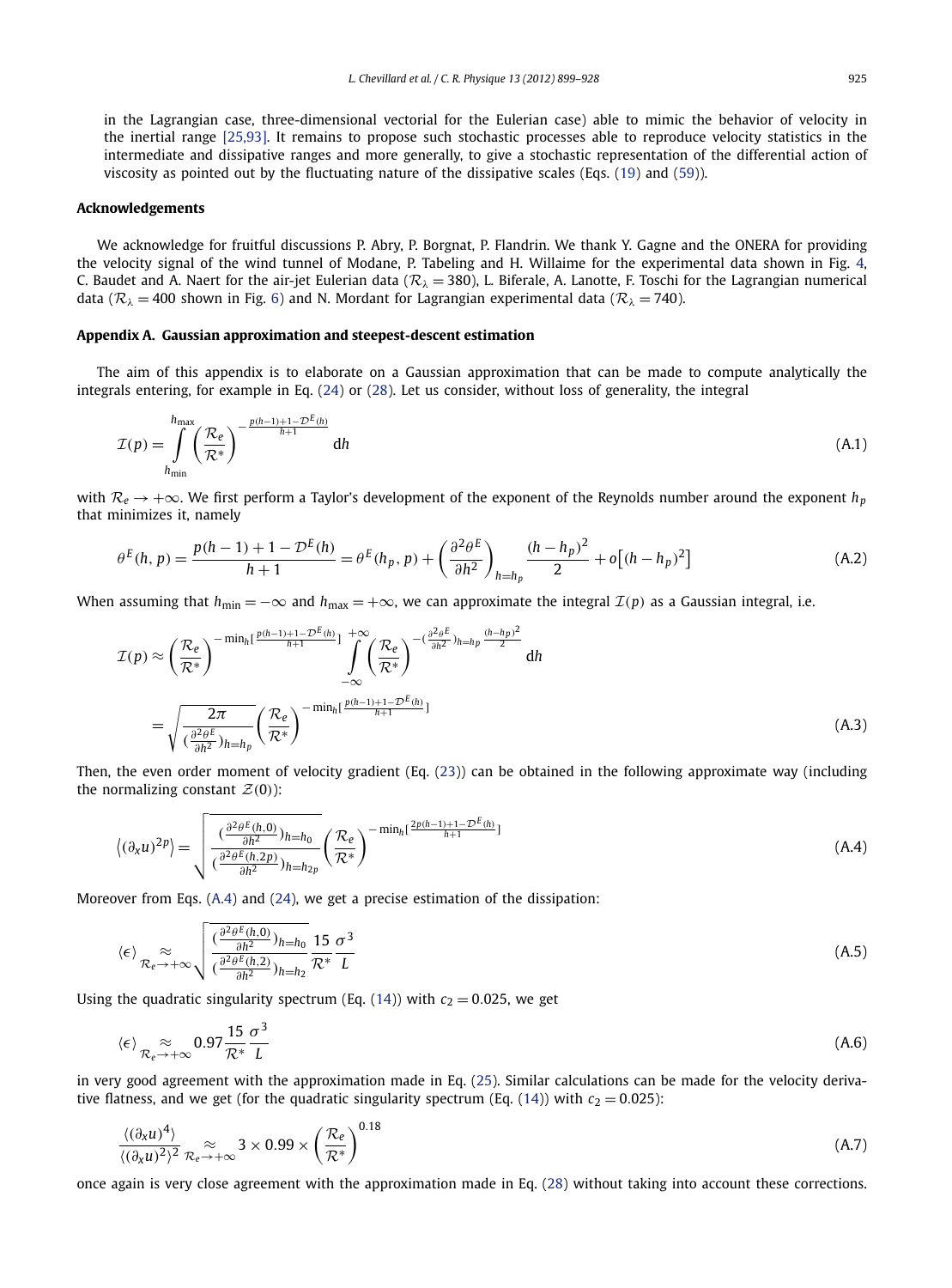#### <span id="page-27-0"></span>**Appendix B. Velocity increment and gradient probability density functions**

We follow here the presentation of a classical textbook on random variables [\[94\].](#page-29-0) Consider two random variables **x** and **y**, and a function *g(x, y)*. We form the random variable **z** as a function of the two random variables **x** and **y**, namely

$$
z = g(x, y) \tag{B.1}
$$

Consider the domain *Dz* such that

$$
\{(\mathbf{x}, \mathbf{y}) \in D_z\} = \{g(\mathbf{x}, \mathbf{y}) \leqslant z\}
$$
\n(B.2)

The distribution function  $F_z(z)$  defined as the probability P to have  $\mathbf{z} \leqslant z$  is given by [\[94\]](#page-29-0)

$$
F_z(z) = P\{\mathbf{z} \leq z\} = P\{(\mathbf{x}, \mathbf{y}) \in D_z\} = \iint_{D_z} \mathcal{P}_{x, y}(x, y) \, dx \, dy \tag{B.3}
$$

where  $\mathcal{P}_{x,y}$  is the joint-density of the random variables **x** and **y**. Then, the probability density function  $\mathcal{P}_z(z) = dF_z(z)/dz$ is given by the derivative, with respect to *z*, of the distribution function  $F_z(z)$ .

Consider now the random variable  $δ$ *u* formed as the product of two random variables written as  $δ$ *<sub>l</sub>* $u = σ$  *β*<sub>*l*</sub>(*h*) $δ$ , with the function  $\beta_{\ell}(h) > 0$  definite positive (Eqs. [\(32\)](#page-9-0), [\(65\)](#page-15-0) or [\(44\)](#page-12-0)). In this case, the domain  $D_{\delta_{\ell}u}$  is easily obtained

$$
\{(\beta_{\ell}(h), \delta) \in D_{\delta_{\ell}u}\} = \left\{h \in [h_{\min}, h_{\max}], \delta \in \left]-\infty, \frac{\delta_{\ell}u}{\beta_{\ell}(h)}\right]\right\}
$$
(B.4)

We get for the distribution function  $F_{\delta_{\ell}u}$  of the velocity increments

$$
F_{\delta_{\ell}u}(\delta_{\ell}u) = \int_{h=h_{\min}}^{h_{\max}} \int_{\delta=-\infty}^{\frac{\delta_{\ell}u}{\sigma\beta_{\ell}(h)}} \mathcal{P}_{\delta,h}(\delta,h) d\delta dh
$$
\n(B.5)

The probability density function of the random variable *δu* is readily obtained from Eq. (B.5) taking a derivative with respect to  $\delta_\ell u$ , and we get

$$
\mathcal{P}_{\delta_{\ell}u}(\delta_{\ell}u) = \frac{\mathrm{d}F_{\delta_{\ell}u}(\delta_{\ell}u)}{\mathrm{d}\delta_{\ell}u} = \int_{h=h_{\min}}^{h_{\max}} \frac{1}{\sigma \beta_{\ell}(h)} \mathcal{P}_{\delta,h}\left(\frac{\delta_{\ell}u}{\sigma \beta_{\ell}(h)}, h\right) \mathrm{d}h \tag{B.6}
$$

which justifies Eq. [\(44\)](#page-12-0). If furthermore, the random variables *h* and *δ* are assumed independent, as in Eqs. [\(32\)](#page-9-0) and [\(65\)](#page-15-0), then the joint density can be factorized, i.e.  $\mathcal{P}_{\delta,h}(\delta,h) = \mathcal{P}_{\delta}(\delta)\mathcal{P}_h(h)$  and the distribution (Eq. [\(43\)](#page-11-0)) is justified.

### **References**

- [1] L.F. Richardson, Weather Prediction by Numerical Process, Cambridge University Press, Cambridge, 1922.
- [2] A.N. Kolmogorov, The local structure of turbulence in incompressible viscous fluid for very large Reynolds numbers, Dokl. Akad. Nauk SSSR 30 (1941) 301 (in Russian). English translation: Proc. R. Soc. London, Ser. A 434 (1991) 9.
- [3] G.K. Batchelor, The Theory of Homogeneous Turbulence, Cambridge University Press, Cambridge, 1953.
- [4] H. Tennekes, J.L. Lumley, A First Course in Turbulence, MIT Press, Cambridge, MA, 1972.
- [5] R.H. Kraichnan, On Kolmogorov's inertial-range theories, J. Fluid Mech. 62 (1974) 305.
- [6] A.S. Monin, A.M. Yaglom, Statistical Fluid Mechanics, MIT Press, Cambridge, MA, 1975.
- [7] U. Frisch, Turbulence, Cambridge University Press, Cambridge, 1995.
- [8] S.B. Pope, Turbulent Flows, Cambridge University Press, Cambridge, 2000.
- [9] A. Tsinober, An Informal Introduction to Turbulence, Kluwer Academic, Dordrecht, 2001.
- [10] P.K. Yeung, Y. Zhou, Universality of the Kolmogorov constant in numerical simulations of turbulence, Phys. Rev. E 56 (1997) 1746.
- [11] D.A. Donzis, K.R. Sreenivasan, The bottleneck effect and the Kolmogorov constant in isotropic turbulence, J. Fluid Mech. 657 (2010) 171.
- [12] B. Castaing, Y. Gagne, E. Hopfinger, Velocity probability density functions of high Reynolds number turbulence, Physica D 46 (1990) 177.
- [13] R. Benzi, L. Biferale, G. Paladin, A. Vulpiani, M. Vergassola, Multifractality in the statistics of the velocity gradients in turbulence, Phys. Rev. Lett. 67 (1991) 2299.
- [14] P. Kailasnath, K.R. Sreenivasan, G. Stolovitzky, Phys. Rev. Lett. 68 (1992) 2766.
- [15] A.M. Oboukhov, Some specific features of atmospheric turbulence, J. Fluid Mech. 13 (1962) 77.
- [16] A.N. Kolmogorov, A refinement of previous hypotheses concerning the local structure of turbulence in a viscous incompressible fluid at high Reynolds number, J. Fluid Mech. 13 (1962) 77.
- [17] H. Kahalerras, Y. Malécot, Y. Gagne, B. Castaing, Intermittency and Reynolds number, Phys. Fluids 10 (1998) 910.
- [18] L. Chevillard, B. Castaing, E. Lévêque, A. Arneodo, Unified multifractal description of velocity increments statistics in turbulence: Intermittency and skewness, Physica D 218 (2006) 77.
- [19] N. Mordant, A.M. Crawford, E. Bodenschatz, Experimental Lagrangian acceleration probability density function measurement, Physica D 193 (2004) 245.
- [20] L. Chevillard, S.G. Roux, E. Lévêque, N. Mordant, J.-F. Pinton, A. Arneodo, Lagrangian velocity statistics in turbulent flows: Effects of dissipation, Phys. Rev. Lett. 91 (2003) 214502.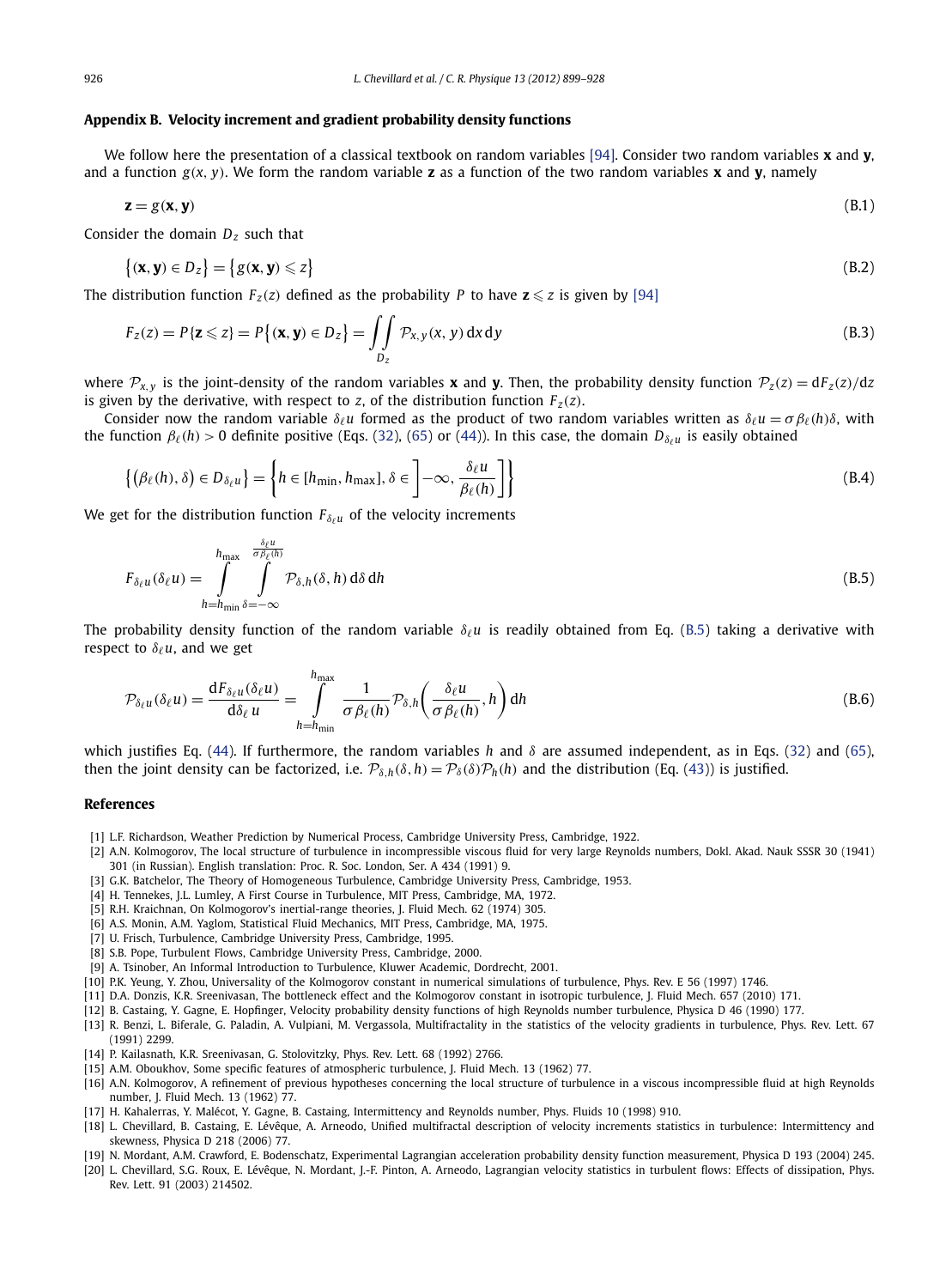- <span id="page-28-0"></span>[21] S. Ott, J. Mann, An experimental investigation of the relative diffusion of particle pairs in three-dimensional turbulent flow, J. Fluid Mech. 422 (2000) 207.
- [22] A. La Porta, G.A. Voth, A.M. Crawford, J. Alexander, E. Bodenschatz, Fluid particle accelerations in fully developed turbulence, Nature 409 (2001) 1017.
- [23] G.A. Voth, A. La Porta, A. Crawford, J. Alexander, E. Bodenschatz, Measurement of particle accelerations in fully developed turbulence, J. Fluid Mech. 469 (2002) 121.
- [24] N. Mordant, P. Metz, O. Michel, J.-F. Pinton, Measurement of Lagrangian velocity in fully developed turbulence, Phys. Rev. Lett. 87 (2001) 214501.
- [25] N. Mordant, J. Delour, E. Lévêque, A. Arneodo, J.-F. Pinton, Long time correlations in Lagrangian dynamics: A key to intermittency in turbulence, Phys. Rev. Lett. 89 (2002) 254502.
- [26] N. Mordant, J. Delour, E. Lévêque, O. Michel, A. Arneodo, J.-F. Pinton, Lagrangian velocity fluctuations in fully developed turbulence: Scaling, intermittency, and dynamics, J. Stat. Phys. 113 (2003) 701.
- [27] H. Xu, M. Bourgoin, N.T. Ouellette, E. Bodenschatz, High order Lagrangian velocity statistics in turbulence, Phys. Rev. Lett. 96 (2006) 024503.
- [28] J. Berg, S. Ott, J. Mann, B. Lüthi, Experimental investigation of Lagrangian structure functions in turbulence, Phys. Rev. E 80 (2009) 026316.
- [29] P.K. Yeung, S.B. Pope, Lagrangian statistics from direct numerical simulations of isotropic turbulence, J. Fluid Mech. 207 (1989) 531.
- [30] P.K. Yeung, Lagrangian characteristics of turbulence and scalar transport in direct numerical simulations, J. Fluid Mech. 427 (2001) 241.
- [31] L. Biferale, G. Boffetta, A. Celani, B.J. Devenish, A. Lanotte, F. Toschi, Multifractal statistics of Lagrangian velocity and acceleration in turbulence, Phys. Rev. Lett. 93 (2004) 064502.
- [32] P.K. Yeung, Lagrangian investigations of turbulence, Ann. Rev. Fluid Mech. 34 (2002) 115.
- [33] A. Arneodo, et al., Universal intermittent properties of particle trajectories in highly turbulent flows, Phys. Rev. Lett. 100 (2008) 254504.
- [34] F. Toschi, E. Bodenschatz, Lagrangian properties of particles in turbulence, Ann. Rev. Fluid Mech. 41 (2009) 375.
- [35] S. Du, B.L. Sawford, J.D. Wilson, D.J. Wilson, Estimation of the Kolmogorov constant (C0) for the Lagrangian structure function, using a second-order Lagrangian model of grid turbulence, Phys. Fluids 7 (1995) 3083.
- [36] R. Lien, E. D'Asaro, The Kolmogorov constant for the Lagrangian velocity spectrum and structure function, Phys. Fluids 14 (2002) 4456.
- [37] U. Frisch, M. Vergassola, A prediction of the multifractal model: the intermediate dissipation range, Europhys. Lett. 14 (1991) 439.
- [38] C. Beck, E.G.D. Cohen, Superstatistics, Physics A 322 (2003) 267.
- [39] R. Friedrich, Statistics of Lagrangian velocities in turbulent flows, Phys. Rev. Lett. 90 (2003) 084501.
- [40] K.P. Zybin, V.A. Sirota, Lagrangian and Eulerian velocity structure functions in hydrodynamic turbulence, Phys. Rev. Lett. 104 (2010) 154501.
- [41] R. Friedrich, A. Daitche, O. Kamps, J. Lülff, M. Voskuhle, M. Wilczek, The Lundgren–Monin–Novikov hierarchy: Kinetic equations for turbulence, C. R. Phys. 13 (2012) 929–953.
- [42] P. Tabeling, G. Zocchi, F. Belin, J. Maurer, H. Willaime, Probability density functions, skewness, and flatness in large Reynolds number turbulence, Phys. Rev. E 53 (1996) 1613.
- [43] P. Tabeling, H. Willaime, Transition at dissipative scales in large-Reynolds-number turbulence, Phys. Rev. E 65 (2002) 066301.
- [44] L. Chevillard, B. Castaing, E. Lévêque, On the rapid increase of intermittency in the near-dissipation range of fully developed turbulence, Eur. Phys. J. B 45 (2005) 561.
- [45] O. Chanal, B. Chabaud, B. Castaing, B. Hébral, Intermittency in a turbulent low temperature gaseous helium jet, Eur. Phys. J. B 17 (2000) 309.
- [46] M. Wilczek, R. Friedrich, Dynamical origins for non-Gaussian vorticity distributions in turbulent flows, Phys. Rev. E 80 (2009) 0160316.
- [47] M. Wilczek, A. Daitche, R. Friedrich, On the velocity distribution in homogeneous isotropic turbulence: Correlations and deviations from Gaussianity, J. Fluid Mech. 676 (2011) 191.
- [48] A. Arneodo, et al., Structure functions in turbulence, in various flow configurations, at Reynolds number between 30 and 5000, using extended selfsimilarity, Europhys. Lett. 34 (1996) 411.
- [49] Z.-S. She, E. Lévêque, Universal scaling laws in fully developed turbulence, Phys. Rev. Lett. 72 (1994) 336.
- [50] B. Dubrulle, Intermittency in fully developed turbulence: Log-Poisson statistics and generalized scale covariance, Phys. Rev. Lett. 73 (1994) 959.
- [51] J.F. Muzy, E. Bacry, A. Arneodo, Multifractal formalism for fractal signals: The structure-function approach versus the wavelet-transform modulusmaxima method, Phys. Rev. E 47 (1993) 875.
- [52] H. Wendt, P. Abry, S. Jaffard, Bootstrap for empirical multifractal analysis, IEEE Signal Proc. Mag. 24 (2007) 38.
- [53] G. Paladin, A. Vulpiani, Degrees of freedom of turbulence, Phys. Rev. A 35 (1987) 1971.
- [54] Y. Malécot, C. Auriault, H. Kahalerras, Y. Gagne, O. Chanal, B. Chabaud, B. Castaing, A statistical estimator of turbulence intermittency in physical and numerical experiments, Eur. Phys. J. B 16 (2000) 549.
- [55] Y. Gagne, B. Castaing, C. Baudet, Y. Malécot, Reynolds dependence of third-order velocity structure functions, Phys. Fluids 16 (2004) 482.
- [56] M. Nelkin, Multifractal scaling of velocity derivatives in turbulence, Phys. Rev. A 42 (1990) 7226.
- [57] C.W. Van Atta, R.A. Antonia, Reynolds number dependence of skewness and flatness factors of turbulent velocity derivatives, Phys. Fluids 23 (1980) 252.
- [58] K.R. Sreenivasan, R.A. Antonia, The phenomenology of small-scale turbulence, Ann. Rev. Fluid Mech. 29 (1997) 435.
- [59] A. Gylfason, S. Ayyalasomayajula, Z. Warhaft, Intermittency, pressure and acceleration statistics from hot-wire measurements in wind–tunnel turbulence, J. Fluid Mech. 501 (2004) 213.
- [60] T. Ishihara, Y. Kaneda, M. Yokokawa, K. Itakura, A. Uno, Small-scale statistics in high-resolution direct numerical simulation of turbulence: Reynolds number dependence of one-point velocity gradient statistics, J. Fluid Mech. 592 (2007) 335.
- [61] R. Antonia, A. Chambers, B. Satyaprakash, Reynolds number dependence of high-order moments of the streamwise turbulent velocity derivative, Boundary Layer Met. 21 (1981) 159.
- [62] L. Chevillard, Unified multifractal description of the intermittency phenomenon in Eulerian and Lagrangian turbulence, PhD thesis, University of Bordeaux, 2004, unpublished, can be found online at <http://tel.archives-ouvertes.fr/>.
- [63] G.K. Batchelor, Pressure fluctuations in isotropic turbulence, Proc. Cambridge Philos. Soc. 47 (1951) 359.
- [64] C. Meneveau, Transition between viscous and inertial-range scaling of turbulence structure functions, Phys. Rev. E 54 (1996) 3657.
- [65] W. Bos, L. Chevillard, J. Scott, R. Rubinstein, Reynolds number effect on the velocity increment skewness in isotropic turbulence, Phys. Fluids 24 (2012) 015108.
- [66] L. Biferale, E. Bodenschatz, M. Cencini, A.S. Lanotte, N.T. Ouellette, F. Toschi, H. Xu, Lagrangian structure functions in turbulence: A quantitative comparison between experiment and direct numerical simulation, Phys. Fluids 20 (2008) 065103.
- [67] R. Benzi, L. Biferale, R. Fisher, D.Q. Lamb, F. Toschi, Inertial range Eulerian and Lagrangian statistics from numerical simulations of isotropic turbulence, J. Fluid Mech. 653 (2010) 221.
- [68] J. Delour, J.-F. Muzy, A. Arneodo, Intermittency of 1D velocity spatial profiles in turbulence: A magnitude cumulant analysis, Eur. Phys. J. B 23 (2001) 243.
- [69] M.S. Borgas, The multifractal Lagrangian nature of turbulence, Phil. Trans. R. Soc. Lond. A 342 (1993) 379.
- [70] G. Boffetta, F. De Lillo, S. Musacchio, Lagrangian statistics and temporal intermittency in a shell model of turbulence, Phys. Rev. E 66 (2002) 066307.
- [71] H. Homann, O. Kamps, R. Friedrich, R. Grauer, Bridging from Eulerian to Lagrangian statistics in 3D hydro- and magnetohydrodynamic turbulent flows, New J. Phys. 11 (2009) 73020.